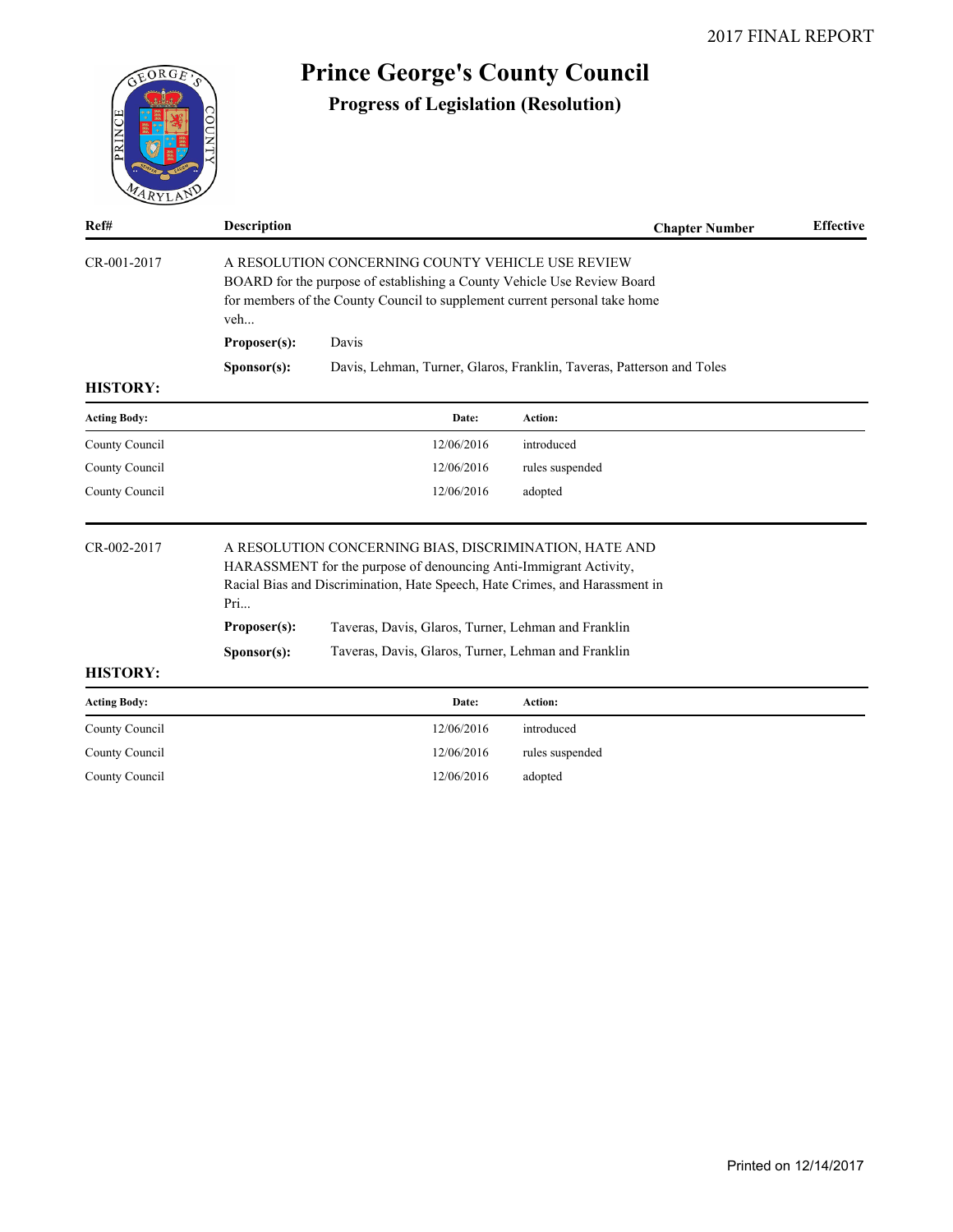|                   |                      |                                                                                                                                                                                                   | Page 2 of 34     |  |
|-------------------|----------------------|---------------------------------------------------------------------------------------------------------------------------------------------------------------------------------------------------|------------------|--|
| Ref#              | <b>Description</b>   | <b>Chapter Number</b>                                                                                                                                                                             | <b>Effective</b> |  |
| $CR - 003 - 2017$ | Plan as reco         | A RESOLUTION CONCERNING FY 2017-2026 COMPREHENSIVE TEN<br>YEAR SOLID WASTE MANAGEMENT PLAN for the purpose of adopting<br>the Prince George's County FY 2017-2026 Ten Year Solid Waste Management | 5/16/2017        |  |
|                   | Proposer(s):         | County Executive                                                                                                                                                                                  |                  |  |
|                   | S <b>p</b> onsor(s): | Turner                                                                                                                                                                                            |                  |  |

## **HISTORY:**

| <b>Acting Body:</b>                                   | Date:      | Action:                               |
|-------------------------------------------------------|------------|---------------------------------------|
| County Council                                        | 01/10/2017 | introduced and referred               |
| Transportation, Housing and the Environment Committee | 02/15/2017 | Discussion held                       |
| County Council                                        | 02/21/2017 | public hearing held                   |
| Transportation, Housing and the Environment Committee | 03/01/2017 | Held in Committee                     |
| Transportation, Housing and the Environment Committee | 03/15/2017 | Held in Committee                     |
| Transportation, Housing and the Environment Committee | 04/05/2017 | Held in Committee                     |
| Transportation, Housing and the Environment Committee | 04/19/2017 | Favorably recommended with amendments |
| County Council                                        | 05/02/2017 | new draft substituted                 |
| County Council                                        | 05/02/2017 | adopted                               |

| CR-004-2017 | A RESOLUTION CONCERNING THE ELMO CLARK HOUSE, THE  | 1/10/2017 |  |  |  |
|-------------|----------------------------------------------------|-----------|--|--|--|
|             | DASHIELL HOUSE, THE VERNON WRIGHT HOUSE, THE HELEN |           |  |  |  |
|             | DWIGHT REID HOUSE, AND THE ODELL HOUSE AS PRINCE   |           |  |  |  |
|             | GEORGE'S COUNTY HISTORIC SITES for the purpose of  |           |  |  |  |
|             | Proposer(s):<br>M-NCPPC                            |           |  |  |  |

**Sponsor(s):** Lehman and Glaros

## **HISTORY:**

| <b>Acting Body:</b> | Date:      | Action:         |
|---------------------|------------|-----------------|
| County Council      | 01/10/2017 | introduced      |
| County Council      | 01/10/2017 | rules suspended |
| County Council      | 01/10/2017 | adopted         |

| CR-005-2017 |                                | A RESOLUTION CONCERNING SENATE BILL 921 AND HOUSE BILL         |  |  |  |  |  |
|-------------|--------------------------------|----------------------------------------------------------------|--|--|--|--|--|
|             |                                | 1106 CLEAN ENERGY JOBS - RENEWABLE ENERGY PORTFOLIO            |  |  |  |  |  |
|             |                                | STANDARD REVISIONS for the purpose of encouraging the Maryland |  |  |  |  |  |
|             | General Assembly to override G |                                                                |  |  |  |  |  |
|             | Proposer(s):                   | Lehman                                                         |  |  |  |  |  |
|             | S <b>p</b> onsor(s):           | Lehman, Turner, Davis, Taveras, Patterson, Franklin and Glaros |  |  |  |  |  |

## **HISTORY:**

| <b>Acting Body:</b>              | Date:      | Action:               |
|----------------------------------|------------|-----------------------|
| County Council                   | 01/17/2017 | introduced            |
| County Council                   | 01/17/2017 | adopted               |
| Rules/General Assembly Committee | 01/17/2017 | Favorably recommended |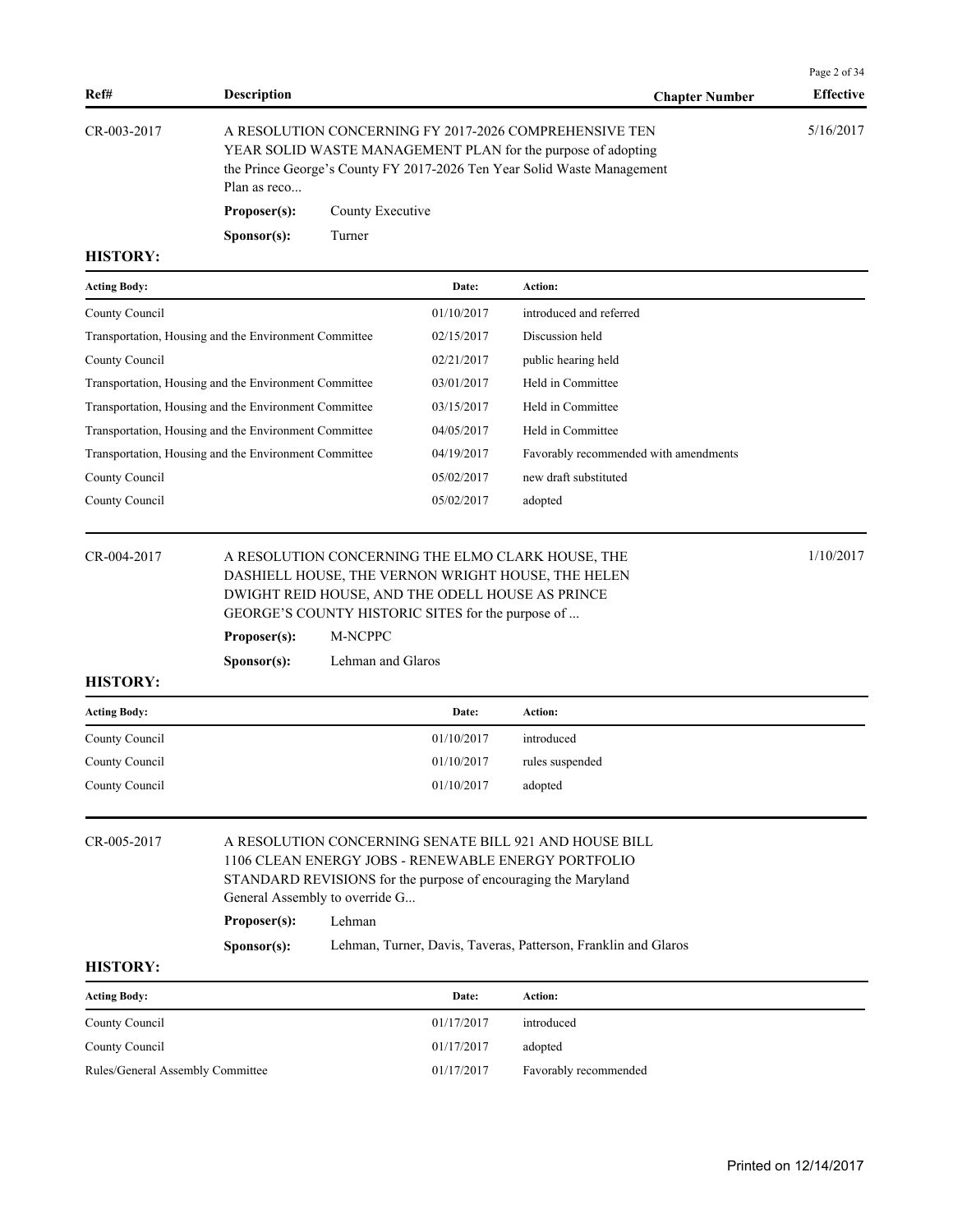| Ref#                                          | <b>Description</b>                                                                                                                                                                                                   |                                                                                                                                                                                                                                    | <b>Chapter Number</b>                                                           | Page 3 of 34<br><b>Effective</b> |  |  |
|-----------------------------------------------|----------------------------------------------------------------------------------------------------------------------------------------------------------------------------------------------------------------------|------------------------------------------------------------------------------------------------------------------------------------------------------------------------------------------------------------------------------------|---------------------------------------------------------------------------------|----------------------------------|--|--|
| CR-006-2017                                   | A RESOLUTION CONCERNING ECONOMIC DEVELOPMENT<br>REVENUE BONDS for the purpose of issuing economic development revenue<br>bonds in an aggregate principal amount not to exceed seventy million dollars<br>$(\$70,000$ |                                                                                                                                                                                                                                    |                                                                                 |                                  |  |  |
|                                               | Proposer(s):                                                                                                                                                                                                         | County Executive                                                                                                                                                                                                                   |                                                                                 |                                  |  |  |
|                                               | Sponsor(s):                                                                                                                                                                                                          | Toles, Harrison and Franklin                                                                                                                                                                                                       |                                                                                 |                                  |  |  |
| <b>HISTORY:</b>                               |                                                                                                                                                                                                                      |                                                                                                                                                                                                                                    |                                                                                 |                                  |  |  |
| <b>Acting Body:</b>                           |                                                                                                                                                                                                                      | Date:                                                                                                                                                                                                                              | Action:                                                                         |                                  |  |  |
| County Council                                |                                                                                                                                                                                                                      | 02/07/2017                                                                                                                                                                                                                         | introduced and referred                                                         |                                  |  |  |
| Public Safety and Fiscal Management Committee |                                                                                                                                                                                                                      | 02/23/2017                                                                                                                                                                                                                         | Favorably recommended                                                           |                                  |  |  |
| County Council                                |                                                                                                                                                                                                                      | 03/07/2017                                                                                                                                                                                                                         | adopted                                                                         |                                  |  |  |
| CR-007-2017                                   | provid                                                                                                                                                                                                               | A RESOLUTION CONCERNING THE PATIENT PROTECTION AND<br>AFFORDABLE CARE ACT for the purpose of expressing the County<br>Council's strong support for protecting access to quality, affordable health care                            |                                                                                 |                                  |  |  |
|                                               | Proposer(s):<br>Franklin                                                                                                                                                                                             |                                                                                                                                                                                                                                    |                                                                                 |                                  |  |  |
|                                               | Sponsor(s):                                                                                                                                                                                                          |                                                                                                                                                                                                                                    | Franklin, Lehman, Turner, Glaros, Taveras, Toles, Harrison, Patterson and Davis |                                  |  |  |
| <b>HISTORY:</b>                               |                                                                                                                                                                                                                      |                                                                                                                                                                                                                                    |                                                                                 |                                  |  |  |
| <b>Acting Body:</b>                           |                                                                                                                                                                                                                      | Date:                                                                                                                                                                                                                              | Action:                                                                         |                                  |  |  |
| Sitting as the Board of Health                |                                                                                                                                                                                                                      | 02/21/2017                                                                                                                                                                                                                         | Discussion held                                                                 |                                  |  |  |
| County Council                                |                                                                                                                                                                                                                      | 02/21/2017                                                                                                                                                                                                                         | introduced and referred                                                         |                                  |  |  |
| Sitting as the Committee of the Whole         |                                                                                                                                                                                                                      | 02/28/2017                                                                                                                                                                                                                         | Favorably recommended with amendments                                           |                                  |  |  |
| County Council                                |                                                                                                                                                                                                                      | 02/28/2017                                                                                                                                                                                                                         | adopted                                                                         |                                  |  |  |
| CR-008-2017                                   | Proposer(s):                                                                                                                                                                                                         | A RESOLUTION CONCERNING MILITARY LEAVE for the purpose of<br>amending the Salary Plan of the County to reflect the continuation of certain<br>military leave benefits and the eligibility requirements for cer<br>County Executive |                                                                                 | 3/7/2017                         |  |  |
|                                               | Sponsor(s):                                                                                                                                                                                                          |                                                                                                                                                                                                                                    | Lehman, Harrison, Turner, Davis, Glaros, Franklin, Taveras and Patterson        |                                  |  |  |
| <b>HISTORY:</b>                               |                                                                                                                                                                                                                      |                                                                                                                                                                                                                                    |                                                                                 |                                  |  |  |
| <b>Acting Body:</b>                           |                                                                                                                                                                                                                      | Date:                                                                                                                                                                                                                              | Action:                                                                         |                                  |  |  |
| County Council                                |                                                                                                                                                                                                                      | 03/07/2017                                                                                                                                                                                                                         | introduced                                                                      |                                  |  |  |
| County Council                                |                                                                                                                                                                                                                      | 03/07/2017                                                                                                                                                                                                                         | rules suspended                                                                 |                                  |  |  |
| County Council                                |                                                                                                                                                                                                                      | 03/07/2017                                                                                                                                                                                                                         | adopted                                                                         |                                  |  |  |
|                                               |                                                                                                                                                                                                                      |                                                                                                                                                                                                                                    |                                                                                 |                                  |  |  |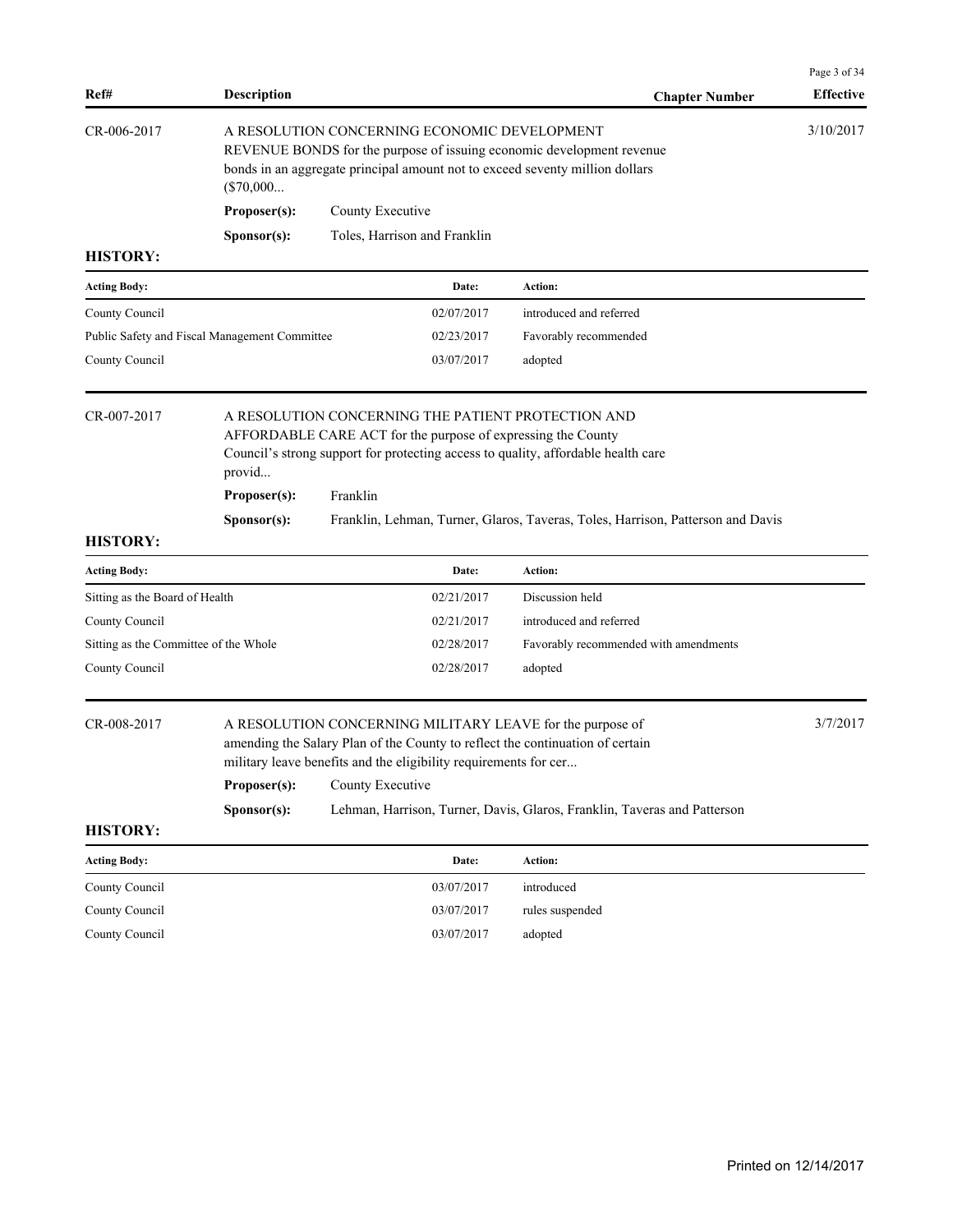| Ref#                | <b>Description</b>                                  |                                                                                                                                                                                                  |                                            | <b>Chapter Number</b>                                                                                                                                                                                   | Page 4 of 34<br><b>Effective</b> |
|---------------------|-----------------------------------------------------|--------------------------------------------------------------------------------------------------------------------------------------------------------------------------------------------------|--------------------------------------------|---------------------------------------------------------------------------------------------------------------------------------------------------------------------------------------------------------|----------------------------------|
| CR-009-2017         | Brandywine, M                                       | A RESOLUTION CONCERNING BRANDYWINE TRANSPORTATION<br>IMPROVEMENTS for the purpose of reforming the Brandywine Road Club to<br>relieve traffic congestion and promote economic development in the |                                            |                                                                                                                                                                                                         |                                  |
|                     | Proposer(s):                                        | Franklin                                                                                                                                                                                         |                                            |                                                                                                                                                                                                         |                                  |
|                     | Sponsor(s):                                         | Franklin and Davis                                                                                                                                                                               |                                            |                                                                                                                                                                                                         |                                  |
| <b>HISTORY:</b>     |                                                     |                                                                                                                                                                                                  |                                            |                                                                                                                                                                                                         |                                  |
| <b>Acting Body:</b> |                                                     |                                                                                                                                                                                                  | Date:                                      | Action:                                                                                                                                                                                                 |                                  |
| County Council      |                                                     |                                                                                                                                                                                                  | 03/07/2017                                 | introduced and referred                                                                                                                                                                                 |                                  |
|                     | Planning, Zoning and Economic Development Committee |                                                                                                                                                                                                  | 03/15/2017                                 | Favorably recommended with amendments                                                                                                                                                                   |                                  |
| County Council      |                                                     |                                                                                                                                                                                                  | 03/28/2017                                 | new draft substituted                                                                                                                                                                                   |                                  |
| County Council      |                                                     |                                                                                                                                                                                                  | 03/28/2017                                 | amended $(1)$                                                                                                                                                                                           |                                  |
| County Council      |                                                     |                                                                                                                                                                                                  | 03/28/2017                                 | adopted                                                                                                                                                                                                 |                                  |
| CR-010-2017         | involv<br>Proposer(s):<br>Sponsor(s):               | Glaros, Lehman and Franklin                                                                                                                                                                      | Glaros, Lehman, Franklin, Turner and Davis | A RESOLUTION CONCERNING TEMPORARY INSPECTION FEE<br>WAIVER for Special Food Service Facilities-Mobile Units License for the<br>purpose of temporarily waiving the fees and associated technology charge |                                  |
| <b>HISTORY:</b>     |                                                     |                                                                                                                                                                                                  |                                            |                                                                                                                                                                                                         |                                  |
| <b>Acting Body:</b> |                                                     |                                                                                                                                                                                                  | Date:                                      | Action:                                                                                                                                                                                                 |                                  |
| County Council      |                                                     |                                                                                                                                                                                                  | 03/07/2017                                 | amended $(1)$                                                                                                                                                                                           |                                  |
| County Council      |                                                     |                                                                                                                                                                                                  | 03/07/2017                                 | introduced                                                                                                                                                                                              |                                  |
| County Council      |                                                     |                                                                                                                                                                                                  | 03/07/2017                                 | rules suspended                                                                                                                                                                                         |                                  |
| County Council      |                                                     |                                                                                                                                                                                                  | 03/07/2017                                 | adopted                                                                                                                                                                                                 |                                  |
| CR-011-2017         | Council of Prince Geor                              | A RESOLUTION CONCERNING COUNTYWIDE RESOURCE                                                                                                                                                      |                                            | CONSERVATION FUNCTIONAL MASTER PLAN for the purpose of<br>approving, with certain revisions as permitted by law, as an Act of the County                                                                | 3/7/2017                         |
|                     | Proposer(s):                                        | M-NCPPC                                                                                                                                                                                          |                                            |                                                                                                                                                                                                         |                                  |
| <b>HISTORY:</b>     | Sponsor(s):                                         |                                                                                                                                                                                                  |                                            | Davis, Lehman, Turner, Glaros, Franklin and Taveras                                                                                                                                                     |                                  |
| <b>Acting Body:</b> |                                                     |                                                                                                                                                                                                  | Date:                                      | Action:                                                                                                                                                                                                 |                                  |
| County Council      |                                                     |                                                                                                                                                                                                  | 03/07/2017                                 | introduced                                                                                                                                                                                              |                                  |
| County Council      |                                                     |                                                                                                                                                                                                  | 03/07/2017                                 | rules suspended                                                                                                                                                                                         |                                  |
| County Council      |                                                     |                                                                                                                                                                                                  | 03/07/2017                                 | adopted                                                                                                                                                                                                 |                                  |
|                     |                                                     |                                                                                                                                                                                                  |                                            |                                                                                                                                                                                                         |                                  |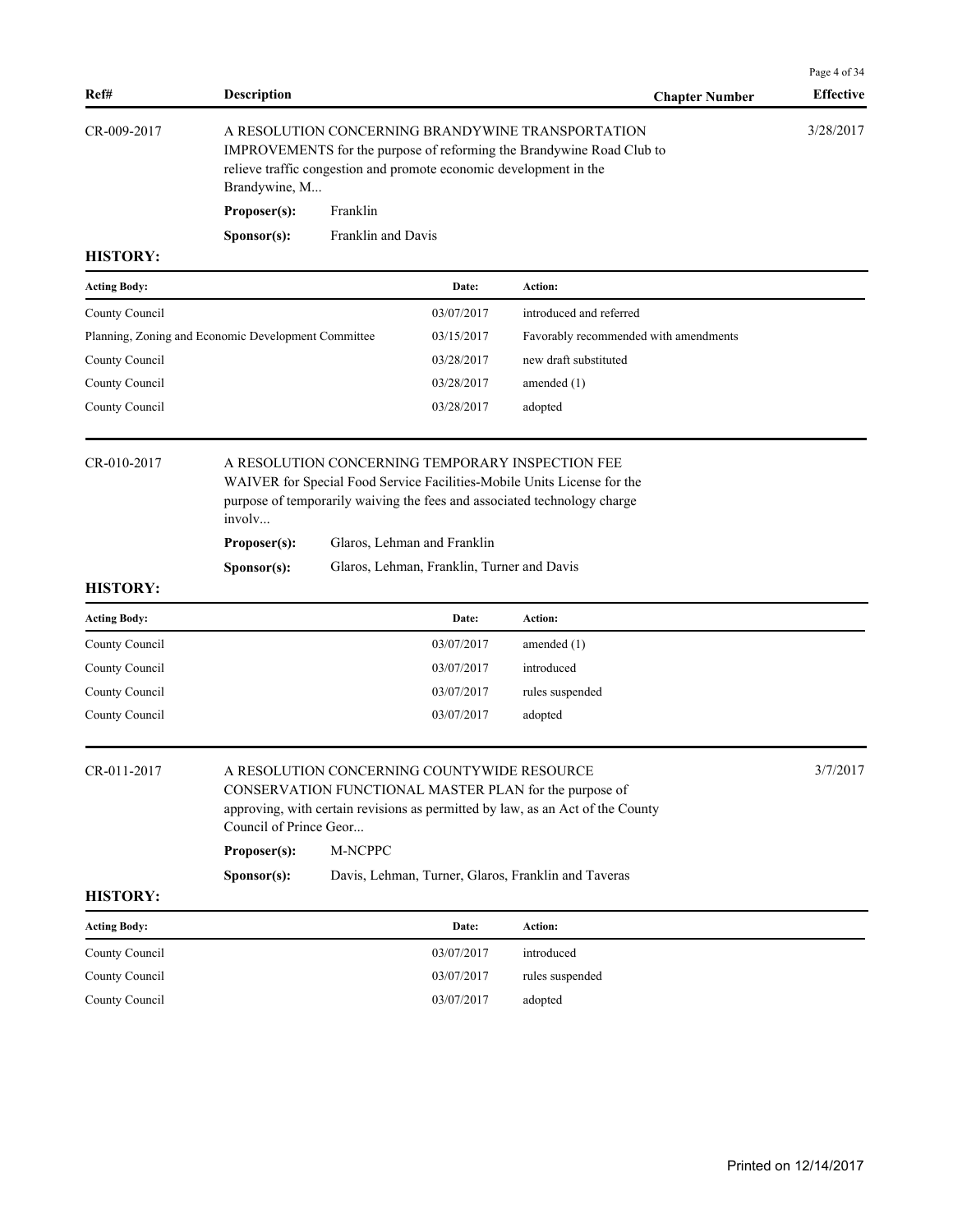| 4/25/2017<br>CR-012-2017<br>A RESOLUTION CONCERNING COMPENSATION AND BENEFITS,<br>FRATERNAL ORDER OF POLICE, PRINCE GEORGE'S COUNTY<br>LODGE 89, INC. SALARY SCHEDULE L for the purpose of amending the<br>Salary Plan of the County to refle<br>Proposer(s):<br>County Executive<br>Davis, Toles, Lehman, Harrison, Turner, Glaros, Franklin and Taveras<br>Sponsor(s):<br><b>HISTORY:</b><br><b>Acting Body:</b><br>Action:<br>Date:<br>03/21/2017<br>introduced and referred<br>County Council<br>Sitting as the Committee of the Whole<br>04/11/2017<br>Favorably recommended<br>County Council<br>04/11/2017<br>discharged from Committee<br>County Council<br>04/25/2017<br>amended (1)<br>County Council<br>04/25/2017<br>adopted<br>CR-013-2017<br>A RESOLUTION CONCERNING STATEWIDE SPECIAL<br>TRANSPORTATION ASSISTANCE PROGRAM for the purpose of<br>authorizing the Director of the Prince George's County Department of Public<br>Works and Transportation to f<br>Proposer(s):<br>County Executive<br>Sponsor(s):<br>Davis, Lehman, Harrison, Turner, Glaros, Franklin and Taveras<br><b>HISTORY:</b><br><b>Acting Body:</b><br>Date:<br>Action:<br>03/21/2017<br>introduced and referred<br>County Council<br>Transportation, Housing and the Environment Committee<br>04/05/2017<br>Favorably recommended<br>County Council<br>04/18/2017<br>adopted<br>A RESOLUTION CONCERNING USE OF CASINO REVENUES FOR<br>CR-014-2017<br>STATE AID TO PRIMARY AND SECONDARY EDUCATION for the<br>purpose of expressing the County Council's disapproval of using Education<br>Trust Fund revenue fro<br>Franklin, Davis, Glaros, Harrison, Patterson, Turner and Taveras<br>Proposer(s):<br>Franklin, Davis, Glaros, Harrison, Patterson, Turner, Taveras, Lehman and Toles<br>Sponsor(s):<br><b>HISTORY:</b><br><b>Acting Body:</b><br>Date:<br>Action:<br>introduced and referred<br>County Council<br>03/28/2017<br>03/28/2017<br>County Council<br>Favorably recommended<br>County Council<br>03/28/2017<br>adopted | Ref# | <b>Description</b> |  |  | <b>Chapter Number</b> | Page 5 of 34<br><b>Effective</b> |
|-----------------------------------------------------------------------------------------------------------------------------------------------------------------------------------------------------------------------------------------------------------------------------------------------------------------------------------------------------------------------------------------------------------------------------------------------------------------------------------------------------------------------------------------------------------------------------------------------------------------------------------------------------------------------------------------------------------------------------------------------------------------------------------------------------------------------------------------------------------------------------------------------------------------------------------------------------------------------------------------------------------------------------------------------------------------------------------------------------------------------------------------------------------------------------------------------------------------------------------------------------------------------------------------------------------------------------------------------------------------------------------------------------------------------------------------------------------------------------------------------------------------------------------------------------------------------------------------------------------------------------------------------------------------------------------------------------------------------------------------------------------------------------------------------------------------------------------------------------------------------------------------------------------------------------------------------------------------------------------------------------------------------------|------|--------------------|--|--|-----------------------|----------------------------------|
|                                                                                                                                                                                                                                                                                                                                                                                                                                                                                                                                                                                                                                                                                                                                                                                                                                                                                                                                                                                                                                                                                                                                                                                                                                                                                                                                                                                                                                                                                                                                                                                                                                                                                                                                                                                                                                                                                                                                                                                                                             |      |                    |  |  |                       |                                  |
|                                                                                                                                                                                                                                                                                                                                                                                                                                                                                                                                                                                                                                                                                                                                                                                                                                                                                                                                                                                                                                                                                                                                                                                                                                                                                                                                                                                                                                                                                                                                                                                                                                                                                                                                                                                                                                                                                                                                                                                                                             |      |                    |  |  |                       |                                  |
|                                                                                                                                                                                                                                                                                                                                                                                                                                                                                                                                                                                                                                                                                                                                                                                                                                                                                                                                                                                                                                                                                                                                                                                                                                                                                                                                                                                                                                                                                                                                                                                                                                                                                                                                                                                                                                                                                                                                                                                                                             |      |                    |  |  |                       |                                  |
|                                                                                                                                                                                                                                                                                                                                                                                                                                                                                                                                                                                                                                                                                                                                                                                                                                                                                                                                                                                                                                                                                                                                                                                                                                                                                                                                                                                                                                                                                                                                                                                                                                                                                                                                                                                                                                                                                                                                                                                                                             |      |                    |  |  |                       |                                  |
|                                                                                                                                                                                                                                                                                                                                                                                                                                                                                                                                                                                                                                                                                                                                                                                                                                                                                                                                                                                                                                                                                                                                                                                                                                                                                                                                                                                                                                                                                                                                                                                                                                                                                                                                                                                                                                                                                                                                                                                                                             |      |                    |  |  |                       |                                  |
|                                                                                                                                                                                                                                                                                                                                                                                                                                                                                                                                                                                                                                                                                                                                                                                                                                                                                                                                                                                                                                                                                                                                                                                                                                                                                                                                                                                                                                                                                                                                                                                                                                                                                                                                                                                                                                                                                                                                                                                                                             |      |                    |  |  |                       |                                  |
|                                                                                                                                                                                                                                                                                                                                                                                                                                                                                                                                                                                                                                                                                                                                                                                                                                                                                                                                                                                                                                                                                                                                                                                                                                                                                                                                                                                                                                                                                                                                                                                                                                                                                                                                                                                                                                                                                                                                                                                                                             |      |                    |  |  |                       |                                  |
|                                                                                                                                                                                                                                                                                                                                                                                                                                                                                                                                                                                                                                                                                                                                                                                                                                                                                                                                                                                                                                                                                                                                                                                                                                                                                                                                                                                                                                                                                                                                                                                                                                                                                                                                                                                                                                                                                                                                                                                                                             |      |                    |  |  |                       |                                  |
|                                                                                                                                                                                                                                                                                                                                                                                                                                                                                                                                                                                                                                                                                                                                                                                                                                                                                                                                                                                                                                                                                                                                                                                                                                                                                                                                                                                                                                                                                                                                                                                                                                                                                                                                                                                                                                                                                                                                                                                                                             |      |                    |  |  |                       |                                  |
|                                                                                                                                                                                                                                                                                                                                                                                                                                                                                                                                                                                                                                                                                                                                                                                                                                                                                                                                                                                                                                                                                                                                                                                                                                                                                                                                                                                                                                                                                                                                                                                                                                                                                                                                                                                                                                                                                                                                                                                                                             |      |                    |  |  |                       |                                  |
|                                                                                                                                                                                                                                                                                                                                                                                                                                                                                                                                                                                                                                                                                                                                                                                                                                                                                                                                                                                                                                                                                                                                                                                                                                                                                                                                                                                                                                                                                                                                                                                                                                                                                                                                                                                                                                                                                                                                                                                                                             |      |                    |  |  |                       |                                  |
|                                                                                                                                                                                                                                                                                                                                                                                                                                                                                                                                                                                                                                                                                                                                                                                                                                                                                                                                                                                                                                                                                                                                                                                                                                                                                                                                                                                                                                                                                                                                                                                                                                                                                                                                                                                                                                                                                                                                                                                                                             |      |                    |  |  |                       |                                  |
|                                                                                                                                                                                                                                                                                                                                                                                                                                                                                                                                                                                                                                                                                                                                                                                                                                                                                                                                                                                                                                                                                                                                                                                                                                                                                                                                                                                                                                                                                                                                                                                                                                                                                                                                                                                                                                                                                                                                                                                                                             |      |                    |  |  |                       |                                  |
|                                                                                                                                                                                                                                                                                                                                                                                                                                                                                                                                                                                                                                                                                                                                                                                                                                                                                                                                                                                                                                                                                                                                                                                                                                                                                                                                                                                                                                                                                                                                                                                                                                                                                                                                                                                                                                                                                                                                                                                                                             |      |                    |  |  |                       |                                  |
|                                                                                                                                                                                                                                                                                                                                                                                                                                                                                                                                                                                                                                                                                                                                                                                                                                                                                                                                                                                                                                                                                                                                                                                                                                                                                                                                                                                                                                                                                                                                                                                                                                                                                                                                                                                                                                                                                                                                                                                                                             |      |                    |  |  |                       |                                  |
|                                                                                                                                                                                                                                                                                                                                                                                                                                                                                                                                                                                                                                                                                                                                                                                                                                                                                                                                                                                                                                                                                                                                                                                                                                                                                                                                                                                                                                                                                                                                                                                                                                                                                                                                                                                                                                                                                                                                                                                                                             |      |                    |  |  |                       |                                  |
|                                                                                                                                                                                                                                                                                                                                                                                                                                                                                                                                                                                                                                                                                                                                                                                                                                                                                                                                                                                                                                                                                                                                                                                                                                                                                                                                                                                                                                                                                                                                                                                                                                                                                                                                                                                                                                                                                                                                                                                                                             |      |                    |  |  |                       |                                  |
|                                                                                                                                                                                                                                                                                                                                                                                                                                                                                                                                                                                                                                                                                                                                                                                                                                                                                                                                                                                                                                                                                                                                                                                                                                                                                                                                                                                                                                                                                                                                                                                                                                                                                                                                                                                                                                                                                                                                                                                                                             |      |                    |  |  |                       |                                  |
|                                                                                                                                                                                                                                                                                                                                                                                                                                                                                                                                                                                                                                                                                                                                                                                                                                                                                                                                                                                                                                                                                                                                                                                                                                                                                                                                                                                                                                                                                                                                                                                                                                                                                                                                                                                                                                                                                                                                                                                                                             |      |                    |  |  |                       |                                  |
|                                                                                                                                                                                                                                                                                                                                                                                                                                                                                                                                                                                                                                                                                                                                                                                                                                                                                                                                                                                                                                                                                                                                                                                                                                                                                                                                                                                                                                                                                                                                                                                                                                                                                                                                                                                                                                                                                                                                                                                                                             |      |                    |  |  |                       |                                  |
|                                                                                                                                                                                                                                                                                                                                                                                                                                                                                                                                                                                                                                                                                                                                                                                                                                                                                                                                                                                                                                                                                                                                                                                                                                                                                                                                                                                                                                                                                                                                                                                                                                                                                                                                                                                                                                                                                                                                                                                                                             |      |                    |  |  |                       |                                  |
|                                                                                                                                                                                                                                                                                                                                                                                                                                                                                                                                                                                                                                                                                                                                                                                                                                                                                                                                                                                                                                                                                                                                                                                                                                                                                                                                                                                                                                                                                                                                                                                                                                                                                                                                                                                                                                                                                                                                                                                                                             |      |                    |  |  |                       |                                  |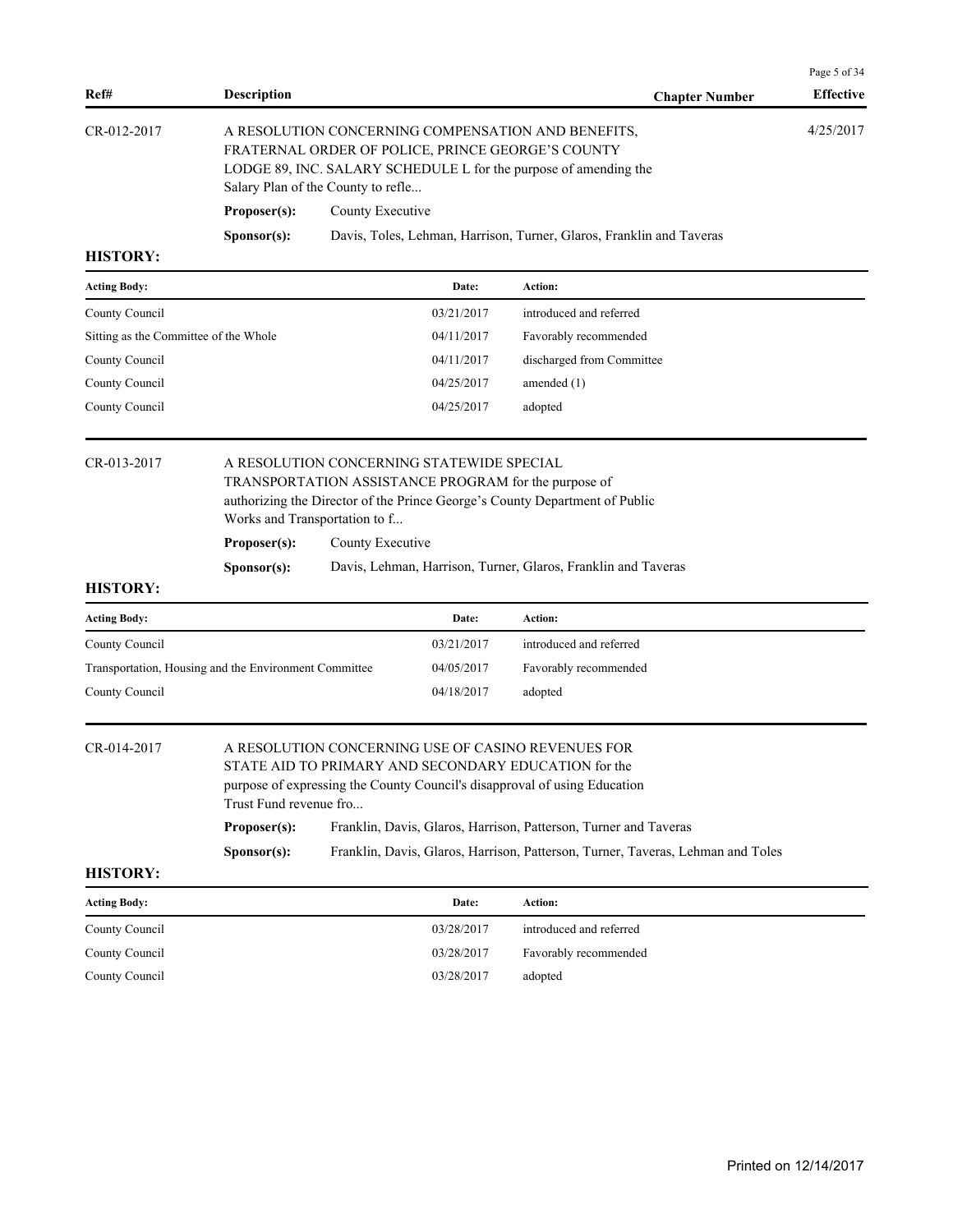| Ref#                                   | <b>Description</b>                                      |                                                                                                                                                                                                                                                              | <b>Chapter Number</b>                                         | Page 6 of 34<br><b>Effective</b> |
|----------------------------------------|---------------------------------------------------------|--------------------------------------------------------------------------------------------------------------------------------------------------------------------------------------------------------------------------------------------------------------|---------------------------------------------------------------|----------------------------------|
| CR-015-2017                            | Proposer(s):                                            | A RESOLUTION CONCERNING THE FISCAL YEAR ("FY") 2018<br>ANNUAL ACTION PLAN FOR HOUSING AND COMMUNITY<br>DEVELOPMENT for the purpose of approving and adopting the Prince<br>George's County Fiscal Year ("FY") 201<br>County Executive                        |                                                               |                                  |
|                                        | Sponsor(s):                                             |                                                                                                                                                                                                                                                              | Davis, Lehman, Harrison, Turner, Glaros, Franklin and Taveras |                                  |
| <b>HISTORY:</b>                        |                                                         |                                                                                                                                                                                                                                                              |                                                               |                                  |
| <b>Acting Body:</b>                    |                                                         | Date:                                                                                                                                                                                                                                                        | Action:                                                       |                                  |
| County Council                         |                                                         | 03/21/2017                                                                                                                                                                                                                                                   | introduced and referred                                       |                                  |
| County Council                         |                                                         | 04/18/2017                                                                                                                                                                                                                                                   | public hearing held                                           |                                  |
|                                        | Transportation, Housing and the Environment Committee   | 04/26/2017                                                                                                                                                                                                                                                   | Held in Committee                                             |                                  |
|                                        | Transportation, Housing and the Environment Committee   | 05/03/2017                                                                                                                                                                                                                                                   | Favorably recommended with amendments                         |                                  |
| County Council                         |                                                         | 05/09/2017                                                                                                                                                                                                                                                   | new draft substituted                                         |                                  |
| County Council                         |                                                         | 05/09/2017                                                                                                                                                                                                                                                   | adopted                                                       |                                  |
| County Executive                       |                                                         | 05/17/2017                                                                                                                                                                                                                                                   | signed                                                        |                                  |
| <b>HISTORY:</b><br><b>Acting Body:</b> | Pennsylvania Avenue 2006<br>Proposer(s):<br>Sponsor(s): | Patterson<br>Patterson and Franklin<br>Date:                                                                                                                                                                                                                 | Action:                                                       |                                  |
| County Council                         |                                                         | 03/21/2017                                                                                                                                                                                                                                                   | removed from Consent Agenda                                   |                                  |
| County Council                         |                                                         | 03/28/2017                                                                                                                                                                                                                                                   | introduced and referred                                       |                                  |
|                                        | Public Safety and Fiscal Management Committee           | 06/01/2017                                                                                                                                                                                                                                                   | Favorably recommended                                         |                                  |
| County Council                         |                                                         | 06/13/2017                                                                                                                                                                                                                                                   | adopted                                                       |                                  |
| CR-017-2017<br><b>HISTORY:</b>         | Uses within<br>Proposer(s):<br>Sponsor(s):              | A RESOLUTION CONCERNING THE 2004 GATEWAY ARTS DISTRICT<br>FOR PRINCE GEORGE'S COUNTY for the purpose of approving a minor<br>amendment to the Gateway Arts Development District Table of Permitted<br>Taveras<br>Taveras, Lehman, Glaros, Franklin and Davis |                                                               | 3/28/2017                        |
| <b>Acting Body:</b>                    |                                                         | Date:                                                                                                                                                                                                                                                        | Action:                                                       |                                  |
| County Council                         |                                                         |                                                                                                                                                                                                                                                              |                                                               |                                  |
| County Council                         |                                                         | 03/28/2017                                                                                                                                                                                                                                                   | introduced                                                    |                                  |
|                                        |                                                         | 03/28/2017                                                                                                                                                                                                                                                   | rules suspended                                               |                                  |
| County Council                         |                                                         | 03/28/2017                                                                                                                                                                                                                                                   | adopted                                                       |                                  |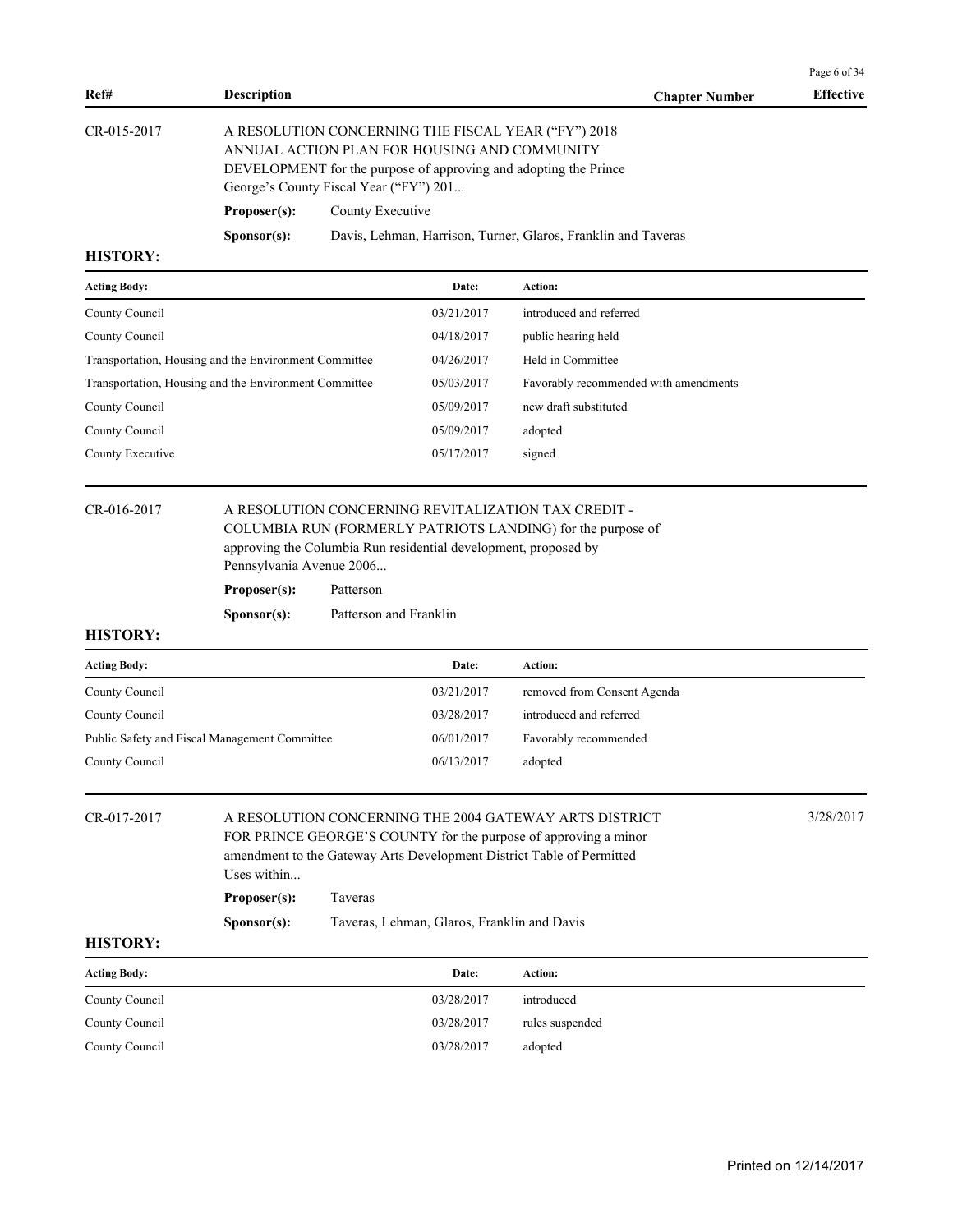| Ref#                | <b>Description</b>                                                                                                                                                                                                |                                                                                                                                                                                                                   | <b>Chapter Number</b>                                                           | Page 7 of 34<br><b>Effective</b> |  |  |
|---------------------|-------------------------------------------------------------------------------------------------------------------------------------------------------------------------------------------------------------------|-------------------------------------------------------------------------------------------------------------------------------------------------------------------------------------------------------------------|---------------------------------------------------------------------------------|----------------------------------|--|--|
| CR-018-2017         |                                                                                                                                                                                                                   | A RESOLUTION CONCERNING THE LARGO TOWN CENTER SECTOR<br>PLAN AND SECTIONAL MAP AMENDMENT for the purpose of<br>approving a minor amendment to the 2013 Largo Town Center Sector Plan and<br>Sectional Map Amendme |                                                                                 |                                  |  |  |
|                     | Proposer(s):                                                                                                                                                                                                      | M-NCPPC                                                                                                                                                                                                           |                                                                                 |                                  |  |  |
|                     | Sponsor(s):                                                                                                                                                                                                       | Davis, Toles, Lehman, Harrison, Franklin and Taveras                                                                                                                                                              |                                                                                 |                                  |  |  |
| <b>HISTORY:</b>     |                                                                                                                                                                                                                   |                                                                                                                                                                                                                   |                                                                                 |                                  |  |  |
| <b>Acting Body:</b> |                                                                                                                                                                                                                   | Date:                                                                                                                                                                                                             | Action:                                                                         |                                  |  |  |
| County Council      |                                                                                                                                                                                                                   | 03/28/2017                                                                                                                                                                                                        | introduced                                                                      |                                  |  |  |
| County Council      |                                                                                                                                                                                                                   | 03/28/2017                                                                                                                                                                                                        | rules suspended                                                                 |                                  |  |  |
| County Council      |                                                                                                                                                                                                                   | 03/28/2017                                                                                                                                                                                                        | adopted                                                                         |                                  |  |  |
| CR-019-2017         | Commission Task Forc<br>Proposer(s):                                                                                                                                                                              | A RESOLUTION CONCERNING PRINCE GEORGE'S COUNTY ARTS<br>AND HUMANITIES COMMISSION TASK FORCE for the purpose of<br>expanding the members of the Prince George's County Arts and Humanities<br>Toles and Davis      |                                                                                 |                                  |  |  |
|                     | Sponsor(s):                                                                                                                                                                                                       |                                                                                                                                                                                                                   | Toles, Davis, Lehman, Turner, Glaros, Franklin, Taveras, Harrison and Patterson |                                  |  |  |
| <b>HISTORY:</b>     |                                                                                                                                                                                                                   |                                                                                                                                                                                                                   |                                                                                 |                                  |  |  |
| <b>Acting Body:</b> |                                                                                                                                                                                                                   | Date:                                                                                                                                                                                                             | Action:                                                                         |                                  |  |  |
| County Council      |                                                                                                                                                                                                                   | 03/28/2017                                                                                                                                                                                                        | introduced                                                                      |                                  |  |  |
| County Council      |                                                                                                                                                                                                                   | 03/28/2017                                                                                                                                                                                                        | rules suspended                                                                 |                                  |  |  |
| County Council      |                                                                                                                                                                                                                   | 03/28/2017                                                                                                                                                                                                        | adopted                                                                         |                                  |  |  |
| CR-020-2017         | A RESOLUTION CONCERNING COMPENSATION AND BENEFITS<br>COUNCIL 67, AMERICAN FEDERATION OF STATE, COUNTY AND<br>MUNICIPAL EMPLOYEES ("AFSCME"), AFL-CIO, AND ITS<br>AFFILIATED LOCALS 1170, 2462, 2735 AND 3389 - SA |                                                                                                                                                                                                                   |                                                                                 | 5/9/2017                         |  |  |
|                     | Proposer(s):                                                                                                                                                                                                      | County Executive                                                                                                                                                                                                  |                                                                                 |                                  |  |  |
|                     | Sponsor(s):                                                                                                                                                                                                       |                                                                                                                                                                                                                   | Toles, Lehman, Harrison, Turner, Davis, Glaros, Taveras and Patterson           |                                  |  |  |
| <b>HISTORY:</b>     |                                                                                                                                                                                                                   |                                                                                                                                                                                                                   |                                                                                 |                                  |  |  |
| <b>Acting Body:</b> |                                                                                                                                                                                                                   | Date:                                                                                                                                                                                                             | Action:                                                                         |                                  |  |  |
| County Council      |                                                                                                                                                                                                                   | 04/04/2017                                                                                                                                                                                                        | introduced and referred                                                         |                                  |  |  |
|                     | Public Safety and Fiscal Management Committee                                                                                                                                                                     | 04/13/2017                                                                                                                                                                                                        | Favorably recommended                                                           |                                  |  |  |

County Council 05/09/2017 adopted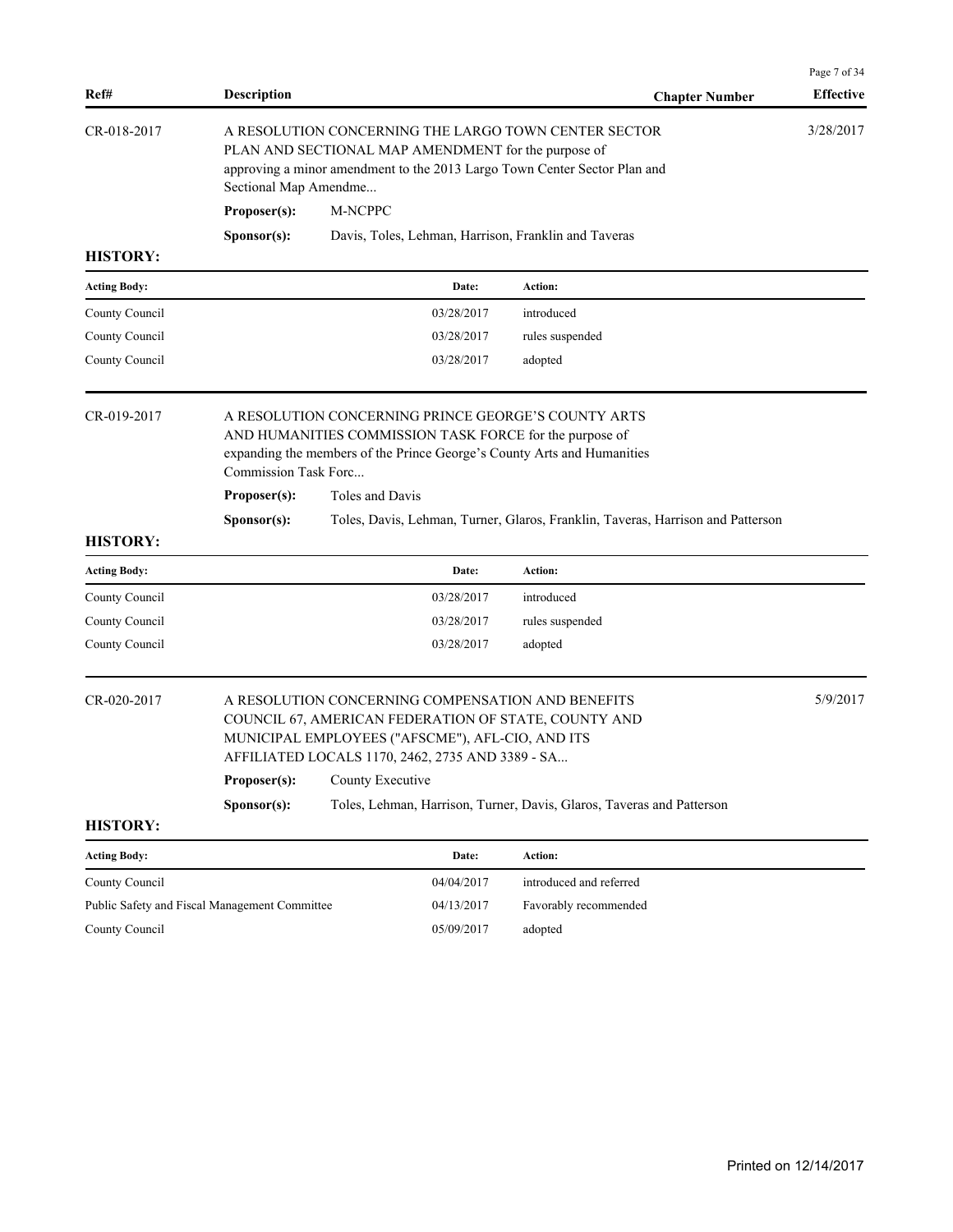| Ref#                                                  | <b>Description</b>             |                                                                                                                                                                                           |                                               | <b>Chapter Number</b>                                                                                                                                                                          | Page 8 of 34<br><b>Effective</b> |  |
|-------------------------------------------------------|--------------------------------|-------------------------------------------------------------------------------------------------------------------------------------------------------------------------------------------|-----------------------------------------------|------------------------------------------------------------------------------------------------------------------------------------------------------------------------------------------------|----------------------------------|--|
| CR-021-2017                                           | other modified benef           | A RESOLUTION CONCERNING COMPENSATION AND BENEFITS<br>GENERAL SCHEDULE EMPLOYEES - SALARY SCHEDULE G for the<br>purpose of amending the Salary Plan of the County to reflect pay rates and |                                               |                                                                                                                                                                                                |                                  |  |
|                                                       | Proposer(s):                   | County Executive                                                                                                                                                                          |                                               |                                                                                                                                                                                                |                                  |  |
|                                                       | Sponsor(s):                    |                                                                                                                                                                                           |                                               | Toles, Lehman, Harrison, Turner, Davis, Glaros, Taveras and Patterson                                                                                                                          |                                  |  |
| <b>HISTORY:</b>                                       |                                |                                                                                                                                                                                           |                                               |                                                                                                                                                                                                |                                  |  |
| <b>Acting Body:</b>                                   |                                |                                                                                                                                                                                           | Date:                                         | Action:                                                                                                                                                                                        |                                  |  |
| County Council                                        |                                |                                                                                                                                                                                           | 04/04/2017                                    | adopted                                                                                                                                                                                        |                                  |  |
| Sitting as the Committee of the Whole                 |                                |                                                                                                                                                                                           | 04/04/2017                                    | Favorably recommended                                                                                                                                                                          |                                  |  |
| County Council                                        |                                |                                                                                                                                                                                           | 04/04/2017                                    | introduced and referred                                                                                                                                                                        |                                  |  |
| CR-022-2017                                           | through the Application and Pr |                                                                                                                                                                                           | A RESOLUTION CONCERNING THE STATE OF MARYLAND | SUSTAINABLE COMMUNITIES PROGRAM FOR GREATER CHILLUM<br>for the purpose of approving Greater Chillum as a Sustainable Community                                                                 |                                  |  |
|                                                       | Proposer(s):                   |                                                                                                                                                                                           | Taveras, Davis and Glaros                     |                                                                                                                                                                                                |                                  |  |
| <b>HISTORY:</b>                                       | Sponsor(s):                    |                                                                                                                                                                                           |                                               | Taveras, Davis, Glaros, Lehman, Toles, Turner and Patterson                                                                                                                                    |                                  |  |
| <b>Acting Body:</b>                                   |                                |                                                                                                                                                                                           | Date:                                         | Action:                                                                                                                                                                                        |                                  |  |
| County Council                                        |                                |                                                                                                                                                                                           | 04/04/2017                                    | adopted                                                                                                                                                                                        |                                  |  |
| Sitting as the Committee of the Whole                 |                                |                                                                                                                                                                                           | 04/04/2017                                    | Favorably recommended                                                                                                                                                                          |                                  |  |
| County Council                                        |                                |                                                                                                                                                                                           | 04/05/2017                                    | introduced and referred                                                                                                                                                                        |                                  |  |
| CR-023-2017                                           | 2008 Water and                 |                                                                                                                                                                                           |                                               | A RESOLUTION CONCERNING THE 2008 WATER AND SEWER PLAN<br>(DECEMBER 2016 CYCLE OF AMENDMENTS) for the purpose of<br>changing the water and sewer category designations of properties within the | 6/21/2017                        |  |
|                                                       | Proposer(s):                   | County Executive                                                                                                                                                                          |                                               |                                                                                                                                                                                                |                                  |  |
|                                                       | Sponsor(s):                    | Davis, Turner, Taveras and Franklin                                                                                                                                                       |                                               |                                                                                                                                                                                                |                                  |  |
| <b>HISTORY:</b>                                       |                                |                                                                                                                                                                                           |                                               |                                                                                                                                                                                                |                                  |  |
| <b>Acting Body:</b>                                   |                                |                                                                                                                                                                                           | Date:                                         | Action:                                                                                                                                                                                        |                                  |  |
| County Council                                        |                                |                                                                                                                                                                                           | 04/11/2017                                    | introduced and referred                                                                                                                                                                        |                                  |  |
| County Council                                        |                                |                                                                                                                                                                                           | 05/16/2017                                    | public hearing held                                                                                                                                                                            |                                  |  |
| Transportation, Housing and the Environment Committee |                                |                                                                                                                                                                                           | 06/07/2017                                    | Favorably recommended                                                                                                                                                                          |                                  |  |
| County Council                                        |                                |                                                                                                                                                                                           | 06/13/2017                                    | adopted                                                                                                                                                                                        |                                  |  |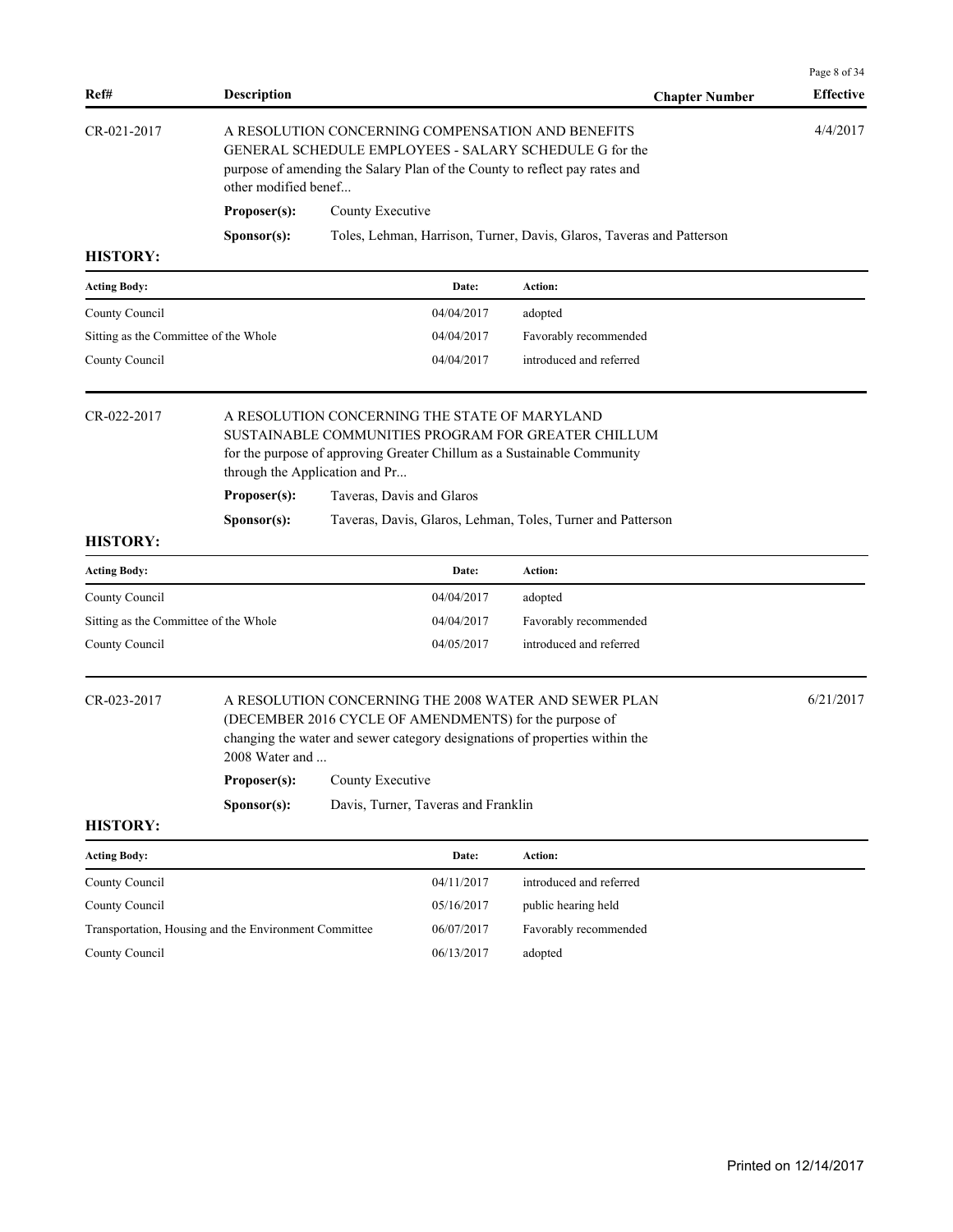| Ref#                                  | <b>Description</b>                                                                                                                                                                                                                                        |                                                                                                                                                                                                                   | <b>Chapter Number</b>                                                           | Page 9 of 34<br><b>Effective</b> |  |
|---------------------------------------|-----------------------------------------------------------------------------------------------------------------------------------------------------------------------------------------------------------------------------------------------------------|-------------------------------------------------------------------------------------------------------------------------------------------------------------------------------------------------------------------|---------------------------------------------------------------------------------|----------------------------------|--|
| CR-024-2017                           |                                                                                                                                                                                                                                                           | A RESOLUTION CONCERNING PRIVATE LIMOUSINE DISPATCHING<br>STATIONS IN THE I-3 ZONE for the purpose of clarifying, as a temporary<br>measure with the force and effect of law, that Private Limousine Service Di    |                                                                                 | 4/11/2017                        |  |
|                                       | Proposer(s):                                                                                                                                                                                                                                              | Patterson                                                                                                                                                                                                         |                                                                                 |                                  |  |
|                                       | Sponsor(s):                                                                                                                                                                                                                                               | Patterson, Harrison, Davis and Franklin                                                                                                                                                                           |                                                                                 |                                  |  |
| <b>HISTORY:</b>                       |                                                                                                                                                                                                                                                           |                                                                                                                                                                                                                   |                                                                                 |                                  |  |
| <b>Acting Body:</b>                   |                                                                                                                                                                                                                                                           | Date:                                                                                                                                                                                                             | Action:                                                                         |                                  |  |
| County Council                        |                                                                                                                                                                                                                                                           | 04/11/2017                                                                                                                                                                                                        | introduced                                                                      |                                  |  |
| County Council                        |                                                                                                                                                                                                                                                           | 04/11/2017                                                                                                                                                                                                        | rules suspended                                                                 |                                  |  |
| County Council                        |                                                                                                                                                                                                                                                           | 04/11/2017                                                                                                                                                                                                        | adopted                                                                         |                                  |  |
| CR-025-2017                           |                                                                                                                                                                                                                                                           | A RESOLUTION CONCERNING COMPENSATION AND BENEFITS -<br>PRINCE GEORGE'S CORRECTIONAL OFFICERS ASSOCIATION, INC.<br>(PGCOA) (CIVILIAN UNIT) SALARY SCHEDULE Q for the purpose of<br>amending the Salary Plan of the |                                                                                 | 6/6/2017                         |  |
|                                       | Proposer(s):<br>County Executive                                                                                                                                                                                                                          |                                                                                                                                                                                                                   |                                                                                 |                                  |  |
|                                       | Sponsor(s):                                                                                                                                                                                                                                               |                                                                                                                                                                                                                   | Davis, Toles, Lehman, Harrison, Turner, Glaros, Franklin, Taveras and Patterson |                                  |  |
| <b>HISTORY:</b>                       |                                                                                                                                                                                                                                                           |                                                                                                                                                                                                                   |                                                                                 |                                  |  |
| <b>Acting Body:</b>                   |                                                                                                                                                                                                                                                           | Date:                                                                                                                                                                                                             | Action:                                                                         |                                  |  |
| County Council                        |                                                                                                                                                                                                                                                           | 04/18/2017                                                                                                                                                                                                        | introduced and referred                                                         |                                  |  |
| Sitting as the Committee of the Whole |                                                                                                                                                                                                                                                           | 04/25/2017                                                                                                                                                                                                        | Favorably recommended                                                           |                                  |  |
| County Council                        |                                                                                                                                                                                                                                                           | 06/06/2017                                                                                                                                                                                                        | adopted                                                                         |                                  |  |
| CR-026-2017                           | A RESOLUTION CONCERNING COMPENSATION AND BENEFITS,<br>COUNCIL 67, AMERICAN FEDERATION OF STATE, COUNTY AND<br>MUNICIPAL EMPLOYEES (AFSCME), AFL-CIO, LOCAL 241 (SCHOOL<br>CROSSING GUARDS) - SALARY SCHEDULE X fo<br><b>Proposer(s):</b> County Executive |                                                                                                                                                                                                                   |                                                                                 |                                  |  |
|                                       | Davis, Toles, Lehman, Harrison, Turner, Glaros, Franklin, Taveras and Patterson<br>Sponsor(s):                                                                                                                                                            |                                                                                                                                                                                                                   |                                                                                 |                                  |  |
| <b>HISTORY:</b>                       |                                                                                                                                                                                                                                                           |                                                                                                                                                                                                                   |                                                                                 |                                  |  |
| <b>Acting Body:</b>                   |                                                                                                                                                                                                                                                           | Date:                                                                                                                                                                                                             | Action:                                                                         |                                  |  |
| County Council                        |                                                                                                                                                                                                                                                           | 05/02/2017                                                                                                                                                                                                        | introduced and referred                                                         |                                  |  |
| Sitting as the Committee of the Whole |                                                                                                                                                                                                                                                           | 05/09/2017                                                                                                                                                                                                        | Favorably recommended                                                           |                                  |  |
| County Council                        |                                                                                                                                                                                                                                                           | 06/13/2017                                                                                                                                                                                                        | adopted                                                                         |                                  |  |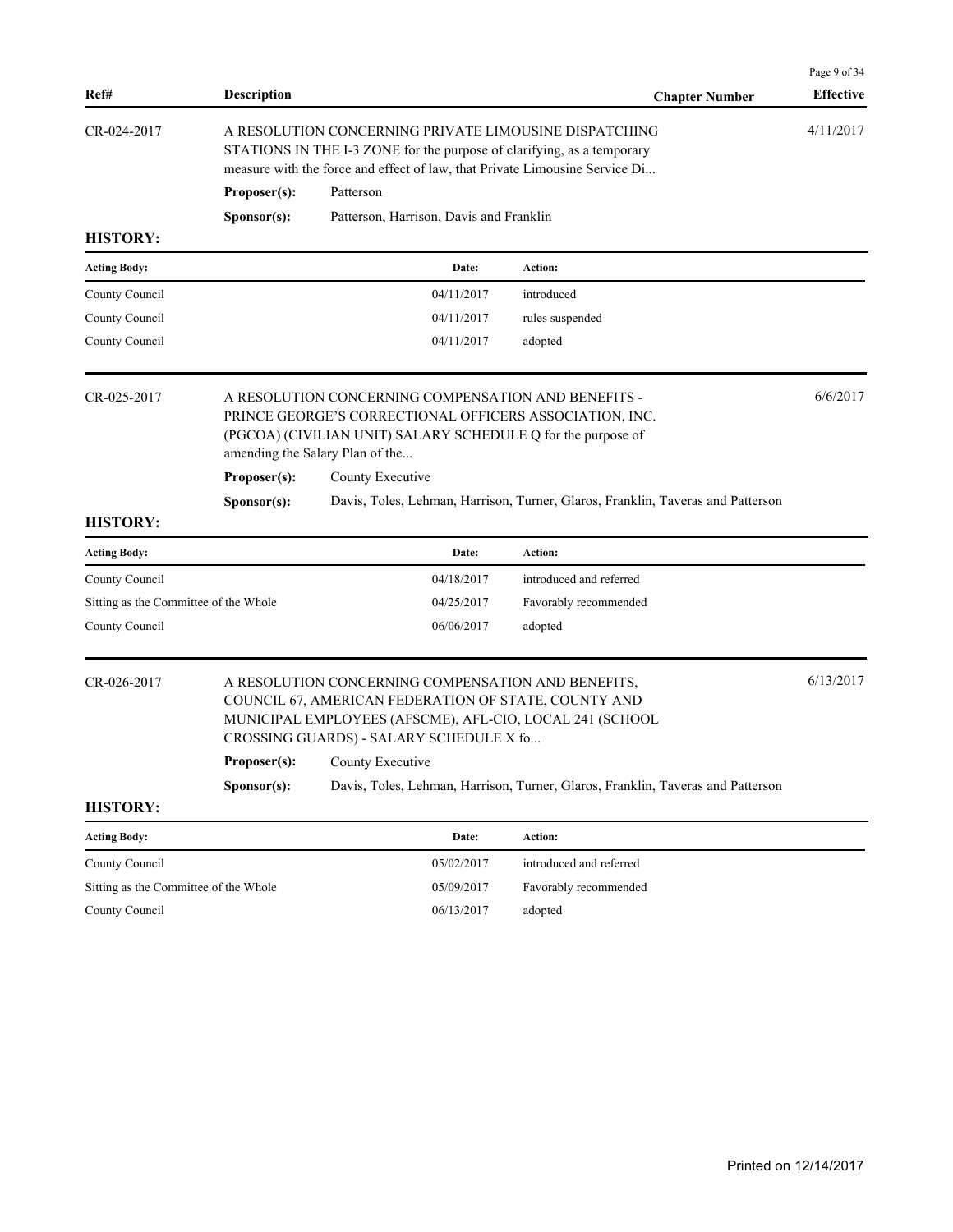| Ref#                | <b>Description</b>                                                                                                                                                                                                | <b>Chapter Number</b> | <b>Effective</b> |
|---------------------|-------------------------------------------------------------------------------------------------------------------------------------------------------------------------------------------------------------------|-----------------------|------------------|
| CR-027-2017         | A RESOLUTION CONCERNING SUPPORT FOR THE CLEAN POWER<br>PLAN AND FOSSIL FUEL DIVESTMENT for the purpose of opposing<br>President Donald J. Trump's Executive Order to dismantle the Clean Power<br>Plan, and direc |                       |                  |
|                     | Proposer(s):<br>Lehman                                                                                                                                                                                            |                       |                  |
|                     | Lehman<br>S <b>p</b> onsor(s):                                                                                                                                                                                    |                       |                  |
| <b>HISTORY:</b>     |                                                                                                                                                                                                                   |                       |                  |
| <b>Acting Body:</b> | Date:                                                                                                                                                                                                             | Action:               |                  |
| County Council      | 05/02/2017                                                                                                                                                                                                        | introduced            |                  |
| CR-028-2017         | A RESOLUTION CONCERNING THE 2010 CENTRAL ANNAPOLIS<br>ROAD SECTOR PLAN AND SECTIONAL MAP AMENDMENT for the<br>purpose of approving a minor amendment to the 2010 Central Annapolis Road<br>Sector Plan and Sectio |                       | 5/2/2017         |
|                     | Proposer(s):<br>Glaros                                                                                                                                                                                            |                       |                  |
|                     | S <b>p</b> onsor(s):<br>Glaros, Harrison, Turner, Davis and Taveras                                                                                                                                               |                       |                  |
| <b>HISTORY:</b>     |                                                                                                                                                                                                                   |                       |                  |
| <b>Acting Body:</b> | Date:                                                                                                                                                                                                             | <b>Action:</b>        |                  |
| County Council      | 05/02/2017                                                                                                                                                                                                        | introduced            |                  |
| County Council      | 05/02/2017                                                                                                                                                                                                        | rules suspended       |                  |
| County Council      | 05/02/2017                                                                                                                                                                                                        | adopted               |                  |
| CR-029-2017         | A RESOLUTION CONCERNING THE PUBLIC FACILITIES ELEMENT<br>OF THE PRELIMINARY GREATER CHEVERLY SECTOR PLAN for the<br>purpose of identifying inconsistencies between the Preliminary Greater<br>Cheverly Sector Pla |                       |                  |
|                     | <b>M-NCPPC</b><br>Proposer(s):                                                                                                                                                                                    |                       |                  |
|                     | Davis and Taveras<br>S <b>p</b> onsor(s):                                                                                                                                                                         |                       |                  |
| <b>HISTORY:</b>     |                                                                                                                                                                                                                   |                       |                  |
| <b>Acting Body:</b> | Date:                                                                                                                                                                                                             | Action:               |                  |
| County Council      | 05/09/2017                                                                                                                                                                                                        | introduced            |                  |
| County Council      | 05/09/2017                                                                                                                                                                                                        | rules suspended       |                  |
| County Council      | 05/09/2017                                                                                                                                                                                                        | adopted               |                  |

Page 10 of 34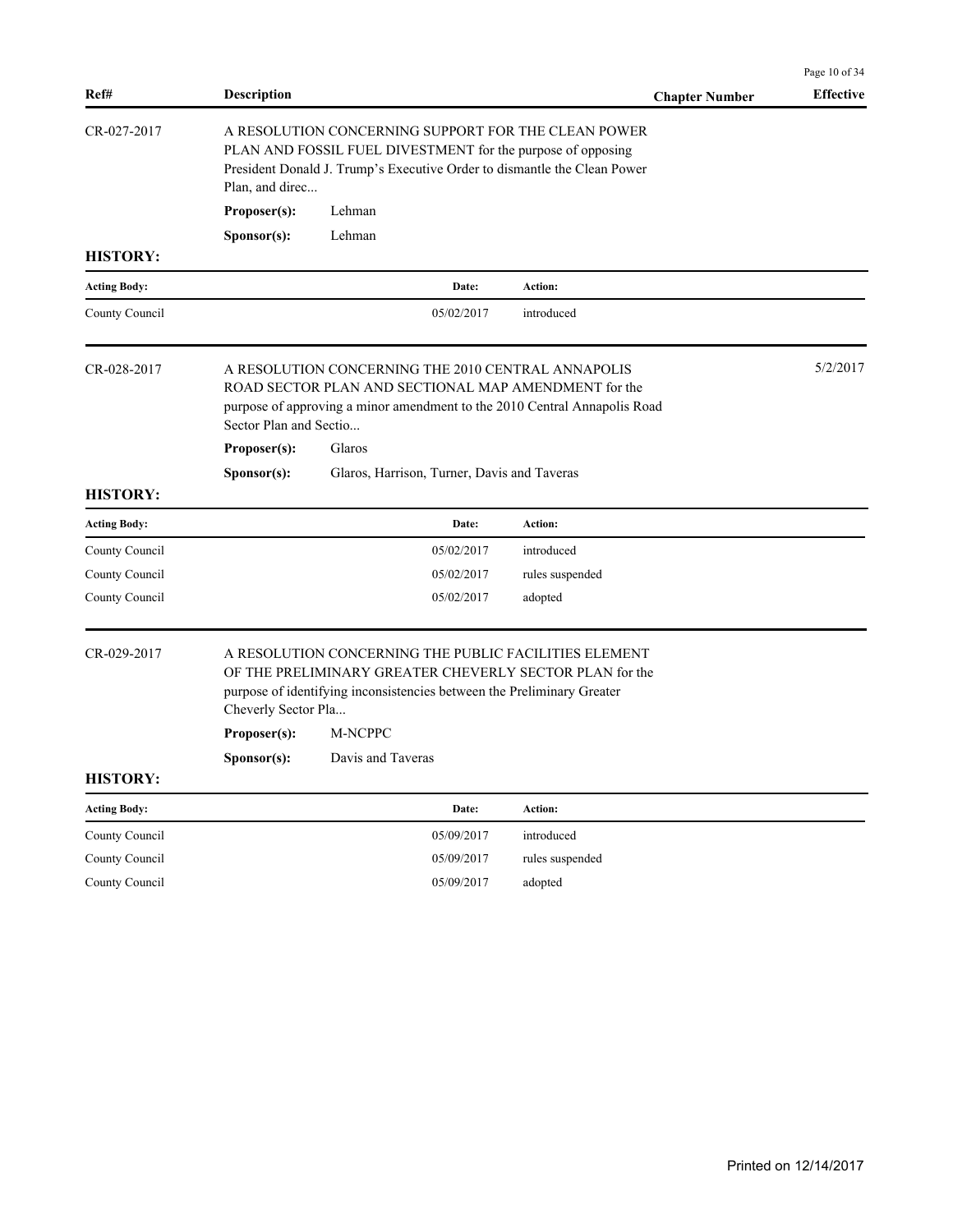| Ref#                                          | Description                                                                                                                                                                                                                                 |                                                                                                                                                                                                                                                                 | <b>Chapter Number</b>                                                           | Page 11 of 34<br><b>Effective</b> |  |
|-----------------------------------------------|---------------------------------------------------------------------------------------------------------------------------------------------------------------------------------------------------------------------------------------------|-----------------------------------------------------------------------------------------------------------------------------------------------------------------------------------------------------------------------------------------------------------------|---------------------------------------------------------------------------------|-----------------------------------|--|
| CR-030-2017                                   | A RESOLUTION CONCERNING THE CREATION OF A FOOD TRUCK<br>HUB AT CAPITAL OFFICE PARK for the purpose of authorizing the<br>creation of a Food Truck Hub at Capital Office Park in the City of Greenbelt.<br>Proposer(s):<br>Turner and Glaros |                                                                                                                                                                                                                                                                 |                                                                                 |                                   |  |
|                                               | Sponsor(s):                                                                                                                                                                                                                                 | Turner, Glaros, Davis, Taveras and Toles                                                                                                                                                                                                                        |                                                                                 |                                   |  |
| <b>HISTORY:</b>                               |                                                                                                                                                                                                                                             |                                                                                                                                                                                                                                                                 |                                                                                 |                                   |  |
| <b>Acting Body:</b>                           |                                                                                                                                                                                                                                             | Date:                                                                                                                                                                                                                                                           | Action:                                                                         |                                   |  |
| County Council                                |                                                                                                                                                                                                                                             | 05/09/2017                                                                                                                                                                                                                                                      | introduced and referred                                                         |                                   |  |
| Sitting as the Committee of the Whole         |                                                                                                                                                                                                                                             | 05/16/2017                                                                                                                                                                                                                                                      | Favorably recommended                                                           |                                   |  |
| County Council                                |                                                                                                                                                                                                                                             | 06/06/2017                                                                                                                                                                                                                                                      | public hearing held                                                             |                                   |  |
| County Council                                |                                                                                                                                                                                                                                             | 06/06/2017                                                                                                                                                                                                                                                      | adopted                                                                         |                                   |  |
| CR-031-2017<br><b>HISTORY:</b>                | Proposer(s):<br>Sponsor(s):                                                                                                                                                                                                                 | A RESOLUTION CONCERNING THE CREATION OF A FOOD TRUCK<br>HUB AT BOWIE TOWN CENTER for the purpose of authorizing the<br>creation of a Food Truck Hub at Bowie Town Center in the City of Bowie.<br>Turner and Glaros<br>Turner, Glaros, Davis, Toles and Taveras |                                                                                 |                                   |  |
| <b>Acting Body:</b>                           |                                                                                                                                                                                                                                             | Date:                                                                                                                                                                                                                                                           | Action:                                                                         |                                   |  |
| County Council                                |                                                                                                                                                                                                                                             | 05/09/2017                                                                                                                                                                                                                                                      | introduced and referred                                                         |                                   |  |
| Sitting as the Committee of the Whole         |                                                                                                                                                                                                                                             | 05/16/2017                                                                                                                                                                                                                                                      | Favorably recommended                                                           |                                   |  |
| County Council                                |                                                                                                                                                                                                                                             | 06/06/2017                                                                                                                                                                                                                                                      | public hearing held                                                             |                                   |  |
| County Council                                |                                                                                                                                                                                                                                             | 06/06/2017                                                                                                                                                                                                                                                      | adopted                                                                         |                                   |  |
| CR-032-2017                                   | Proposer(s):<br>Sponsor(s):                                                                                                                                                                                                                 | A RESOLUTION CONCERNING COMPENSATION AND BENEFITS,<br>INTERNATIONAL ASSOCIATION OF FIRE FIGHTERS, AFL-CIO,<br>LOCAL 1619 (FIRE FIGHTERS, PARAMEDICS, AND FIRE<br>FIGHTER/MEDICS) SALARY SCHEDULE Y, SCHEDULE OF P<br>County Executive                           | Davis, Toles, Lehman, Harrison, Turner, Glaros, Franklin, Taveras and Patterson | 7/11/2017                         |  |
| <b>HISTORY:</b>                               |                                                                                                                                                                                                                                             |                                                                                                                                                                                                                                                                 |                                                                                 |                                   |  |
| <b>Acting Body:</b>                           |                                                                                                                                                                                                                                             | Date:                                                                                                                                                                                                                                                           | Action:                                                                         |                                   |  |
| County Council                                |                                                                                                                                                                                                                                             | 05/16/2017                                                                                                                                                                                                                                                      | introduced and referred                                                         |                                   |  |
| Public Safety and Fiscal Management Committee |                                                                                                                                                                                                                                             | 06/01/2017                                                                                                                                                                                                                                                      | Favorably recommended                                                           |                                   |  |
| County Council                                |                                                                                                                                                                                                                                             | 07/11/2017                                                                                                                                                                                                                                                      | adopted                                                                         |                                   |  |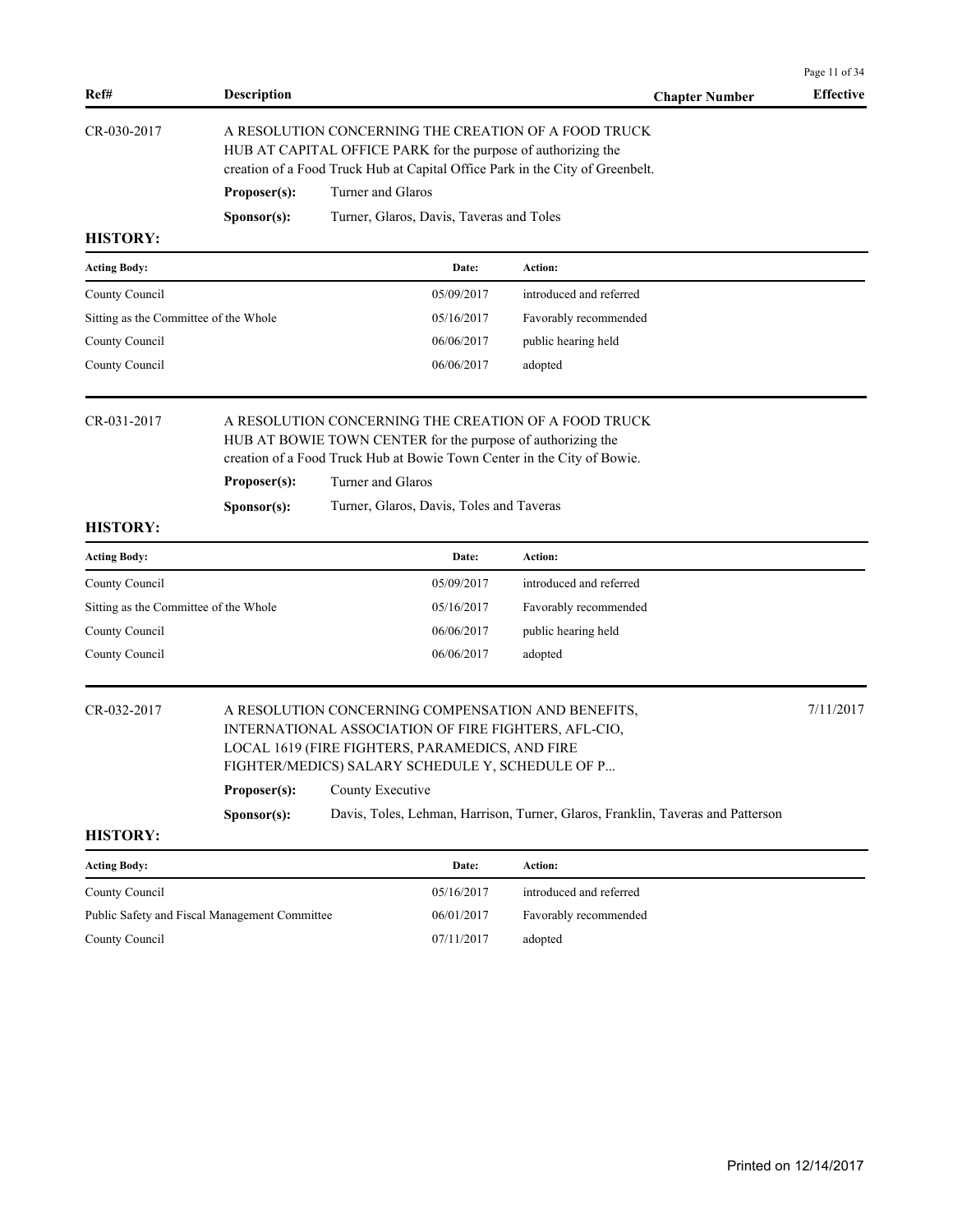|                                       |                             |                                                                                                                                                                                                                                                                                   |                         | Page 12 of 34    |  |  |
|---------------------------------------|-----------------------------|-----------------------------------------------------------------------------------------------------------------------------------------------------------------------------------------------------------------------------------------------------------------------------------|-------------------------|------------------|--|--|
| Ref#                                  | <b>Description</b>          |                                                                                                                                                                                                                                                                                   | <b>Chapter Number</b>   | <b>Effective</b> |  |  |
| CR-033-2017                           |                             | A RESOLUTION CONCERNING BIKE TO WORK DAY 2017 for the<br>purpose of expressing the County Council's support for declaring May 19,<br>2017 as Bike to Work Day in Prince George's County as part of National Bi                                                                    |                         |                  |  |  |
|                                       | Proposer(s):                | Glaros and Turner                                                                                                                                                                                                                                                                 |                         |                  |  |  |
|                                       | Sponsor(s):                 | Glaros, Turner, Davis, Taveras, Lehman and Franklin                                                                                                                                                                                                                               |                         |                  |  |  |
| <b>HISTORY:</b>                       |                             |                                                                                                                                                                                                                                                                                   |                         |                  |  |  |
| <b>Acting Body:</b>                   |                             | Date:                                                                                                                                                                                                                                                                             | Action:                 |                  |  |  |
| County Council                        |                             | 05/16/2017                                                                                                                                                                                                                                                                        | introduced              |                  |  |  |
| County Council                        |                             | 05/16/2017                                                                                                                                                                                                                                                                        | rules suspended         |                  |  |  |
| County Council                        |                             | 05/16/2017                                                                                                                                                                                                                                                                        | adopted                 |                  |  |  |
| CR-034-2017                           |                             | A RESOLUTION CONCERNING CONTRACT APPROVALS for the<br>purpose of approving a multi-year Financing Agreement to fund the county's<br>portion of the new Regional Medical Center.                                                                                                   |                         |                  |  |  |
|                                       | Proposer(s):                | County Executive                                                                                                                                                                                                                                                                  |                         |                  |  |  |
|                                       | Sponsor(s):                 | Davis, Turner, Glaros, Franklin, Taveras and Harrison                                                                                                                                                                                                                             |                         |                  |  |  |
| <b>HISTORY:</b>                       |                             |                                                                                                                                                                                                                                                                                   |                         |                  |  |  |
| <b>Acting Body:</b>                   |                             | Date:                                                                                                                                                                                                                                                                             | Action:                 |                  |  |  |
| Sitting as the Committee of the Whole |                             | 05/16/2017                                                                                                                                                                                                                                                                        | Favorably recommended   |                  |  |  |
| County Council                        |                             | 05/16/2017                                                                                                                                                                                                                                                                        | introduced and referred |                  |  |  |
| County Council                        |                             | 06/13/2017                                                                                                                                                                                                                                                                        | public hearing held     |                  |  |  |
| County Council                        |                             | 06/13/2017                                                                                                                                                                                                                                                                        | adopted                 |                  |  |  |
| CR-035-2017                           | Proposer(s):<br>Sponsor(s): | A RESOLUTION CONCERNING CONTRACT APPROVALS for the<br>purpose of approving a multi-year financing agreement for the lease purchase<br>financing of essential Prince George's County ("County") equipment and v<br>County Executive<br>Davis, Harrison, Turner, Taveras and Glaros |                         | 6/13/2017        |  |  |
| <b>HISTORY:</b>                       |                             |                                                                                                                                                                                                                                                                                   |                         |                  |  |  |
| <b>Acting Body:</b>                   |                             | Date:                                                                                                                                                                                                                                                                             | Action:                 |                  |  |  |
| Sitting as the Committee of the Whole |                             | 05/16/2017                                                                                                                                                                                                                                                                        | Favorably recommended   |                  |  |  |
| County Council                        |                             | 05/16/2017                                                                                                                                                                                                                                                                        | introduced and referred |                  |  |  |
| County Council                        |                             | 06/13/2017                                                                                                                                                                                                                                                                        | public hearing held     |                  |  |  |
| County Council                        |                             | 06/13/2017                                                                                                                                                                                                                                                                        | adopted                 |                  |  |  |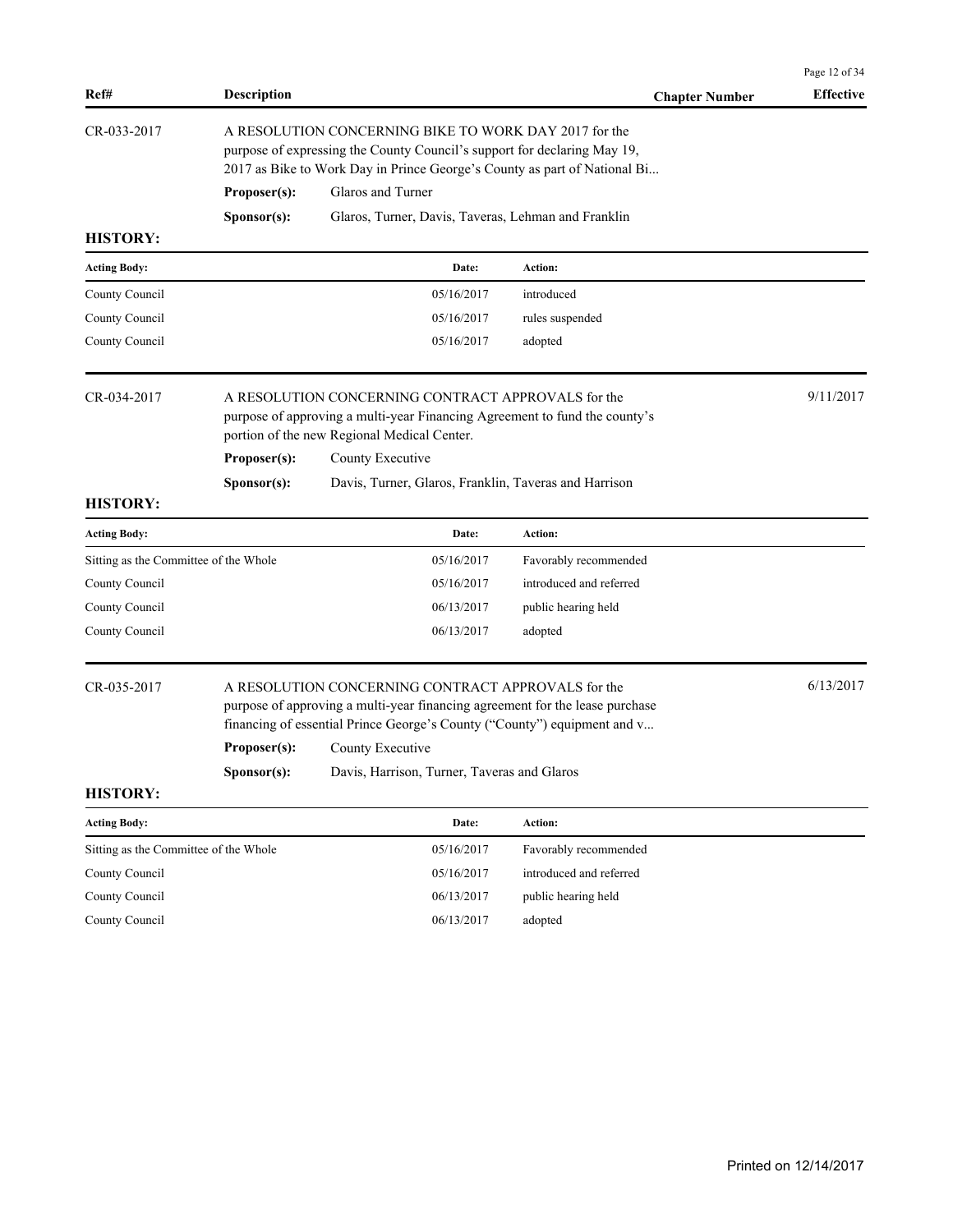| Ref#            | <b>Description</b>   | <b>Chapter Number</b>                                                                                                                                                                                 | <b>Effective</b> |
|-----------------|----------------------|-------------------------------------------------------------------------------------------------------------------------------------------------------------------------------------------------------|------------------|
| CR-036-2017     | between              | A RESOLUTION CONCERNING PILOT AGREEMENT FOR THE NEW<br>CARROLLTON STATION PROJECT for the purpose of approving the terms<br>and conditions of a negotiated Payment in Lieu of Taxes (PILOT) Agreement | 6/13/2017        |
|                 | Proposer(s):         | County Executive                                                                                                                                                                                      |                  |
|                 | S <b>p</b> onsor(s): | Davis, Lehman, Harrison, Turner, Glaros, Franklin, Taveras, Patterson and Toles                                                                                                                       |                  |
| <b>HISTORY:</b> |                      |                                                                                                                                                                                                       |                  |

| <b>Acting Body:</b>                   | Date:      | Action:                 |
|---------------------------------------|------------|-------------------------|
| County Council                        | 05/16/2017 | introduced and referred |
| Sitting as the Committee of the Whole | 06/06/2017 | Favorably recommended   |
| County Council                        | 06/13/2017 | public hearing held     |
| County Council                        | 06/13/2017 | adopted                 |
| County Executive                      | 06/21/2017 | signed                  |
|                                       |            |                         |

CR-037-2017 A RESOLUTION CONCERNING CONTRACT APPROVALS for the purpose of approving certain multi-year contracts in accordance with the Prince George's County Charter and Subtitle 10 of the Prince George's County...

Proposer(s): County Executive

| Sponsor(s): | Davis, Taveras and Glaros |  |
|-------------|---------------------------|--|
|-------------|---------------------------|--|

## **HISTORY:**

| <b>Acting Body:</b>                   | Date:      | Action:                               |
|---------------------------------------|------------|---------------------------------------|
| Sitting as the Committee of the Whole | 05/16/2017 | Held in Committee                     |
| County Council                        | 05/16/2017 | introduced and referred               |
| Sitting as the Committee of the Whole | 06/13/2017 | Favorably recommended with amendments |
| County Council                        | 06/13/2017 | public hearing held                   |
| County Council                        | 06/13/2017 | new draft substituted                 |
| County Council                        | 06/13/2017 | adopted                               |

| CR-038-2017         | VALOREM              | 7/1/2017<br>A RESOLUTION CONCERNING THE APPROVAL OF THE FISCAL<br>YEAR 2018 OPERATING AND CAPITAL BUDGETS OF THE<br>WASHINGTON SUBURBAN SANITARY COMMISSION AND THE<br>RECOMMENDATION OF WATER AND SEWER RATES AND AD |            |  |  |  |  |
|---------------------|----------------------|-----------------------------------------------------------------------------------------------------------------------------------------------------------------------------------------------------------------------|------------|--|--|--|--|
|                     | Proposer(s):         | Davis                                                                                                                                                                                                                 |            |  |  |  |  |
|                     | S <b>p</b> onsor(s): | Davis, Taveras and Turner                                                                                                                                                                                             |            |  |  |  |  |
| <b>HISTORY:</b>     |                      |                                                                                                                                                                                                                       |            |  |  |  |  |
| <b>Acting Body:</b> |                      | Date:                                                                                                                                                                                                                 | Action:    |  |  |  |  |
| County Council      |                      | 05/25/2017                                                                                                                                                                                                            | introduced |  |  |  |  |
| County Council      |                      | 05/25/2017                                                                                                                                                                                                            | adopted    |  |  |  |  |

Page 13 of 34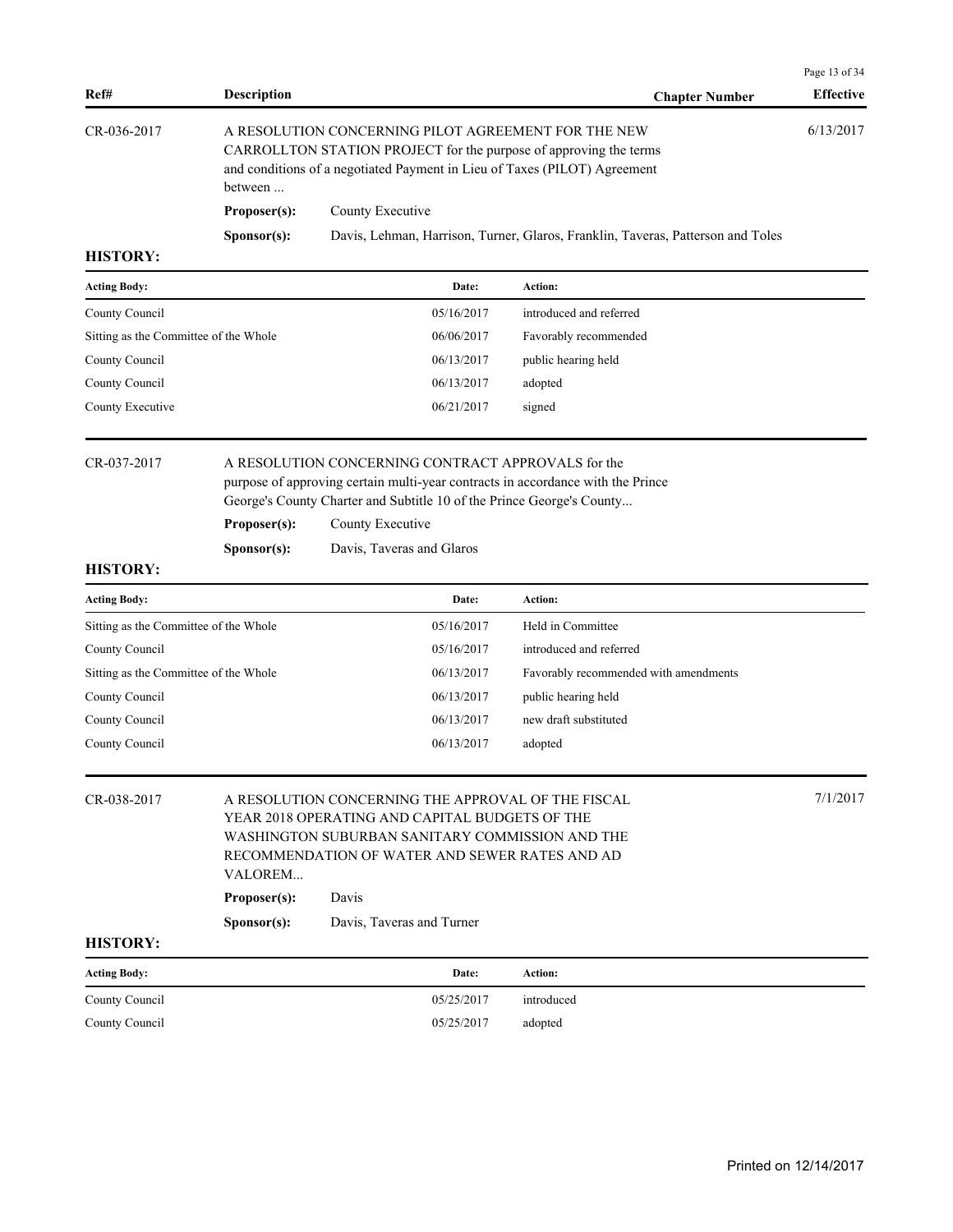|                     |                                                                                                                                                                                                                                                                                                                                                       |                                   |                                                                         | Page 14 of 34    |  |
|---------------------|-------------------------------------------------------------------------------------------------------------------------------------------------------------------------------------------------------------------------------------------------------------------------------------------------------------------------------------------------------|-----------------------------------|-------------------------------------------------------------------------|------------------|--|
| Ref#                | <b>Description</b>                                                                                                                                                                                                                                                                                                                                    |                                   | <b>Chapter Number</b>                                                   | <b>Effective</b> |  |
| CR-039-2017         | A RESOLUTION CONCERNING THE WASHINGTON SUBURBAN<br>SANITARY COMMISSION FISCAL YEARS 2018-2023 CAPITAL<br>IMPROVEMENT PROGRAM AND FISCAL YEAR 2018 CAPITAL<br><b>BUDGET FOR PRINCE GEORGE'S COUNTY FOR WATER AND SEWE</b><br>Proposer(s):<br>Davis                                                                                                     |                                   |                                                                         |                  |  |
|                     | Sponsor(s):                                                                                                                                                                                                                                                                                                                                           | Davis, Glaros, Taveras and Turner |                                                                         |                  |  |
| <b>HISTORY:</b>     |                                                                                                                                                                                                                                                                                                                                                       |                                   |                                                                         |                  |  |
| <b>Acting Body:</b> |                                                                                                                                                                                                                                                                                                                                                       | Date:                             | Action:                                                                 |                  |  |
| County Council      |                                                                                                                                                                                                                                                                                                                                                       | 05/25/2017                        | introduced                                                              |                  |  |
| County Council      |                                                                                                                                                                                                                                                                                                                                                       | 05/25/2017                        | adopted                                                                 |                  |  |
| CR-040-2017         | A RESOLUTION CONCERNING THE APPROVAL OF THE FISCAL<br>YEAR 2018 WASHINGTON SUBURBAN TRANSIT COMMISSION<br>BUDGET AND TAX RATES for the purpose of approving the Washington<br>Suburban Transit Commission's admin                                                                                                                                     |                                   |                                                                         |                  |  |
|                     | Proposer(s):                                                                                                                                                                                                                                                                                                                                          | Davis                             |                                                                         |                  |  |
| <b>HISTORY:</b>     | S <b>p</b> onsor(s):                                                                                                                                                                                                                                                                                                                                  |                                   | Davis, Franklin, Glaros, Harrison, Patterson, Taveras, Toles and Turner |                  |  |
| <b>Acting Body:</b> |                                                                                                                                                                                                                                                                                                                                                       | Date:                             | Action:                                                                 |                  |  |
| County Council      |                                                                                                                                                                                                                                                                                                                                                       | 05/25/2017                        | introduced                                                              |                  |  |
| County Council      |                                                                                                                                                                                                                                                                                                                                                       | 05/25/2017                        | adopted                                                                 |                  |  |
| CR-041-2017         | A RESOLUTION CONCERNING THE REVENUE AUTHORITY OF<br>PRINCE GEORGE'S COUNTY FISCAL YEAR 2018 OPERATING<br>BUDGET AND CAPITAL IMPROVEMENT PROGRAM for the purpose<br>of approving the Capital Improvement Program o<br>Proposer(s):<br>Davis<br>Davis, Franklin, Glaros, Harrison, Lehman, Patterson, Taveras, Toles and Turner<br>S <b>p</b> onsor(s): |                                   |                                                                         |                  |  |
| <b>HISTORY:</b>     |                                                                                                                                                                                                                                                                                                                                                       |                                   |                                                                         |                  |  |
| <b>Acting Body:</b> |                                                                                                                                                                                                                                                                                                                                                       | Date:                             | <b>Action:</b>                                                          |                  |  |
| County Council      |                                                                                                                                                                                                                                                                                                                                                       | 05/25/2017                        | introduced                                                              |                  |  |
| County Council      |                                                                                                                                                                                                                                                                                                                                                       | 05/25/2017                        | adopted                                                                 |                  |  |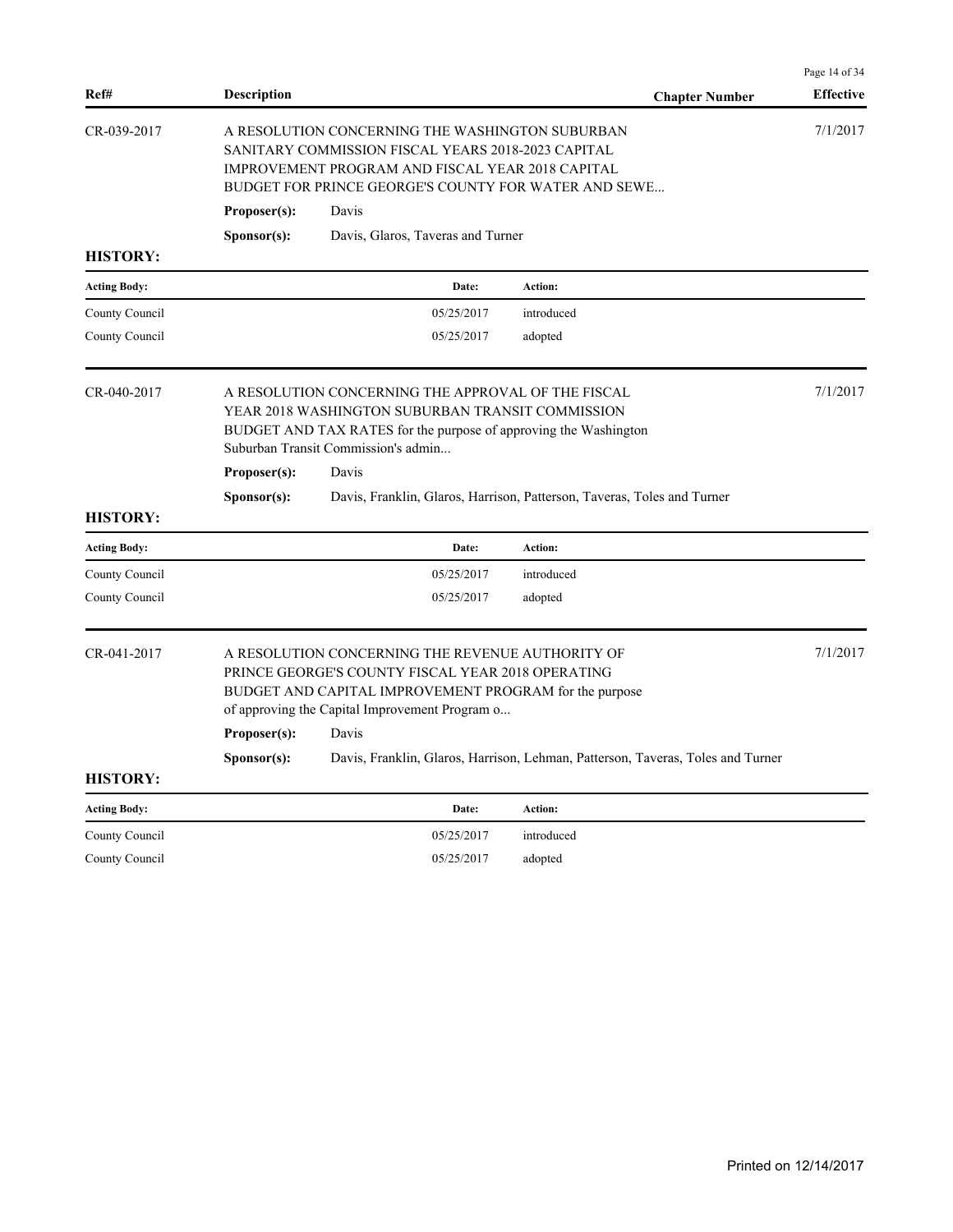| Ref#                                                  | <b>Description</b>                                                                                                                                                                                                |                  |            | <b>Chapter Number</b>                                                                                                                                                                         | Page 15 of 34<br><b>Effective</b> |
|-------------------------------------------------------|-------------------------------------------------------------------------------------------------------------------------------------------------------------------------------------------------------------------|------------------|------------|-----------------------------------------------------------------------------------------------------------------------------------------------------------------------------------------------|-----------------------------------|
| CR-042-2017                                           | A RESOLUTION CONCERNING THE REDEVELOPMENT AUTHORITY<br>OF PRINCE GEORGE'S COUNTY FISCAL YEAR 2018 OPERATING<br>BUDGET AND CAPITAL IMPROVEMENT PROGRAM for the purpose<br>of approving the Capital Improvement Pro |                  |            |                                                                                                                                                                                               | 7/1/2017                          |
|                                                       | Proposer(s):                                                                                                                                                                                                      | Davis            |            |                                                                                                                                                                                               |                                   |
|                                                       | Sponsor(s):                                                                                                                                                                                                       |                  |            | Davis, Franklin, Glaros, Harrison, Lehman, Patterson, Taveras, Toles and Turner                                                                                                               |                                   |
| <b>HISTORY:</b>                                       |                                                                                                                                                                                                                   |                  |            |                                                                                                                                                                                               |                                   |
| <b>Acting Body:</b>                                   |                                                                                                                                                                                                                   |                  | Date:      | Action:                                                                                                                                                                                       |                                   |
| County Council                                        |                                                                                                                                                                                                                   |                  | 05/25/2017 | introduced                                                                                                                                                                                    |                                   |
| County Council                                        |                                                                                                                                                                                                                   |                  | 05/25/2017 | adopted                                                                                                                                                                                       |                                   |
| CR-043-2017                                           | augmenting water                                                                                                                                                                                                  |                  |            | A RESOLUTION CONCERNING THE WASHINGTON SUBURBAN<br>SANITARY COMMISSION for the purpose of modifying the System<br>Development Charge (SDC) to help finance the capital costs of expanding and | 7/1/2017                          |
|                                                       | Proposer(s):                                                                                                                                                                                                      | Davis            |            |                                                                                                                                                                                               |                                   |
|                                                       | Sponsor(s):                                                                                                                                                                                                       |                  |            | Davis, Franklin, Glaros, Harrison, Lehman, Patterson, Taveras, Toles and Turner                                                                                                               |                                   |
| <b>HISTORY:</b>                                       |                                                                                                                                                                                                                   |                  |            |                                                                                                                                                                                               |                                   |
| <b>Acting Body:</b>                                   |                                                                                                                                                                                                                   |                  | Date:      | Action:                                                                                                                                                                                       |                                   |
| County Council                                        |                                                                                                                                                                                                                   |                  | 05/25/2017 | introduced                                                                                                                                                                                    |                                   |
| County Council                                        |                                                                                                                                                                                                                   |                  | 05/25/2017 | rules suspended                                                                                                                                                                               |                                   |
| County Council                                        |                                                                                                                                                                                                                   |                  | 05/25/2017 | adopted                                                                                                                                                                                       |                                   |
| CR-044-2017                                           | 2017 Annual Action Plan                                                                                                                                                                                           |                  |            | A RESOLUTION CONCERNING THE FISCAL YEAR 2017 ANNUAL<br>ACTION PLAN FOR HOUSING AND COMMUNITY DEVELOPMENT<br>for the purpose of amending the Prince George's County Fiscal Year ("FY")         |                                   |
|                                                       | Proposer(s):                                                                                                                                                                                                      | County Executive |            |                                                                                                                                                                                               |                                   |
|                                                       | Lehman, Turner, Davis, Glaros, Franklin, Taveras and Harrison<br>Sponsor(s):                                                                                                                                      |                  |            |                                                                                                                                                                                               |                                   |
| <b>HISTORY:</b>                                       |                                                                                                                                                                                                                   |                  |            |                                                                                                                                                                                               |                                   |
| <b>Acting Body:</b>                                   |                                                                                                                                                                                                                   |                  | Date:      | Action:                                                                                                                                                                                       |                                   |
| County Council                                        |                                                                                                                                                                                                                   |                  | 06/06/2017 | introduced and referred                                                                                                                                                                       |                                   |
| County Council                                        |                                                                                                                                                                                                                   |                  | 07/11/2017 | public hearing held                                                                                                                                                                           |                                   |
| Transportation, Housing and the Environment Committee |                                                                                                                                                                                                                   |                  | 07/12/2017 | Favorably recommended                                                                                                                                                                         |                                   |
| County Council                                        |                                                                                                                                                                                                                   |                  | 07/18/2017 | adopted                                                                                                                                                                                       |                                   |
| County Executive                                      |                                                                                                                                                                                                                   |                  | 08/02/2017 |                                                                                                                                                                                               |                                   |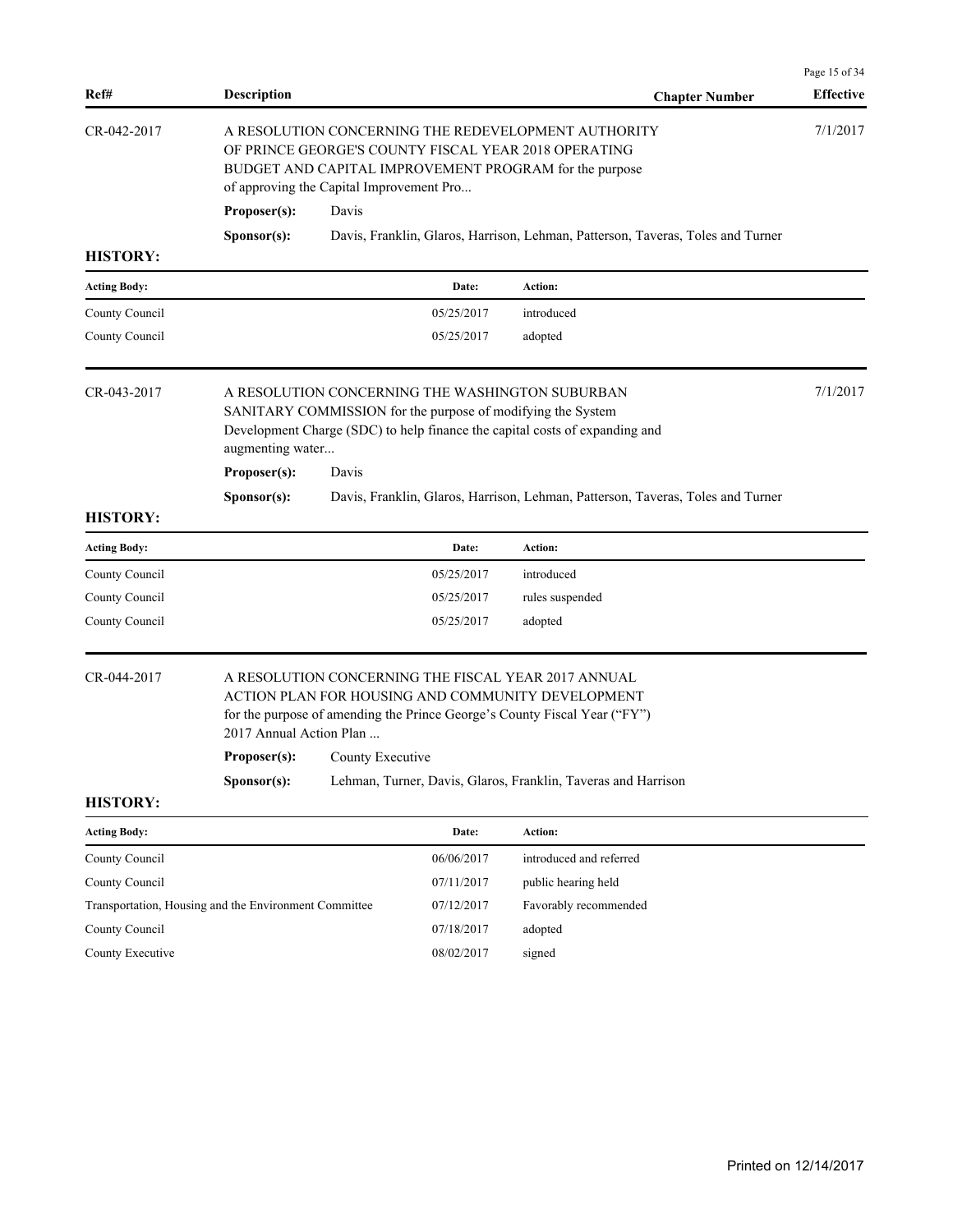| Ref#                                                  |                                                                                                                                                                                                                            |                  |                                               |                                                                                                                                                                                                | Page 16 of 34<br><b>Effective</b> |
|-------------------------------------------------------|----------------------------------------------------------------------------------------------------------------------------------------------------------------------------------------------------------------------------|------------------|-----------------------------------------------|------------------------------------------------------------------------------------------------------------------------------------------------------------------------------------------------|-----------------------------------|
|                                                       | <b>Description</b>                                                                                                                                                                                                         |                  |                                               | <b>Chapter Number</b>                                                                                                                                                                          |                                   |
| CR-045-2017                                           | 2017 Annual Action Plan                                                                                                                                                                                                    |                  |                                               | A RESOLUTION CONCERNING THE FISCAL YEAR 2017 ANNUAL<br>ACTION PLAN FOR HOUSING AND COMMUNITY DEVELOPMENT<br>for the purpose of amending the Prince George's County Fiscal Year ("FY")          |                                   |
|                                                       | Proposer(s):                                                                                                                                                                                                               | County Executive |                                               |                                                                                                                                                                                                |                                   |
|                                                       | Sponsor(s):                                                                                                                                                                                                                |                  |                                               | Lehman, Turner, Davis, Glaros, Taveras, Harrison and Toles                                                                                                                                     |                                   |
| <b>HISTORY:</b>                                       |                                                                                                                                                                                                                            |                  |                                               |                                                                                                                                                                                                |                                   |
| <b>Acting Body:</b>                                   |                                                                                                                                                                                                                            |                  | Date:                                         | Action:                                                                                                                                                                                        |                                   |
| County Council                                        |                                                                                                                                                                                                                            |                  | 06/06/2017                                    | introduced and referred                                                                                                                                                                        |                                   |
| County Council                                        |                                                                                                                                                                                                                            |                  | 07/11/2017                                    | public hearing held                                                                                                                                                                            |                                   |
| Transportation, Housing and the Environment Committee |                                                                                                                                                                                                                            |                  | 07/12/2017                                    | Favorably recommended                                                                                                                                                                          |                                   |
| County Council                                        |                                                                                                                                                                                                                            |                  | 07/18/2017                                    | adopted                                                                                                                                                                                        |                                   |
| County Executive                                      |                                                                                                                                                                                                                            |                  | 08/02/2017                                    | signed                                                                                                                                                                                         |                                   |
|                                                       | Plan for Housing and<br>Proposer(s):<br>Sponsor(s):                                                                                                                                                                        | County Executive | A RESOLUTION CONCERNING HOUSING AND COMMUNITY | DEVELOPMENT ANNUAL ACTION PLAN: FY 2017 for the purpose of<br>amending the Prince George's County Fiscal Year ("FY") 2017 Annual Action<br>Lehman, Turner, Davis, Glaros, Taveras and Harrison |                                   |
| <b>HISTORY:</b>                                       |                                                                                                                                                                                                                            |                  |                                               |                                                                                                                                                                                                |                                   |
| <b>Acting Body:</b>                                   |                                                                                                                                                                                                                            |                  | Date:                                         | Action:                                                                                                                                                                                        |                                   |
| County Council                                        |                                                                                                                                                                                                                            |                  | 06/06/2017                                    | introduced and referred                                                                                                                                                                        |                                   |
| County Council                                        |                                                                                                                                                                                                                            |                  | 07/11/2017                                    | public hearing held                                                                                                                                                                            |                                   |
| Transportation, Housing and the Environment Committee |                                                                                                                                                                                                                            |                  | 07/12/2017                                    | Favorably recommended with amendments                                                                                                                                                          |                                   |
| County Council                                        |                                                                                                                                                                                                                            |                  | 07/18/2017                                    | new draft substituted                                                                                                                                                                          |                                   |
| County Council                                        |                                                                                                                                                                                                                            |                  | 07/18/2017                                    | adopted                                                                                                                                                                                        |                                   |
| County Executive                                      |                                                                                                                                                                                                                            |                  | 08/02/2017                                    | signed                                                                                                                                                                                         |                                   |
| CR-047-2017                                           | 7/11/2017<br>A RESOLUTION CONCERNING COMPENSATION AND BENEFITS for<br>the purpose of amending the Salary Plan of the County to reflect the terms of<br>the labor agreement by and between Prince George's County, Maryland |                  |                                               |                                                                                                                                                                                                |                                   |
|                                                       | Proposer(s):                                                                                                                                                                                                               | County Executive |                                               |                                                                                                                                                                                                |                                   |
|                                                       | S <b>p</b> onsor(s):                                                                                                                                                                                                       |                  |                                               | Lehman, Turner, Davis, Glaros, Franklin, Taveras, Harrison, Toles and Patterson                                                                                                                |                                   |
| <b>HISTORY:</b>                                       |                                                                                                                                                                                                                            |                  |                                               |                                                                                                                                                                                                |                                   |
| <b>Acting Body:</b>                                   |                                                                                                                                                                                                                            |                  | Date:                                         | Action:                                                                                                                                                                                        |                                   |
| County Council                                        |                                                                                                                                                                                                                            |                  | 06/06/2017                                    | introduced and referred                                                                                                                                                                        |                                   |
| Sitting as the Committee of the Whole                 |                                                                                                                                                                                                                            |                  | 06/13/2017                                    | Favorably recommended                                                                                                                                                                          |                                   |
| County Council                                        |                                                                                                                                                                                                                            |                  | 07/11/2017                                    | adopted                                                                                                                                                                                        |                                   |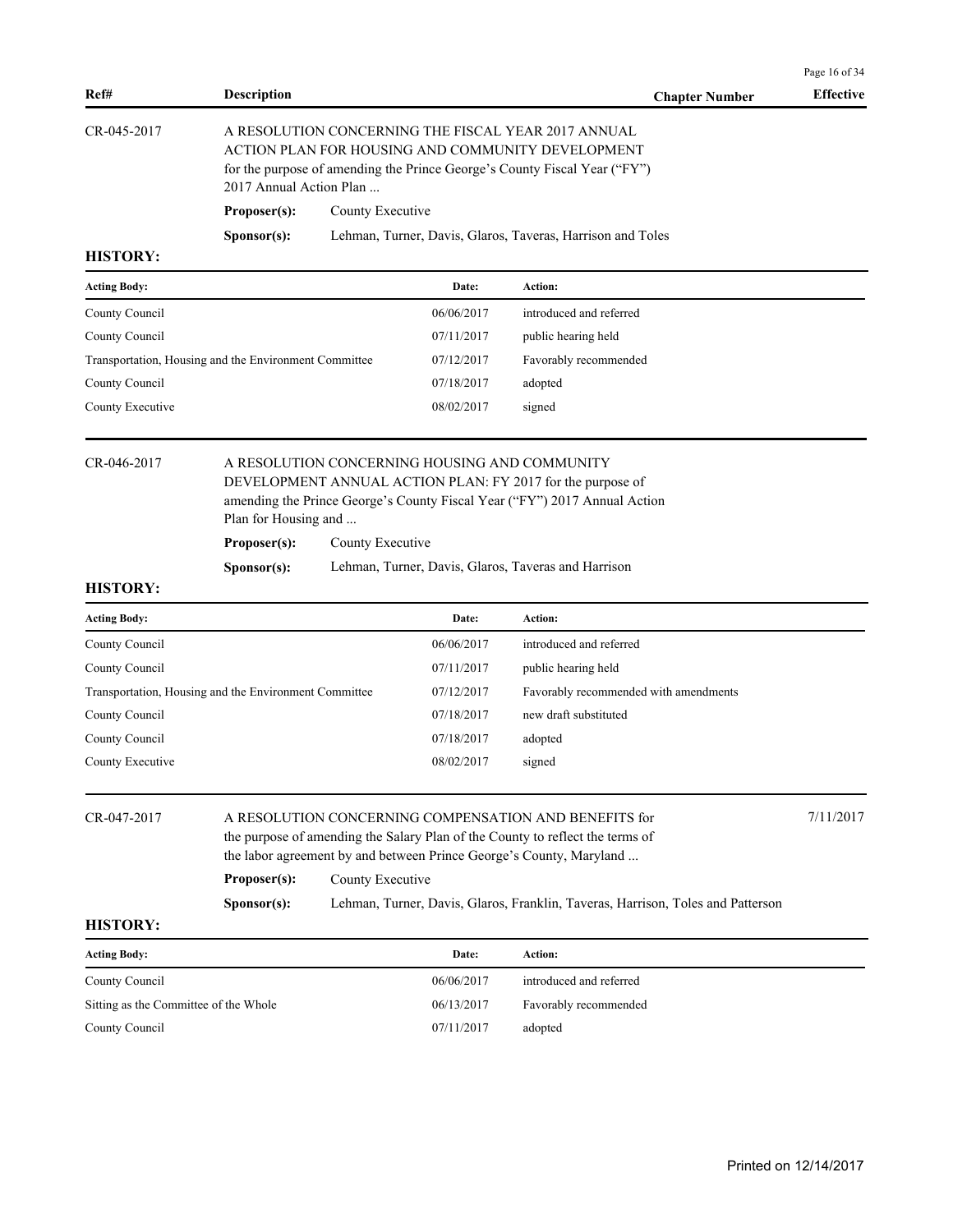| A RESOLUTION CONCERNING PROMOTING CLEAN<br>NEIGHBORHOODS for the purpose of requiring the Department of the<br>Environment to promulgate regulations for curbside collection and on-premise<br>collection of tras<br>Proposer(s):<br>Glaros<br>Glaros<br>Sponsor(s):<br><b>Action:</b><br><b>Acting Body:</b><br>Date:<br>06/06/2017<br>removed from Consent Agenda<br>withdrawn<br>06/06/2017<br>7/11/2017<br>A RESOLUTION CONCERNING PAYMENTS IN LIEU OF TAXES<br>("PILOT") AGREEMENT for Parkview Manor for the purpose of approving<br>the terms and conditions of a Payments in Lieu of Taxes ("PILOT") Agreement<br>betwee<br>Proposer(s):<br>County Executive<br>Davis, Turner, Lehman, Glaros, Franklin, Taveras and Patterson<br>Sponsor(s):<br><b>Acting Body:</b><br>Date:<br><b>Action:</b><br>County Council<br>06/13/2017<br>introduced and referred<br>Public Safety and Fiscal Management Committee<br>06/29/2017<br>Favorably recommended<br>07/11/2017<br>adopted<br>7/11/2017<br>A RESOLUTION CONCERNING SUPPLEMENTARY<br>APPROPRIATIONS OF FEDERAL, STATE AND OTHER FUNDS for the<br>purpose of appropriating funding from grants in the amount of \$17,719,829 to<br>the Office of Central Servic<br>County Executive<br>Proposer(s):<br>Davis, Lehman, Harrison, Turner, Glaros, Taveras, Patterson, Toles and Franklin<br>Sponsor(s):<br>Action:<br><b>Acting Body:</b><br>Date:<br>06/13/2017<br>introduced and referred<br>County Council<br>Public Safety and Fiscal Management Committee<br>06/29/2017<br>Favorably recommended with amendments<br>07/11/2017<br>new draft substituted<br>07/11/2017<br>adopted | Ref#            | <b>Description</b> |  | <b>Chapter Number</b> | <b>Effective</b> |
|--------------------------------------------------------------------------------------------------------------------------------------------------------------------------------------------------------------------------------------------------------------------------------------------------------------------------------------------------------------------------------------------------------------------------------------------------------------------------------------------------------------------------------------------------------------------------------------------------------------------------------------------------------------------------------------------------------------------------------------------------------------------------------------------------------------------------------------------------------------------------------------------------------------------------------------------------------------------------------------------------------------------------------------------------------------------------------------------------------------------------------------------------------------------------------------------------------------------------------------------------------------------------------------------------------------------------------------------------------------------------------------------------------------------------------------------------------------------------------------------------------------------------------------------------------------------------------------------------------------------------------------------|-----------------|--------------------|--|-----------------------|------------------|
|                                                                                                                                                                                                                                                                                                                                                                                                                                                                                                                                                                                                                                                                                                                                                                                                                                                                                                                                                                                                                                                                                                                                                                                                                                                                                                                                                                                                                                                                                                                                                                                                                                            | CR-048-2017     |                    |  |                       |                  |
|                                                                                                                                                                                                                                                                                                                                                                                                                                                                                                                                                                                                                                                                                                                                                                                                                                                                                                                                                                                                                                                                                                                                                                                                                                                                                                                                                                                                                                                                                                                                                                                                                                            |                 |                    |  |                       |                  |
|                                                                                                                                                                                                                                                                                                                                                                                                                                                                                                                                                                                                                                                                                                                                                                                                                                                                                                                                                                                                                                                                                                                                                                                                                                                                                                                                                                                                                                                                                                                                                                                                                                            |                 |                    |  |                       |                  |
|                                                                                                                                                                                                                                                                                                                                                                                                                                                                                                                                                                                                                                                                                                                                                                                                                                                                                                                                                                                                                                                                                                                                                                                                                                                                                                                                                                                                                                                                                                                                                                                                                                            | <b>HISTORY:</b> |                    |  |                       |                  |
|                                                                                                                                                                                                                                                                                                                                                                                                                                                                                                                                                                                                                                                                                                                                                                                                                                                                                                                                                                                                                                                                                                                                                                                                                                                                                                                                                                                                                                                                                                                                                                                                                                            |                 |                    |  |                       |                  |
|                                                                                                                                                                                                                                                                                                                                                                                                                                                                                                                                                                                                                                                                                                                                                                                                                                                                                                                                                                                                                                                                                                                                                                                                                                                                                                                                                                                                                                                                                                                                                                                                                                            | County Council  |                    |  |                       |                  |
|                                                                                                                                                                                                                                                                                                                                                                                                                                                                                                                                                                                                                                                                                                                                                                                                                                                                                                                                                                                                                                                                                                                                                                                                                                                                                                                                                                                                                                                                                                                                                                                                                                            | County Council  |                    |  |                       |                  |
|                                                                                                                                                                                                                                                                                                                                                                                                                                                                                                                                                                                                                                                                                                                                                                                                                                                                                                                                                                                                                                                                                                                                                                                                                                                                                                                                                                                                                                                                                                                                                                                                                                            | CR-049-2017     |                    |  |                       |                  |
|                                                                                                                                                                                                                                                                                                                                                                                                                                                                                                                                                                                                                                                                                                                                                                                                                                                                                                                                                                                                                                                                                                                                                                                                                                                                                                                                                                                                                                                                                                                                                                                                                                            |                 |                    |  |                       |                  |
|                                                                                                                                                                                                                                                                                                                                                                                                                                                                                                                                                                                                                                                                                                                                                                                                                                                                                                                                                                                                                                                                                                                                                                                                                                                                                                                                                                                                                                                                                                                                                                                                                                            |                 |                    |  |                       |                  |
|                                                                                                                                                                                                                                                                                                                                                                                                                                                                                                                                                                                                                                                                                                                                                                                                                                                                                                                                                                                                                                                                                                                                                                                                                                                                                                                                                                                                                                                                                                                                                                                                                                            | <b>HISTORY:</b> |                    |  |                       |                  |
|                                                                                                                                                                                                                                                                                                                                                                                                                                                                                                                                                                                                                                                                                                                                                                                                                                                                                                                                                                                                                                                                                                                                                                                                                                                                                                                                                                                                                                                                                                                                                                                                                                            |                 |                    |  |                       |                  |
|                                                                                                                                                                                                                                                                                                                                                                                                                                                                                                                                                                                                                                                                                                                                                                                                                                                                                                                                                                                                                                                                                                                                                                                                                                                                                                                                                                                                                                                                                                                                                                                                                                            |                 |                    |  |                       |                  |
|                                                                                                                                                                                                                                                                                                                                                                                                                                                                                                                                                                                                                                                                                                                                                                                                                                                                                                                                                                                                                                                                                                                                                                                                                                                                                                                                                                                                                                                                                                                                                                                                                                            |                 |                    |  |                       |                  |
|                                                                                                                                                                                                                                                                                                                                                                                                                                                                                                                                                                                                                                                                                                                                                                                                                                                                                                                                                                                                                                                                                                                                                                                                                                                                                                                                                                                                                                                                                                                                                                                                                                            | County Council  |                    |  |                       |                  |
|                                                                                                                                                                                                                                                                                                                                                                                                                                                                                                                                                                                                                                                                                                                                                                                                                                                                                                                                                                                                                                                                                                                                                                                                                                                                                                                                                                                                                                                                                                                                                                                                                                            | CR-050-2017     |                    |  |                       |                  |
|                                                                                                                                                                                                                                                                                                                                                                                                                                                                                                                                                                                                                                                                                                                                                                                                                                                                                                                                                                                                                                                                                                                                                                                                                                                                                                                                                                                                                                                                                                                                                                                                                                            |                 |                    |  |                       |                  |
|                                                                                                                                                                                                                                                                                                                                                                                                                                                                                                                                                                                                                                                                                                                                                                                                                                                                                                                                                                                                                                                                                                                                                                                                                                                                                                                                                                                                                                                                                                                                                                                                                                            | <b>HISTORY:</b> |                    |  |                       |                  |
|                                                                                                                                                                                                                                                                                                                                                                                                                                                                                                                                                                                                                                                                                                                                                                                                                                                                                                                                                                                                                                                                                                                                                                                                                                                                                                                                                                                                                                                                                                                                                                                                                                            |                 |                    |  |                       |                  |
|                                                                                                                                                                                                                                                                                                                                                                                                                                                                                                                                                                                                                                                                                                                                                                                                                                                                                                                                                                                                                                                                                                                                                                                                                                                                                                                                                                                                                                                                                                                                                                                                                                            |                 |                    |  |                       |                  |
|                                                                                                                                                                                                                                                                                                                                                                                                                                                                                                                                                                                                                                                                                                                                                                                                                                                                                                                                                                                                                                                                                                                                                                                                                                                                                                                                                                                                                                                                                                                                                                                                                                            |                 |                    |  |                       |                  |
|                                                                                                                                                                                                                                                                                                                                                                                                                                                                                                                                                                                                                                                                                                                                                                                                                                                                                                                                                                                                                                                                                                                                                                                                                                                                                                                                                                                                                                                                                                                                                                                                                                            |                 |                    |  |                       |                  |
|                                                                                                                                                                                                                                                                                                                                                                                                                                                                                                                                                                                                                                                                                                                                                                                                                                                                                                                                                                                                                                                                                                                                                                                                                                                                                                                                                                                                                                                                                                                                                                                                                                            | County Council  |                    |  |                       |                  |

Page 17 of 34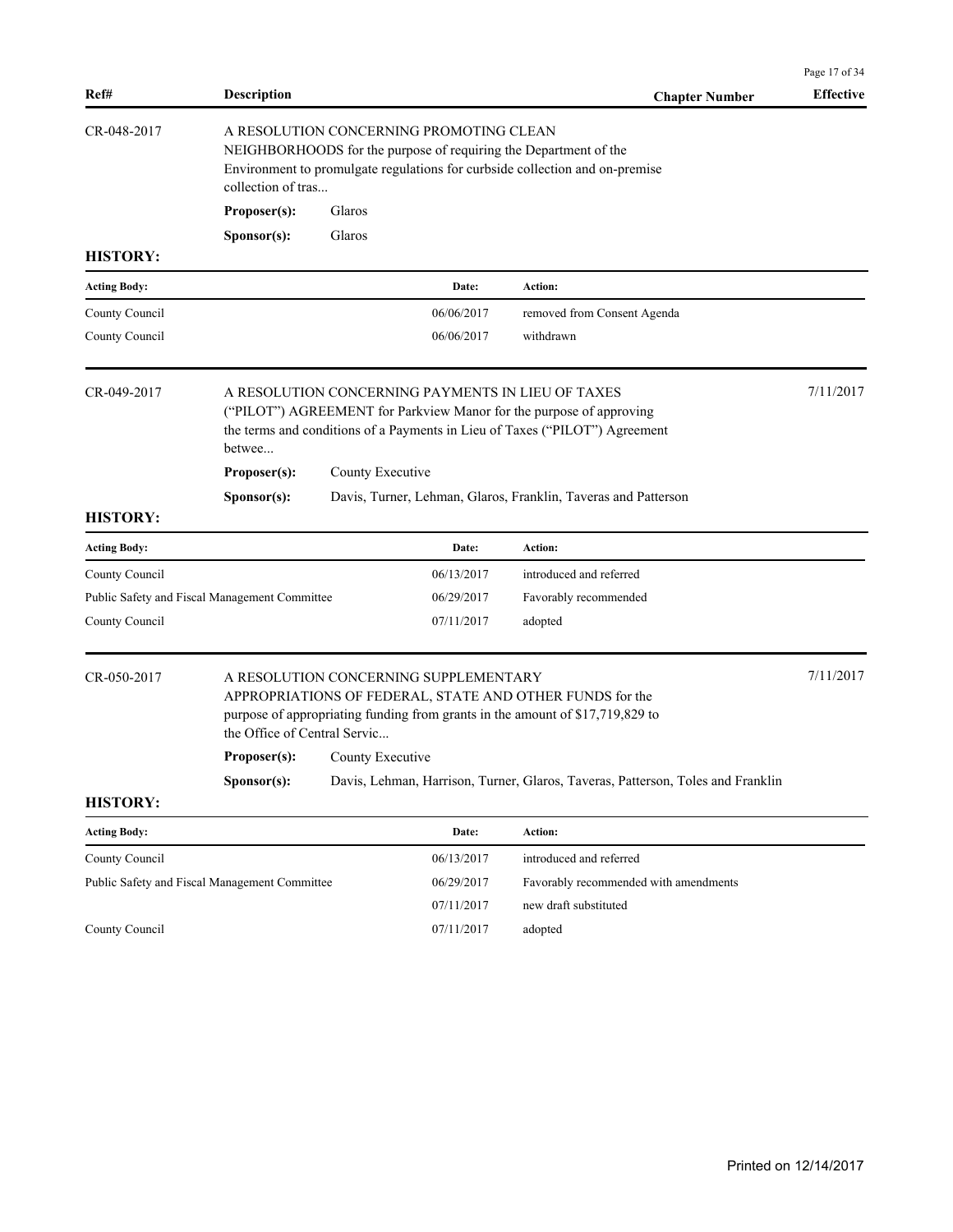| Ref#                                          | <b>Description</b>                                                                                                                                                                 |                                         |                                                                                                                                                                                                                | <b>Chapter Number</b>                                                                                                                  | Page 18 of 34<br><b>Effective</b> |  |
|-----------------------------------------------|------------------------------------------------------------------------------------------------------------------------------------------------------------------------------------|-----------------------------------------|----------------------------------------------------------------------------------------------------------------------------------------------------------------------------------------------------------------|----------------------------------------------------------------------------------------------------------------------------------------|-----------------------------------|--|
| CR-051-2017                                   | of the Revenue Authority of                                                                                                                                                        | A RESOLUTION CONCERNING THE ADDITION OF |                                                                                                                                                                                                                | SUPPLEMENTARY APPROPRIATIONS for the purpose of providing<br>supplementary appropriations and amending the Capital Improvement Program | 7/11/2017                         |  |
|                                               | Proposer(s):                                                                                                                                                                       | County Executive                        |                                                                                                                                                                                                                |                                                                                                                                        |                                   |  |
|                                               | Sponsor(s):                                                                                                                                                                        |                                         |                                                                                                                                                                                                                | Davis, Toles, Lehman, Harrison, Turner, Glaros, Franklin, Taveras and Patterson                                                        |                                   |  |
| <b>HISTORY:</b>                               |                                                                                                                                                                                    |                                         |                                                                                                                                                                                                                |                                                                                                                                        |                                   |  |
| <b>Acting Body:</b>                           |                                                                                                                                                                                    |                                         | Date:                                                                                                                                                                                                          | <b>Action:</b>                                                                                                                         |                                   |  |
| County Council                                |                                                                                                                                                                                    |                                         | 06/13/2017                                                                                                                                                                                                     | introduced and referred                                                                                                                |                                   |  |
| Public Safety and Fiscal Management Committee |                                                                                                                                                                                    |                                         | 06/29/2017                                                                                                                                                                                                     | Favorably recommended                                                                                                                  |                                   |  |
| County Council                                |                                                                                                                                                                                    |                                         | 07/11/2017                                                                                                                                                                                                     | adopted                                                                                                                                |                                   |  |
| CR-052-2017                                   | A RESOLUTION CONCERNING JUNETEENTH NATIONAL FREEDOM<br>DAY OBSERVANCE for the purpose of expressing support for the Juneteenth<br>National Freedom Day Observance and Celebration. |                                         |                                                                                                                                                                                                                |                                                                                                                                        |                                   |  |
|                                               | Proposer(s):                                                                                                                                                                       | Davis                                   |                                                                                                                                                                                                                |                                                                                                                                        |                                   |  |
| <b>HISTORY:</b>                               | Sponsor(s):                                                                                                                                                                        |                                         |                                                                                                                                                                                                                | Davis, Toles, Lehman, Harrison, Turner, Franklin, Taveras and Patterson                                                                |                                   |  |
| <b>Acting Body:</b>                           |                                                                                                                                                                                    |                                         | Date:                                                                                                                                                                                                          | <b>Action:</b>                                                                                                                         |                                   |  |
| County Council                                |                                                                                                                                                                                    |                                         | 06/13/2017                                                                                                                                                                                                     | introduced                                                                                                                             |                                   |  |
| County Council                                |                                                                                                                                                                                    |                                         | 06/13/2017                                                                                                                                                                                                     | rules suspended                                                                                                                        |                                   |  |
| County Council                                |                                                                                                                                                                                    |                                         | 06/13/2017                                                                                                                                                                                                     | adopted                                                                                                                                |                                   |  |
| CR-053-2017                                   | Proposer(s):                                                                                                                                                                       | Davis                                   | A RESOLUTION CONCERNING THE TAX RATES FOR FISCAL YEAR<br>2018 for the purpose of imposing and levying the tax rates and causing to be<br>raised the amount of taxes required by the adopted budget so as to ba |                                                                                                                                        |                                   |  |
| <b>HISTORY:</b>                               | Sponsor(s):                                                                                                                                                                        | Davis                                   |                                                                                                                                                                                                                |                                                                                                                                        |                                   |  |
|                                               |                                                                                                                                                                                    |                                         |                                                                                                                                                                                                                |                                                                                                                                        |                                   |  |
| <b>Acting Body:</b>                           |                                                                                                                                                                                    |                                         | Date:                                                                                                                                                                                                          | Action:                                                                                                                                |                                   |  |
| County Council                                |                                                                                                                                                                                    |                                         | 06/20/2017                                                                                                                                                                                                     | introduced                                                                                                                             |                                   |  |
| County Council                                |                                                                                                                                                                                    |                                         | 06/20/2017                                                                                                                                                                                                     | rules suspended                                                                                                                        |                                   |  |
| County Council                                |                                                                                                                                                                                    |                                         | 06/20/2017                                                                                                                                                                                                     | adopted                                                                                                                                |                                   |  |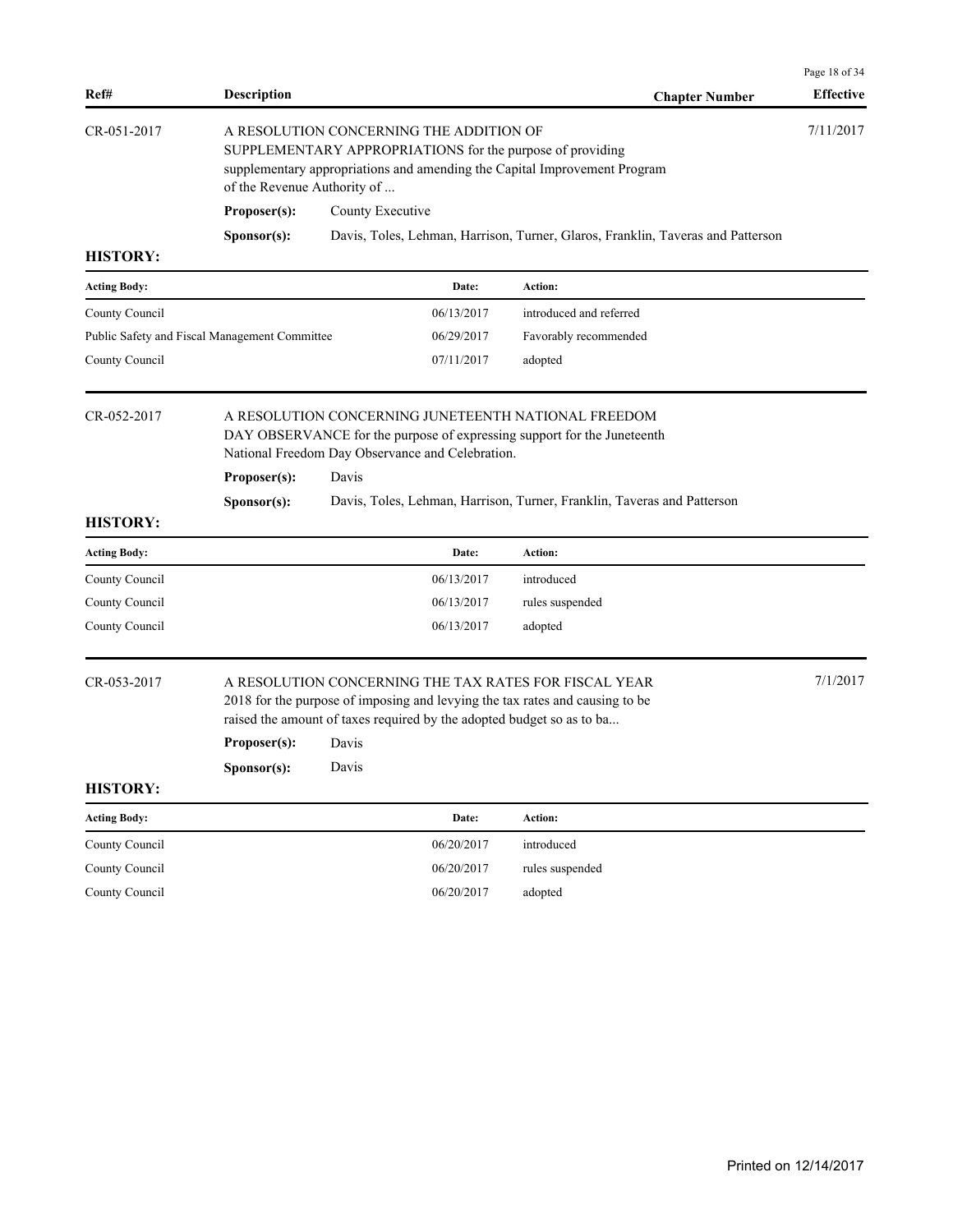| Ref#                                          | <b>Description</b>                                                                                                                                                                     |                                                                                                                                                                                                                        | <b>Chapter Number</b>                                                           | Page 19 of 34<br><b>Effective</b> |  |
|-----------------------------------------------|----------------------------------------------------------------------------------------------------------------------------------------------------------------------------------------|------------------------------------------------------------------------------------------------------------------------------------------------------------------------------------------------------------------------|---------------------------------------------------------------------------------|-----------------------------------|--|
| CR-054-2017                                   |                                                                                                                                                                                        | A RESOLUTION CONCERNING LOANS TO SOUTHLAND<br>INDUSTRIES INC. ("SOUTHLAND") FROM THE MARYLAND<br>ECONOMIC DEVELOPMENT ASSISTANCE FUND ("MEDAF") for the<br>purpose of endorsing a loan not to exceed two hundred       |                                                                                 | 6/20/2017                         |  |
|                                               | Proposer(s):                                                                                                                                                                           | County Executive                                                                                                                                                                                                       |                                                                                 |                                   |  |
| <b>HISTORY:</b>                               | Sponsor(s):                                                                                                                                                                            | Glaros, Davis, Patterson, Franklin, Taveras and Lehman                                                                                                                                                                 |                                                                                 |                                   |  |
| <b>Acting Body:</b>                           |                                                                                                                                                                                        | Date:                                                                                                                                                                                                                  | Action:                                                                         |                                   |  |
| Sitting as the Committee of the Whole         |                                                                                                                                                                                        | 06/20/2017                                                                                                                                                                                                             | Favorably recommended                                                           |                                   |  |
| County Council                                |                                                                                                                                                                                        | 06/20/2017                                                                                                                                                                                                             | introduced and referred                                                         |                                   |  |
| County Council                                |                                                                                                                                                                                        | 06/20/2017                                                                                                                                                                                                             | adopted                                                                         |                                   |  |
| County Executive                              |                                                                                                                                                                                        | 06/23/2017                                                                                                                                                                                                             | signed                                                                          |                                   |  |
| CR-055-2017<br><b>HISTORY:</b>                | appropria<br>Proposer(s):<br>Sponsor(s):                                                                                                                                               | A RESOLUTION CONCERNING THE 2017-2018 CHARTER REVIEW<br>COMMISSION for the purpose of establishing a Charter Review Commission<br>to undertake a comprehensive study of the Charter and recommending<br>Davis<br>Davis |                                                                                 |                                   |  |
| <b>Acting Body:</b>                           |                                                                                                                                                                                        | Date:                                                                                                                                                                                                                  | <b>Action:</b>                                                                  |                                   |  |
| Sitting as the Committee of the Whole         |                                                                                                                                                                                        | 06/20/2017                                                                                                                                                                                                             | Favorably recommended                                                           |                                   |  |
| County Council                                |                                                                                                                                                                                        | 06/20/2017                                                                                                                                                                                                             | introduced and referred                                                         |                                   |  |
| County Council                                |                                                                                                                                                                                        | 06/20/2017                                                                                                                                                                                                             | adopted                                                                         |                                   |  |
| County Executive                              |                                                                                                                                                                                        | 06/23/2017                                                                                                                                                                                                             | signed                                                                          |                                   |  |
| CR-056-2017                                   | A RESOLUTION CONCERNING PUBLIC SAFETY SURCHARGE for the<br>purpose of adjusting the public safety surcharge for Fiscal Year 2018, beginning<br>July 1, 2017, as required by State law. |                                                                                                                                                                                                                        |                                                                                 |                                   |  |
|                                               | Proposer(s):                                                                                                                                                                           | County Executive                                                                                                                                                                                                       |                                                                                 |                                   |  |
| <b>HISTORY:</b>                               | Sponsor(s):                                                                                                                                                                            |                                                                                                                                                                                                                        | Davis, Turner, Harrison, Toles, Lehman, Glaros, Franklin, Taveras and Patterson |                                   |  |
| <b>Acting Body:</b>                           |                                                                                                                                                                                        | Date:                                                                                                                                                                                                                  | Action:                                                                         |                                   |  |
| County Council                                |                                                                                                                                                                                        | 07/11/2017                                                                                                                                                                                                             | introduced and referred                                                         |                                   |  |
| Public Safety and Fiscal Management Committee |                                                                                                                                                                                        | 07/13/2017                                                                                                                                                                                                             | Favorably recommended                                                           |                                   |  |
|                                               |                                                                                                                                                                                        |                                                                                                                                                                                                                        |                                                                                 |                                   |  |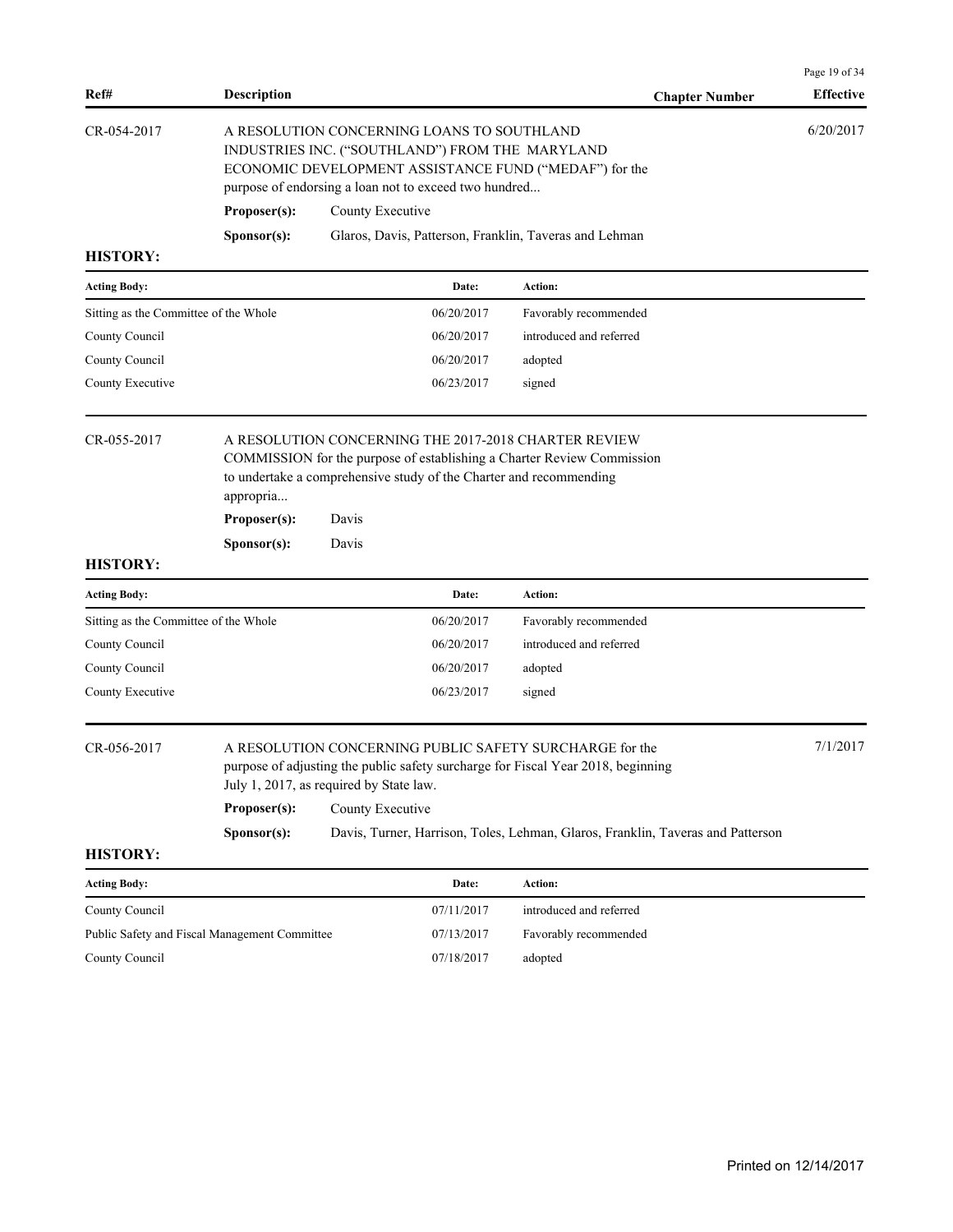| Ref#                                                  | <b>Description</b>                                                                                                                                                                                                                                                                                                                        |                  |                                                   | <b>Chapter Number</b>                                                                                                                     | Page 20 of 34<br><b>Effective</b> |
|-------------------------------------------------------|-------------------------------------------------------------------------------------------------------------------------------------------------------------------------------------------------------------------------------------------------------------------------------------------------------------------------------------------|------------------|---------------------------------------------------|-------------------------------------------------------------------------------------------------------------------------------------------|-----------------------------------|
| CR-057-2017                                           |                                                                                                                                                                                                                                                                                                                                           |                  | beginning July 1, 2017, as required by State law. | A RESOLUTION CONCERNING SCHOOL FACILITIES SURCHARGE for<br>the purpose of adjusting the school facilities surcharge for Fiscal Year 2018, | 7/1/2017                          |
|                                                       | Proposer(s):                                                                                                                                                                                                                                                                                                                              | County Executive |                                                   |                                                                                                                                           |                                   |
|                                                       | Sponsor(s):                                                                                                                                                                                                                                                                                                                               |                  |                                                   | Davis, Toles, Lehman, Harrison, Turner, Glaros, Franklin, Taveras and Patterson                                                           |                                   |
| <b>HISTORY:</b>                                       |                                                                                                                                                                                                                                                                                                                                           |                  |                                                   |                                                                                                                                           |                                   |
| <b>Acting Body:</b>                                   |                                                                                                                                                                                                                                                                                                                                           |                  | Date:                                             | Action:                                                                                                                                   |                                   |
| County Council                                        |                                                                                                                                                                                                                                                                                                                                           |                  | 07/11/2017                                        | introduced and referred                                                                                                                   |                                   |
| Public Safety and Fiscal Management Committee         |                                                                                                                                                                                                                                                                                                                                           |                  | 07/13/2017                                        | Favorably recommended                                                                                                                     |                                   |
| County Council                                        |                                                                                                                                                                                                                                                                                                                                           |                  | 07/18/2017                                        | adopted                                                                                                                                   |                                   |
| CR-058-2017                                           | A RESOLUTION CONCERNING THE 2008 WATER AND SEWER PLAN<br>(APRIL 2017 CYCLE OF AMENDMENTS) for the purpose of changing the<br>water and sewer category designations of properties within the 2008 Water and<br>Sew                                                                                                                         |                  |                                                   |                                                                                                                                           |                                   |
|                                                       | Proposer(s):                                                                                                                                                                                                                                                                                                                              | County Executive |                                                   |                                                                                                                                           |                                   |
|                                                       | Sponsor(s):                                                                                                                                                                                                                                                                                                                               |                  | Turner, Davis, Taveras and Patterson              |                                                                                                                                           |                                   |
| <b>HISTORY:</b>                                       |                                                                                                                                                                                                                                                                                                                                           |                  |                                                   |                                                                                                                                           |                                   |
| <b>Acting Body:</b>                                   |                                                                                                                                                                                                                                                                                                                                           |                  | Date:                                             | Action:                                                                                                                                   |                                   |
| County Council                                        |                                                                                                                                                                                                                                                                                                                                           |                  | 07/18/2017                                        | introduced and referred                                                                                                                   |                                   |
| County Council                                        |                                                                                                                                                                                                                                                                                                                                           |                  | 09/12/2017                                        | public hearing held                                                                                                                       |                                   |
| Transportation, Housing and the Environment Committee |                                                                                                                                                                                                                                                                                                                                           |                  | 09/20/2017                                        | Favorably recommended                                                                                                                     |                                   |
| County Council                                        |                                                                                                                                                                                                                                                                                                                                           |                  | 09/26/2017                                        | adopted                                                                                                                                   |                                   |
| CR-059-2017                                           | A RESOLUTION CONCERNING COUNCIL RULES OF PROCEDURE for<br>the purpose of amending the Prince George's County Council Rules of<br>Procedure regarding use of a short title for certain legislation by the Chair<br>Proposer(s):<br>Davis<br>Davis, Franklin, Glaros, Harrison, Lehman, Patterson, Taveras, Toles and Turner<br>Sponsor(s): |                  |                                                   |                                                                                                                                           | 7/18/2017                         |
| <b>HISTORY:</b>                                       |                                                                                                                                                                                                                                                                                                                                           |                  |                                                   |                                                                                                                                           |                                   |
| <b>Acting Body:</b>                                   |                                                                                                                                                                                                                                                                                                                                           |                  | Date:                                             | Action:                                                                                                                                   |                                   |
| County Council                                        |                                                                                                                                                                                                                                                                                                                                           |                  | 07/18/2017                                        | introduced                                                                                                                                |                                   |
| County Council                                        |                                                                                                                                                                                                                                                                                                                                           |                  | 07/18/2017                                        | rules suspended                                                                                                                           |                                   |
| County Council                                        |                                                                                                                                                                                                                                                                                                                                           |                  | 07/18/2017                                        | adopted                                                                                                                                   |                                   |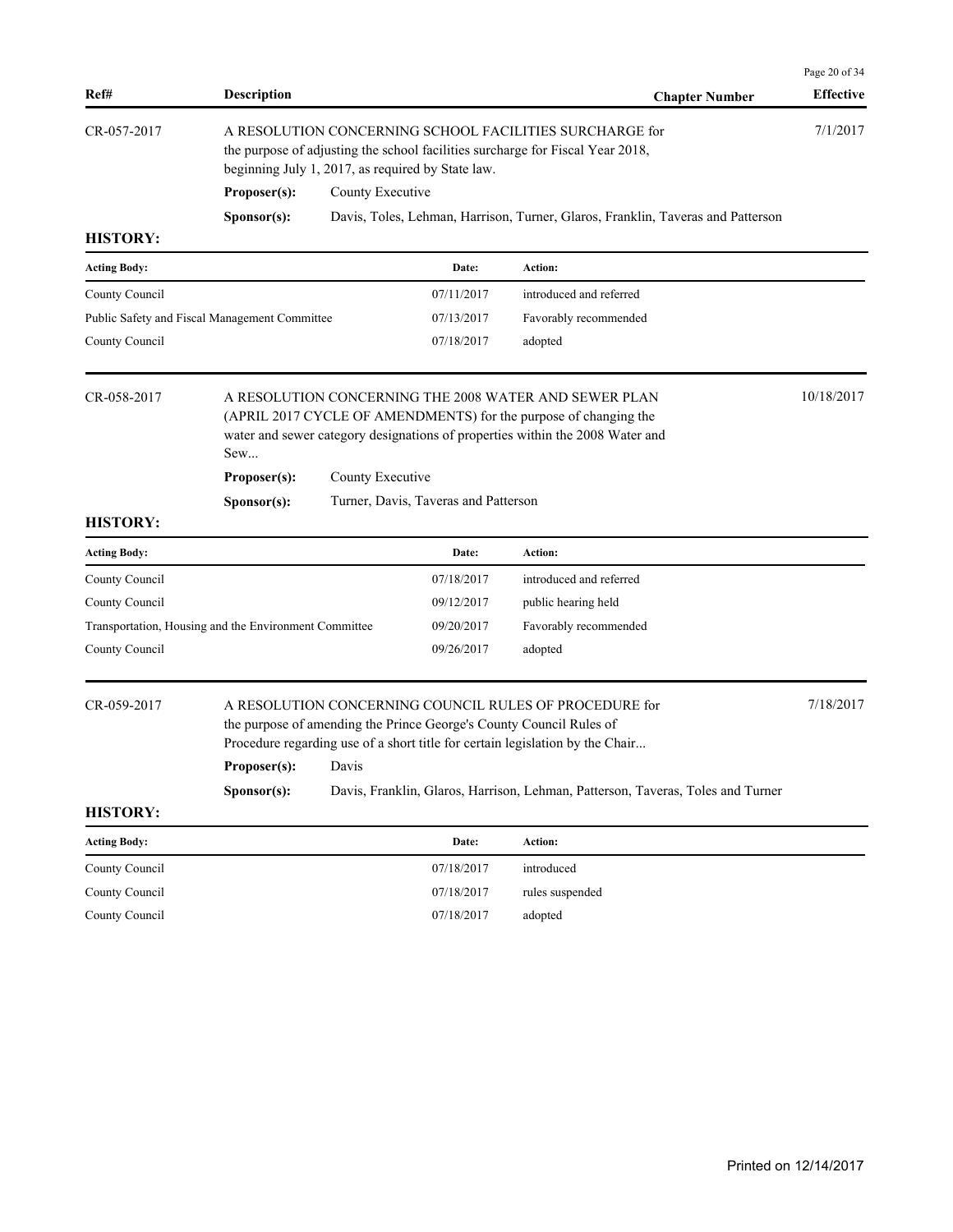|                     |                             |                                                                                                                                                                                                                                                                                |                       | Page 21 of 34    |  |  |  |  |
|---------------------|-----------------------------|--------------------------------------------------------------------------------------------------------------------------------------------------------------------------------------------------------------------------------------------------------------------------------|-----------------------|------------------|--|--|--|--|
| Ref#                | <b>Description</b>          |                                                                                                                                                                                                                                                                                | <b>Chapter Number</b> | <b>Effective</b> |  |  |  |  |
| CR-060-2017         |                             | A RESOLUTION CONCERNING COUNTY VEHICLE USE REVIEW<br>BOARD for the purpose of extending the reporting date for the County Vehicle<br>Use Review Board to make recommendations and submit a final report.                                                                       |                       |                  |  |  |  |  |
|                     | Proposer(s):                | Davis                                                                                                                                                                                                                                                                          |                       |                  |  |  |  |  |
|                     | Sponsor(s):                 | Davis, Turner and Taveras                                                                                                                                                                                                                                                      |                       |                  |  |  |  |  |
| <b>HISTORY:</b>     |                             |                                                                                                                                                                                                                                                                                |                       |                  |  |  |  |  |
| <b>Acting Body:</b> |                             | Date:                                                                                                                                                                                                                                                                          | Action:               |                  |  |  |  |  |
| County Council      |                             | 07/18/2017                                                                                                                                                                                                                                                                     | introduced            |                  |  |  |  |  |
| County Council      |                             | 07/18/2017                                                                                                                                                                                                                                                                     | rules suspended       |                  |  |  |  |  |
| County Council      |                             | 07/18/2017                                                                                                                                                                                                                                                                     | adopted               |                  |  |  |  |  |
| CR-061-2017         | Proposer(s):<br>Sponsor(s): | A RESOLUTION CONCERNING THE PUBLIC FACILITIES ELEMENT<br>OF THE PRELIMINARY EAST RIVERDALE-BEACON HEIGHTS<br>SECTOR PLAN for the purpose of identifying inconsistencies between the<br>Preliminary East Riverdale<br>M-NCPPC<br>Davis, Glaros, Taveras, Patterson and Franklin |                       |                  |  |  |  |  |
| <b>HISTORY:</b>     |                             |                                                                                                                                                                                                                                                                                |                       |                  |  |  |  |  |
| <b>Acting Body:</b> |                             | Date:                                                                                                                                                                                                                                                                          | <b>Action:</b>        |                  |  |  |  |  |
| County Council      |                             | 07/18/2017                                                                                                                                                                                                                                                                     | introduced            |                  |  |  |  |  |
| County Council      |                             | 07/18/2017                                                                                                                                                                                                                                                                     | rules suspended       |                  |  |  |  |  |
| County Council      |                             | 07/18/2017                                                                                                                                                                                                                                                                     | adopted               |                  |  |  |  |  |
| CR-062-2017         | Sponsor(s):                 | A RESOLUTION CONCERNING THE 2013 SUBREGION 5 MASTER<br>PLAN AND SECTIONAL MAP AMENDMENT for the purpose of initiating<br>a minor amendment to the 2013 Subregion 5 Master Plan and Sectional Map<br>Amendment con<br>Proposer(s): Franklin                                     |                       |                  |  |  |  |  |
| <b>HISTORY:</b>     |                             | Franklin, Lehman, Harrison, Davis and Patterson                                                                                                                                                                                                                                |                       |                  |  |  |  |  |
|                     |                             |                                                                                                                                                                                                                                                                                |                       |                  |  |  |  |  |
| <b>Acting Body:</b> |                             | Date:                                                                                                                                                                                                                                                                          | Action:               |                  |  |  |  |  |
| County Council      |                             | 07/18/2017                                                                                                                                                                                                                                                                     | introduced            |                  |  |  |  |  |
| County Council      |                             | 07/18/2017                                                                                                                                                                                                                                                                     | rules suspended       |                  |  |  |  |  |
| County Council      |                             | 07/18/2017                                                                                                                                                                                                                                                                     | adopted               |                  |  |  |  |  |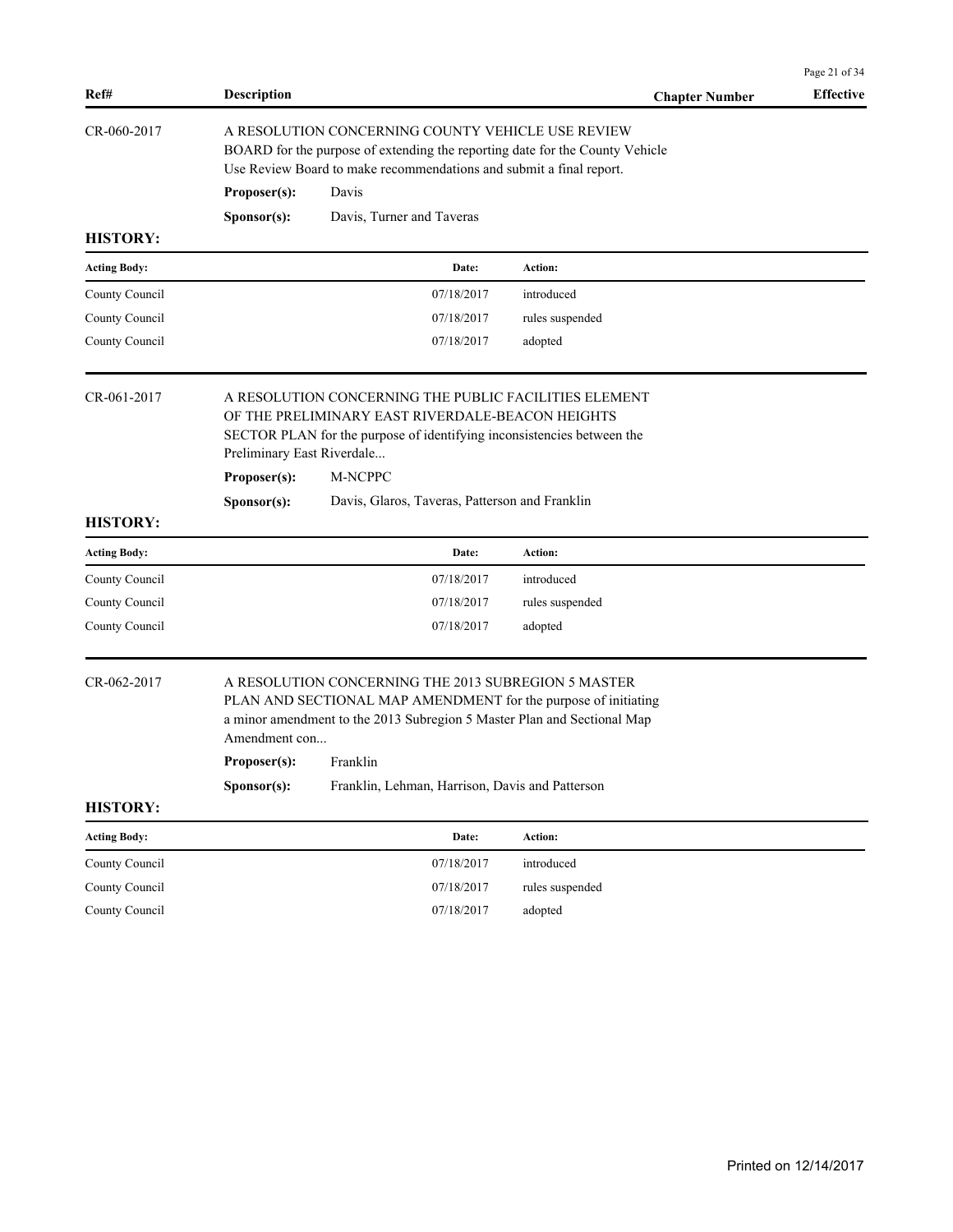| Ref#                                          | <b>Description</b>                                                                                                                                                                                                |                                                                                                                                                                                                  |            | <b>Chapter Number</b>                                        | <b>Effective</b> |  |
|-----------------------------------------------|-------------------------------------------------------------------------------------------------------------------------------------------------------------------------------------------------------------------|--------------------------------------------------------------------------------------------------------------------------------------------------------------------------------------------------|------------|--------------------------------------------------------------|------------------|--|
| CR-063-2017                                   | between Princ                                                                                                                                                                                                     | A RESOLUTION CONCERNING PILOT AGREEMENT FOR THE<br>GLENARDEN PHASE I PROJECT for the purpose of approving the terms<br>and conditions of a negotiated Payment in Lieu of Taxes (PILOT) Agreement |            |                                                              |                  |  |
|                                               | Proposer(s):                                                                                                                                                                                                      | County Executive                                                                                                                                                                                 |            |                                                              |                  |  |
|                                               | S <b>p</b> onsor(s):                                                                                                                                                                                              |                                                                                                                                                                                                  |            | Davis, Harrison, Toles, Lehman, Glaros, Franklin and Taveras |                  |  |
| <b>HISTORY:</b>                               |                                                                                                                                                                                                                   |                                                                                                                                                                                                  |            |                                                              |                  |  |
| <b>Acting Body:</b>                           |                                                                                                                                                                                                                   |                                                                                                                                                                                                  | Date:      | Action:                                                      |                  |  |
| County Council                                |                                                                                                                                                                                                                   |                                                                                                                                                                                                  | 09/12/2017 | introduced and referred                                      |                  |  |
| Public Safety and Fiscal Management Committee |                                                                                                                                                                                                                   |                                                                                                                                                                                                  | 09/14/2017 | Favorably recommended                                        |                  |  |
| County Council                                |                                                                                                                                                                                                                   |                                                                                                                                                                                                  | 09/19/2017 | adopted                                                      |                  |  |
| CR-064-2017                                   | (40%) certified Coun                                                                                                                                                                                              | A RESOLUTION CONCERNING WAIVER APPROVAL FOR<br>PROCUREMENT OF GREATER THAN \$500,000 for the purpose of<br>approving the waiver of the participation requirement of at least forty percent       |            |                                                              |                  |  |
|                                               | Proposer(s):                                                                                                                                                                                                      | County Executive                                                                                                                                                                                 |            |                                                              |                  |  |
|                                               | Sponsor(s):                                                                                                                                                                                                       | Davis                                                                                                                                                                                            |            |                                                              |                  |  |
| <b>HISTORY:</b>                               |                                                                                                                                                                                                                   |                                                                                                                                                                                                  |            |                                                              |                  |  |
| <b>Acting Body:</b>                           |                                                                                                                                                                                                                   |                                                                                                                                                                                                  | Date:      | Action:                                                      |                  |  |
| Sitting as the Committee of the Whole         |                                                                                                                                                                                                                   |                                                                                                                                                                                                  | 09/12/2017 | Favorably recommended                                        |                  |  |
| County Council                                |                                                                                                                                                                                                                   |                                                                                                                                                                                                  | 09/12/2017 | introduced and referred                                      |                  |  |
| County Council                                |                                                                                                                                                                                                                   |                                                                                                                                                                                                  | 09/12/2017 | adopted                                                      |                  |  |
| CR-065-2017                                   | A RESOLUTION CONCERNING APPROVAL OF A CERTAIN<br>REFUNDING PLAN OF THE WASHINGTON SUBURBAN SANITARY<br>COMMISSION for the Issuance of Refunding Bonds for the purpose of<br>approving the Refunding Plan of the W |                                                                                                                                                                                                  |            |                                                              |                  |  |
|                                               |                                                                                                                                                                                                                   | Proposer(s): Washington Suburban Sanitary Commission                                                                                                                                             |            |                                                              |                  |  |
| <b>HISTORY:</b>                               | Sponsor(s):                                                                                                                                                                                                       | Davis, Turner, Glaros and Taveras                                                                                                                                                                |            |                                                              |                  |  |
| <b>Acting Body:</b>                           |                                                                                                                                                                                                                   |                                                                                                                                                                                                  | Date:      | Action:                                                      |                  |  |
| County Council                                |                                                                                                                                                                                                                   |                                                                                                                                                                                                  | 09/12/2017 | introduced                                                   |                  |  |
| County Council                                |                                                                                                                                                                                                                   |                                                                                                                                                                                                  | 09/12/2017 | rules suspended                                              |                  |  |
|                                               |                                                                                                                                                                                                                   |                                                                                                                                                                                                  | 09/12/2017 | adopted                                                      |                  |  |
| County Council                                |                                                                                                                                                                                                                   |                                                                                                                                                                                                  |            |                                                              |                  |  |

Page 22 of 34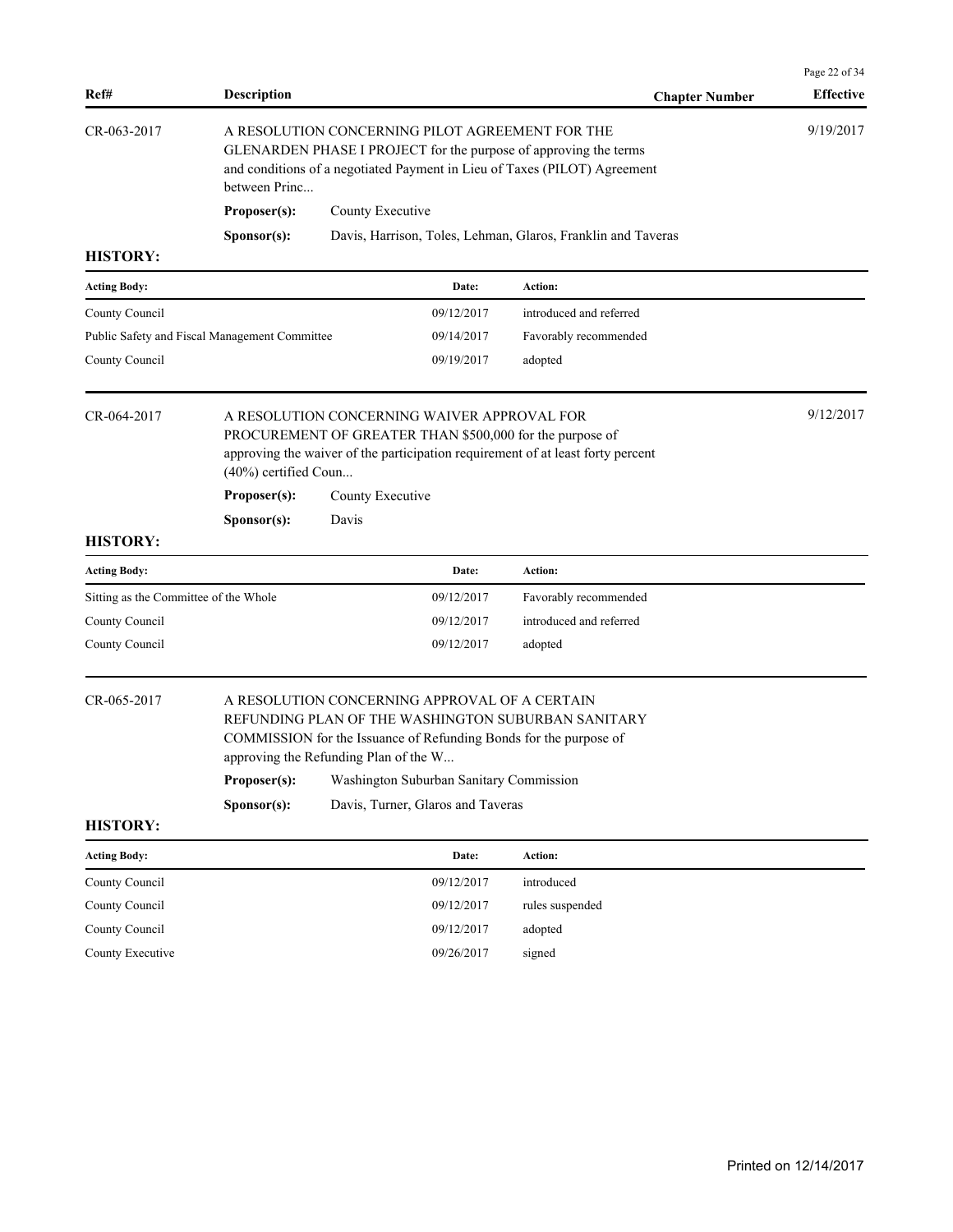|                                       |                             |                                                                                                                                                                                                                                                                                                    |                         | Page 23 of 34    |  |  |  |
|---------------------------------------|-----------------------------|----------------------------------------------------------------------------------------------------------------------------------------------------------------------------------------------------------------------------------------------------------------------------------------------------|-------------------------|------------------|--|--|--|
| Ref#                                  | <b>Description</b>          |                                                                                                                                                                                                                                                                                                    | <b>Chapter Number</b>   | <b>Effective</b> |  |  |  |
| CR-066-2017                           |                             | A RESOLUTION CONCERNING CAR FREE DAY for the purpose of<br>expressing the County Council's support for declaring September 22, 2017 as<br>Car Free Day in Prince George's County.                                                                                                                  |                         |                  |  |  |  |
|                                       | Proposer(s):                | Glaros and Turner                                                                                                                                                                                                                                                                                  |                         |                  |  |  |  |
|                                       | Sponsor(s):                 | Glaros, Turner, Davis, Lehman, Taveras and Franklin                                                                                                                                                                                                                                                |                         |                  |  |  |  |
| <b>HISTORY:</b>                       |                             |                                                                                                                                                                                                                                                                                                    |                         |                  |  |  |  |
| <b>Acting Body:</b>                   |                             | Date:                                                                                                                                                                                                                                                                                              | <b>Action:</b>          |                  |  |  |  |
| County Council                        |                             | 09/12/2017                                                                                                                                                                                                                                                                                         | introduced              |                  |  |  |  |
| County Council                        |                             | 09/12/2017                                                                                                                                                                                                                                                                                         | rules suspended         |                  |  |  |  |
| County Council                        |                             | 09/12/2017                                                                                                                                                                                                                                                                                         | adopted                 |                  |  |  |  |
| CR-067-2017                           | Proposer(s):                | A RESOLUTION CONCERNING THE DUVALL TENANT HOUSE SITE<br>& AND THE SCHOLZ MARK '64/LANG HOUSE for the purpose of<br>designating the Duvall Tenant House Site (Archeological Site 18PR1020) and<br>the Scholz Mark<br>M-NCPPC                                                                        |                         |                  |  |  |  |
|                                       | Sponsor(s):                 | Davis, Lehman, Glaros and Toles                                                                                                                                                                                                                                                                    |                         |                  |  |  |  |
| <b>HISTORY:</b>                       |                             |                                                                                                                                                                                                                                                                                                    |                         |                  |  |  |  |
| <b>Acting Body:</b>                   |                             | Date:                                                                                                                                                                                                                                                                                              | <b>Action:</b>          |                  |  |  |  |
| County Council                        |                             | 09/12/2017                                                                                                                                                                                                                                                                                         | introduced              |                  |  |  |  |
| County Council                        |                             | 09/12/2017                                                                                                                                                                                                                                                                                         | rules suspended         |                  |  |  |  |
| County Council                        |                             | 09/12/2017                                                                                                                                                                                                                                                                                         | adopted                 |                  |  |  |  |
| CR-068-2017<br><b>HISTORY:</b>        | Proposer(s):<br>Sponsor(s): | A RESOLUTION CONCERNING CONTRACT APPROVALS for the<br>purpose of approving a multi-year agreement to supplement pay for eligible<br>Developmental Disabilities Administration (DDA) providers in Prince George<br>County Executive<br>Davis, Harrison, Turner, Glaros, Franklin, Taveras and Toles |                         | 10/3/2017        |  |  |  |
| <b>Acting Body:</b>                   |                             | Date:                                                                                                                                                                                                                                                                                              | Action:                 |                  |  |  |  |
| County Council                        |                             | 09/12/2017                                                                                                                                                                                                                                                                                         | introduced and referred |                  |  |  |  |
| Sitting as the Committee of the Whole |                             | 10/03/2017                                                                                                                                                                                                                                                                                         | Favorably recommended   |                  |  |  |  |
| County Council                        |                             | 10/03/2017                                                                                                                                                                                                                                                                                         | public hearing held     |                  |  |  |  |
| County Council                        |                             | $10/03/2017\,$                                                                                                                                                                                                                                                                                     | adopted                 |                  |  |  |  |
|                                       |                             |                                                                                                                                                                                                                                                                                                    |                         |                  |  |  |  |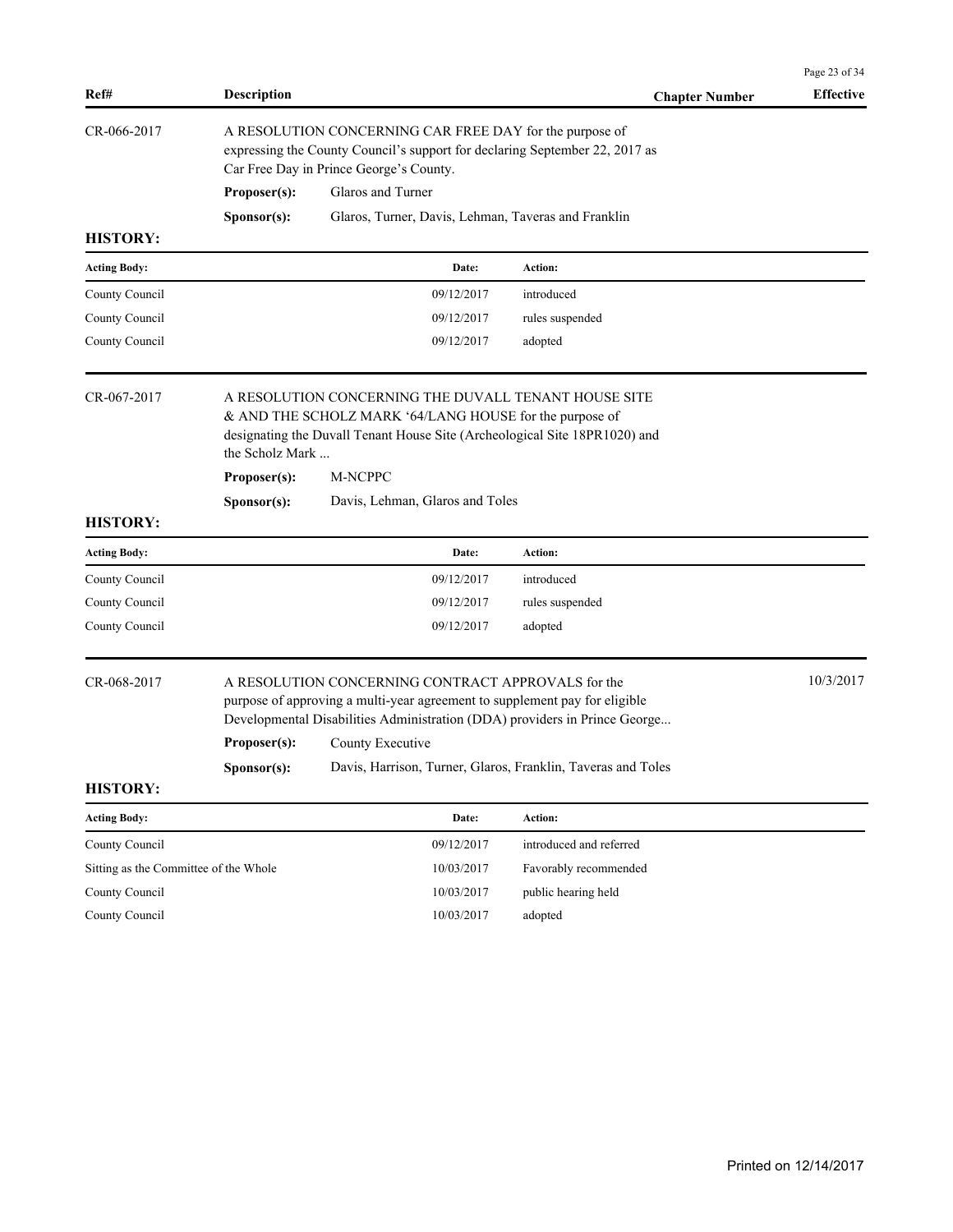| Ref#                                          | <b>Description</b>                              |                                                                                                                                                                                                                    |                                                                                                                                                                                                                    | <b>Chapter Number</b>                                                                                                                                             | Page 24 of 34<br><b>Effective</b> |  |  |
|-----------------------------------------------|-------------------------------------------------|--------------------------------------------------------------------------------------------------------------------------------------------------------------------------------------------------------------------|--------------------------------------------------------------------------------------------------------------------------------------------------------------------------------------------------------------------|-------------------------------------------------------------------------------------------------------------------------------------------------------------------|-----------------------------------|--|--|
| CR-069-2017                                   | AND<br>Proposer(s):                             | County Executive                                                                                                                                                                                                   | A RESOLUTION CONCERNING WINDING DOWN AND                                                                                                                                                                           | TERMINATION OF THE INDUSTRIAL DEVELOPMENT AUTHORITY;<br>AUTHORIZATION TO DISPOSE OF INDUSTRIAL DEVELOPMENT<br>AUTHORITY ASSETS, BONDS, LEASES AND OTHER PROPERTY; | 10/24/2017                        |  |  |
|                                               | Sponsor(s):                                     |                                                                                                                                                                                                                    | Davis, Turner, Harrison and Glaros                                                                                                                                                                                 |                                                                                                                                                                   |                                   |  |  |
| <b>HISTORY:</b>                               |                                                 |                                                                                                                                                                                                                    |                                                                                                                                                                                                                    |                                                                                                                                                                   |                                   |  |  |
| <b>Acting Body:</b>                           |                                                 |                                                                                                                                                                                                                    | Date:                                                                                                                                                                                                              | Action:                                                                                                                                                           |                                   |  |  |
| County Council                                |                                                 |                                                                                                                                                                                                                    | 09/19/2017                                                                                                                                                                                                         | introduced and referred                                                                                                                                           |                                   |  |  |
| Public Safety and Fiscal Management Committee |                                                 |                                                                                                                                                                                                                    | 10/12/2017                                                                                                                                                                                                         | Favorably recommended                                                                                                                                             |                                   |  |  |
| County Council                                |                                                 |                                                                                                                                                                                                                    | 10/24/2017                                                                                                                                                                                                         | adopted                                                                                                                                                           |                                   |  |  |
| County Executive                              |                                                 |                                                                                                                                                                                                                    | 11/03/2017                                                                                                                                                                                                         | signed                                                                                                                                                            |                                   |  |  |
| CR-070-2017                                   | Five Hundred Tho<br>Proposer(s):<br>Sponsor(s): | Davis                                                                                                                                                                                                              | A RESOLUTION CONCERNING WAIVER APPROVAL FOR<br>PROCUREMENT OF LESS THAN \$500,000 for the purpose of approving<br>the waiver of certain requirements for any procurement equal to or less than<br>County Executive |                                                                                                                                                                   |                                   |  |  |
| <b>HISTORY:</b>                               |                                                 |                                                                                                                                                                                                                    |                                                                                                                                                                                                                    |                                                                                                                                                                   |                                   |  |  |
| <b>Acting Body:</b>                           |                                                 |                                                                                                                                                                                                                    | Date:                                                                                                                                                                                                              | <b>Action:</b>                                                                                                                                                    |                                   |  |  |
| Sitting as the Committee of the Whole         |                                                 |                                                                                                                                                                                                                    | 09/19/2017                                                                                                                                                                                                         | Favorably recommended                                                                                                                                             |                                   |  |  |
| County Council                                |                                                 |                                                                                                                                                                                                                    | 09/19/2017                                                                                                                                                                                                         | introduced and referred                                                                                                                                           |                                   |  |  |
| County Council                                |                                                 |                                                                                                                                                                                                                    | 09/19/2017                                                                                                                                                                                                         | adopted                                                                                                                                                           |                                   |  |  |
| CR-071-2017                                   | Five Hundred Tho<br>Proposer(s):                | A RESOLUTION CONCERNING WAIVER APPROVAL FOR<br>PROCUREMENT OF LESS THAN \$500,000 for the purpose of approving<br>the waiver of certain requirements for any procurement equal to or less than<br>County Executive |                                                                                                                                                                                                                    |                                                                                                                                                                   |                                   |  |  |
|                                               | Sponsor(s):                                     | Davis                                                                                                                                                                                                              |                                                                                                                                                                                                                    |                                                                                                                                                                   |                                   |  |  |
| <b>HISTORY:</b>                               |                                                 |                                                                                                                                                                                                                    |                                                                                                                                                                                                                    |                                                                                                                                                                   |                                   |  |  |
| <b>Acting Body:</b>                           |                                                 |                                                                                                                                                                                                                    | Date:                                                                                                                                                                                                              | Action:                                                                                                                                                           |                                   |  |  |
| Sitting as the Committee of the Whole         |                                                 |                                                                                                                                                                                                                    | 09/19/2017                                                                                                                                                                                                         | Favorably recommended                                                                                                                                             |                                   |  |  |
| County Council                                |                                                 |                                                                                                                                                                                                                    | 09/19/2017                                                                                                                                                                                                         | introduced and referred                                                                                                                                           |                                   |  |  |
| County Council                                |                                                 |                                                                                                                                                                                                                    | 09/19/2017                                                                                                                                                                                                         | adopted                                                                                                                                                           |                                   |  |  |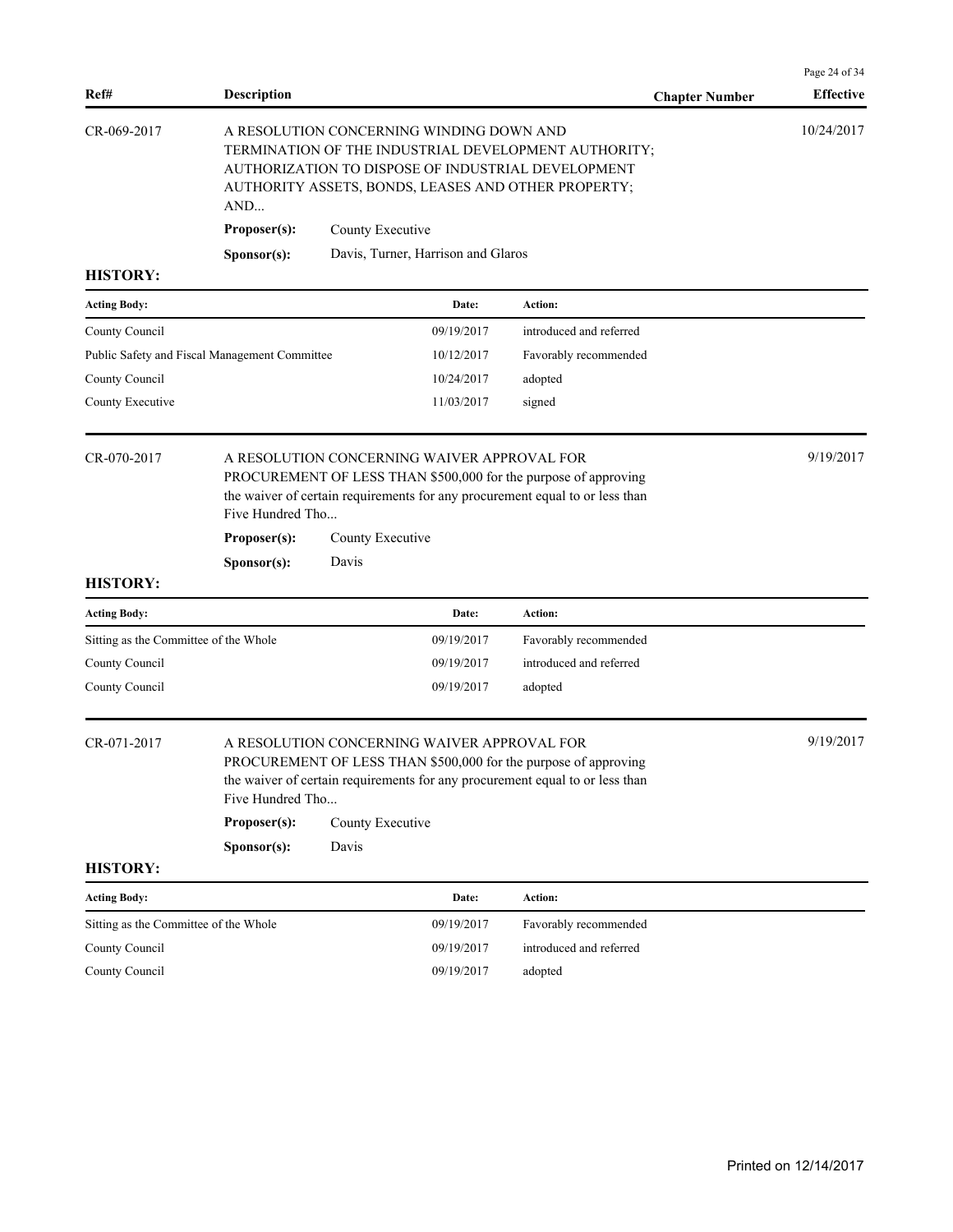| Ref#                                  | <b>Description</b>                            |                                                                                                                                                                                                                                                        | <b>Chapter Number</b>   | Page 25 of 34<br><b>Effective</b> |  |  |  |
|---------------------------------------|-----------------------------------------------|--------------------------------------------------------------------------------------------------------------------------------------------------------------------------------------------------------------------------------------------------------|-------------------------|-----------------------------------|--|--|--|
| CR-072-2017                           | (40%) certified Coun                          | A RESOLUTION CONCERNING WAIVER APPROVAL FOR<br>PROCUREMENT OF GREATER THAN \$500,000 for the purpose of<br>approving the waiver of the participation requirement of at least forty percent                                                             |                         | 9/19/2017                         |  |  |  |
|                                       | Proposer(s):                                  | County Executive                                                                                                                                                                                                                                       |                         |                                   |  |  |  |
|                                       | Sponsor(s):                                   | Davis                                                                                                                                                                                                                                                  |                         |                                   |  |  |  |
| <b>HISTORY:</b>                       |                                               |                                                                                                                                                                                                                                                        |                         |                                   |  |  |  |
| <b>Acting Body:</b>                   |                                               | Date:                                                                                                                                                                                                                                                  | Action:                 |                                   |  |  |  |
| Sitting as the Committee of the Whole |                                               | 09/19/2017                                                                                                                                                                                                                                             | Favorably recommended   |                                   |  |  |  |
| County Council                        |                                               | 09/19/2017                                                                                                                                                                                                                                             | introduced and referred |                                   |  |  |  |
| County Council                        |                                               | 09/19/2017                                                                                                                                                                                                                                             | adopted                 |                                   |  |  |  |
| CR-073-2017                           |                                               | A RESOLUTION CONCERNING THE WASHINGTON SUBURBAN<br>SANITARY COMMISSION, SYSTEM DEVELOPMENT CHARGE -<br>YOUTH EXEMPTION CORRECTIVE RESOLUTION for the purpose of<br>repealing the termination provision of the Sys                                      |                         |                                   |  |  |  |
|                                       | Proposer(s):                                  | Davis                                                                                                                                                                                                                                                  |                         |                                   |  |  |  |
|                                       | Sponsor(s):                                   | Davis and Turner                                                                                                                                                                                                                                       |                         |                                   |  |  |  |
| <b>HISTORY:</b>                       |                                               |                                                                                                                                                                                                                                                        |                         |                                   |  |  |  |
| <b>Acting Body:</b>                   |                                               | Date:                                                                                                                                                                                                                                                  | Action:                 |                                   |  |  |  |
| County Council                        |                                               | 09/19/2017                                                                                                                                                                                                                                             | introduced              |                                   |  |  |  |
| County Council                        |                                               | 09/19/2017                                                                                                                                                                                                                                             | rules suspended         |                                   |  |  |  |
| County Council                        |                                               | 09/19/2017                                                                                                                                                                                                                                             | adopted                 |                                   |  |  |  |
| CR-074-2017                           |                                               | A RESOLUTION CONCERNING COUNTY REAL PROPERTY for the<br>purpose of declaring certain parcels of County-owned real property as surplus,<br>and approving the County Executive's plan for disposal of such parce<br><b>Proposer(s):</b> County Executive |                         |                                   |  |  |  |
|                                       | Sponsor(s):                                   | Davis and Turner                                                                                                                                                                                                                                       |                         |                                   |  |  |  |
| <b>HISTORY:</b>                       |                                               |                                                                                                                                                                                                                                                        |                         |                                   |  |  |  |
| <b>Acting Body:</b>                   |                                               | Date:                                                                                                                                                                                                                                                  | Action:                 |                                   |  |  |  |
| County Council                        |                                               | 09/26/2017                                                                                                                                                                                                                                             | introduced and referred |                                   |  |  |  |
|                                       | Public Safety and Fiscal Management Committee | 10/12/2017                                                                                                                                                                                                                                             | Favorably recommended   |                                   |  |  |  |
| County Council                        |                                               | 11/14/2017                                                                                                                                                                                                                                             | public hearing held     |                                   |  |  |  |
| County Council                        |                                               | 11/14/2017                                                                                                                                                                                                                                             | adopted                 |                                   |  |  |  |
|                                       |                                               |                                                                                                                                                                                                                                                        |                         |                                   |  |  |  |
|                                       |                                               |                                                                                                                                                                                                                                                        |                         |                                   |  |  |  |
|                                       |                                               |                                                                                                                                                                                                                                                        |                         |                                   |  |  |  |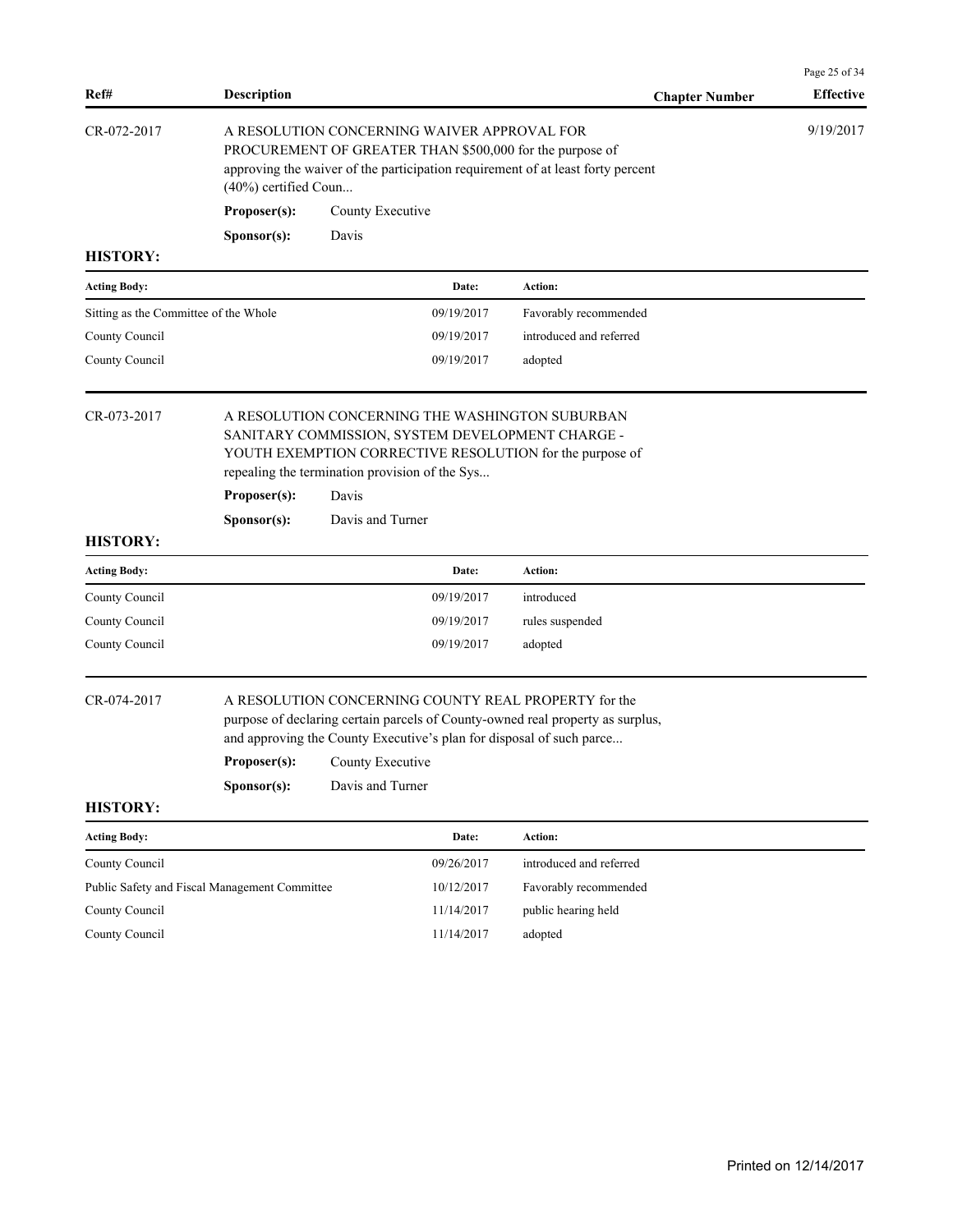| Ref#                                          | <b>Description</b>                                                                                                                                                                                                                                   |                                                                                                                                                                                                                   |            | <b>Chapter Number</b>                                                    | <b>Effective</b> |  |
|-----------------------------------------------|------------------------------------------------------------------------------------------------------------------------------------------------------------------------------------------------------------------------------------------------------|-------------------------------------------------------------------------------------------------------------------------------------------------------------------------------------------------------------------|------------|--------------------------------------------------------------------------|------------------|--|
| CR-075-2017                                   |                                                                                                                                                                                                                                                      | A RESOLUTION CONCERNING COMPENSATION AND BENEFITS,<br>PRINCE GEORGE'S COUNTY POLICE CIVILIAN EMPLOYEES<br>ASSOCIATION SALARY SCHEDULE P, SCHEDULE OF PAY GRADES<br>for the purpose of amending the Salary Plan of |            |                                                                          |                  |  |
|                                               | Proposer(s):                                                                                                                                                                                                                                         | County Executive                                                                                                                                                                                                  |            |                                                                          |                  |  |
|                                               | Sponsor(s):                                                                                                                                                                                                                                          |                                                                                                                                                                                                                   |            | Davis, Franklin, Glaros, Harrison, Lehman, Patterson, Taveras and Turner |                  |  |
| <b>HISTORY:</b>                               |                                                                                                                                                                                                                                                      |                                                                                                                                                                                                                   |            |                                                                          |                  |  |
| <b>Acting Body:</b>                           |                                                                                                                                                                                                                                                      |                                                                                                                                                                                                                   | Date:      | Action:                                                                  |                  |  |
| County Council                                |                                                                                                                                                                                                                                                      |                                                                                                                                                                                                                   | 09/26/2017 | introduced and referred                                                  |                  |  |
| Public Safety and Fiscal Management Committee |                                                                                                                                                                                                                                                      |                                                                                                                                                                                                                   | 10/05/2017 | Favorably recommended with amendments                                    |                  |  |
| County Council                                |                                                                                                                                                                                                                                                      |                                                                                                                                                                                                                   | 11/14/2017 | new draft substituted                                                    |                  |  |
| County Council                                |                                                                                                                                                                                                                                                      |                                                                                                                                                                                                                   | 11/14/2017 | adopted                                                                  |                  |  |
| CR-076-2017                                   | A RESOLUTION CONCERNING COMPENSATION AND BENEFITS -<br>PRINCE GEORGE'S CORRECTIONAL OFFICERS ASSOCIATION, INC.<br>(CIVILIAN UNIT) SALARY SCHEDULE Q for the purpose of amending the<br>Salary Plan of the County<br>Proposer(s):<br>County Executive |                                                                                                                                                                                                                   |            |                                                                          |                  |  |
|                                               | Sponsor(s):                                                                                                                                                                                                                                          |                                                                                                                                                                                                                   |            | Davis, Franklin, Glaros, Harrison, Lehman, Patterson, Taveras and Turner |                  |  |
| <b>HISTORY:</b>                               |                                                                                                                                                                                                                                                      |                                                                                                                                                                                                                   |            |                                                                          |                  |  |
| <b>Acting Body:</b>                           |                                                                                                                                                                                                                                                      |                                                                                                                                                                                                                   | Date:      | Action:                                                                  |                  |  |
| County Council                                |                                                                                                                                                                                                                                                      |                                                                                                                                                                                                                   | 09/26/2017 | introduced and referred                                                  |                  |  |
| Public Safety and Fiscal Management Committee |                                                                                                                                                                                                                                                      |                                                                                                                                                                                                                   | 10/05/2017 | Favorably recommended                                                    |                  |  |
| County Council                                |                                                                                                                                                                                                                                                      |                                                                                                                                                                                                                   | 11/14/2017 | adopted                                                                  |                  |  |
| CR-077-2017                                   | A RESOLUTION CONCERNING COMPENSATION AND BENEFITS,<br>PRINCE GEORGE'S CORRECTIONAL OFFICERS' ASSOCIATION, INC.<br>(CORRECTIONAL OFFICERS) SALARY SCHEDULE D for the purpose of<br>amending the Salary Plan of the                                    |                                                                                                                                                                                                                   |            |                                                                          |                  |  |
|                                               | Proposer(s):                                                                                                                                                                                                                                         | County Executive                                                                                                                                                                                                  |            |                                                                          |                  |  |
| <b>HISTORY:</b>                               | S <b>p</b> onsor(s):                                                                                                                                                                                                                                 |                                                                                                                                                                                                                   |            | Davis, Franklin, Glaros, Harrison, Lehman, Patterson, Taveras and Turner |                  |  |
| <b>Acting Body:</b>                           |                                                                                                                                                                                                                                                      |                                                                                                                                                                                                                   | Date:      | Action:                                                                  |                  |  |
| County Council                                |                                                                                                                                                                                                                                                      |                                                                                                                                                                                                                   | 09/26/2017 | introduced and referred                                                  |                  |  |
| Public Safety and Fiscal Management Committee |                                                                                                                                                                                                                                                      |                                                                                                                                                                                                                   | 10/05/2017 | Favorably recommended                                                    |                  |  |
| County Council                                |                                                                                                                                                                                                                                                      |                                                                                                                                                                                                                   | 11/14/2017 | adopted                                                                  |                  |  |
|                                               |                                                                                                                                                                                                                                                      |                                                                                                                                                                                                                   |            |                                                                          |                  |  |

Page 26 of 34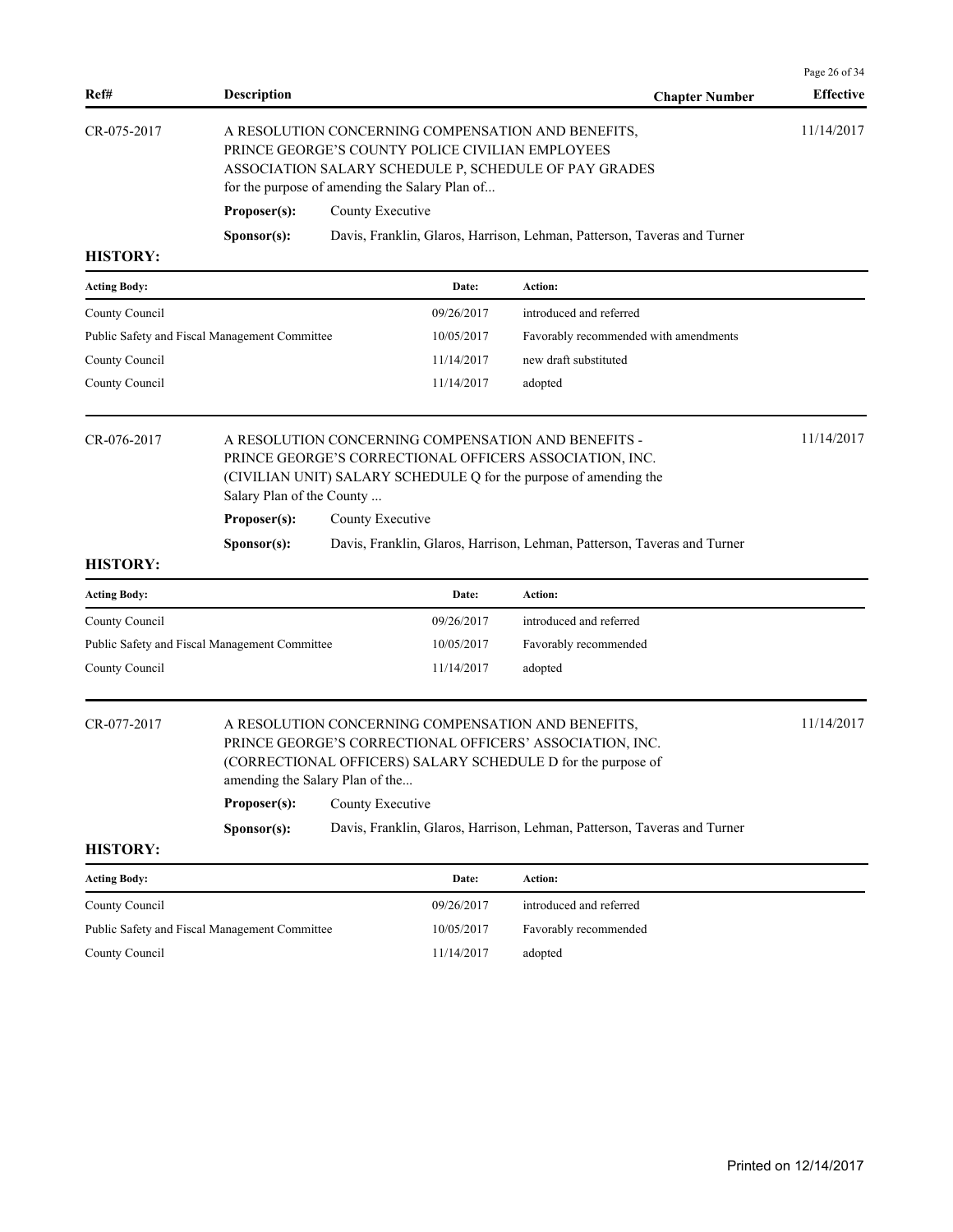| Ref#                                                                                                                                                                                                                             | <b>Description</b>                 |                                                                                                                                                                                                                                       |            | <b>Chapter Number</b>                                                                                                                                                       | Page 27 of 34<br><b>Effective</b> |  |
|----------------------------------------------------------------------------------------------------------------------------------------------------------------------------------------------------------------------------------|------------------------------------|---------------------------------------------------------------------------------------------------------------------------------------------------------------------------------------------------------------------------------------|------------|-----------------------------------------------------------------------------------------------------------------------------------------------------------------------------|-----------------------------------|--|
| CR-078-2017                                                                                                                                                                                                                      | amending the Salary Plan of the Co |                                                                                                                                                                                                                                       |            | A RESOLUTION CONCERNING COMPENSATION AND BENEFITS,<br>INTERNATIONAL ASSOCIATION OF FIRE FIGHTERS, AFL-CIO,<br>LOCAL 1619 (CIVILIANS) SALARY SCHEDULE "H" for the purpose of | 11/14/2017                        |  |
|                                                                                                                                                                                                                                  | Proposer(s):                       | County Executive                                                                                                                                                                                                                      |            |                                                                                                                                                                             |                                   |  |
|                                                                                                                                                                                                                                  | Sponsor(s):                        |                                                                                                                                                                                                                                       |            | Davis, Franklin, Glaros, Harrison, Patterson, Taveras and Turner                                                                                                            |                                   |  |
| <b>HISTORY:</b>                                                                                                                                                                                                                  |                                    |                                                                                                                                                                                                                                       |            |                                                                                                                                                                             |                                   |  |
| <b>Acting Body:</b>                                                                                                                                                                                                              |                                    |                                                                                                                                                                                                                                       | Date:      | Action:                                                                                                                                                                     |                                   |  |
| County Council                                                                                                                                                                                                                   |                                    |                                                                                                                                                                                                                                       | 09/26/2017 | introduced and referred                                                                                                                                                     |                                   |  |
| Public Safety and Fiscal Management Committee                                                                                                                                                                                    |                                    |                                                                                                                                                                                                                                       | 10/05/2017 | Favorably recommended                                                                                                                                                       |                                   |  |
| County Council                                                                                                                                                                                                                   |                                    |                                                                                                                                                                                                                                       | 11/14/2017 | adopted                                                                                                                                                                     |                                   |  |
| CR-079-2017<br>A RESOLUTION CONCERNING COMPENSATION AND BENEFITS,<br>DEPUTY SHERIFFS ASSOCIATION OF PRINCE GEORGE'S COUNTY,<br>INC. (CIVILIAN UNITS) SALARY SCHEDULE Z for the purpose of<br>amending the Salary Plan of the Cou |                                    |                                                                                                                                                                                                                                       |            |                                                                                                                                                                             | 11/14/2017                        |  |
|                                                                                                                                                                                                                                  | Proposer(s):                       | County Executive                                                                                                                                                                                                                      |            |                                                                                                                                                                             |                                   |  |
| <b>HISTORY:</b>                                                                                                                                                                                                                  | Sponsor(s):                        |                                                                                                                                                                                                                                       |            | Davis, Franklin, Glaros, Harrison, Lehman, Patterson, Taveras and Turner                                                                                                    |                                   |  |
| <b>Acting Body:</b>                                                                                                                                                                                                              |                                    |                                                                                                                                                                                                                                       | Date:      | Action:                                                                                                                                                                     |                                   |  |
| County Council                                                                                                                                                                                                                   |                                    |                                                                                                                                                                                                                                       | 09/26/2017 | introduced and referred                                                                                                                                                     |                                   |  |
| Public Safety and Fiscal Management Committee                                                                                                                                                                                    |                                    |                                                                                                                                                                                                                                       | 10/05/2017 | Favorably recommended with amendments                                                                                                                                       |                                   |  |
| County Council                                                                                                                                                                                                                   |                                    |                                                                                                                                                                                                                                       | 11/14/2017 | new draft substituted                                                                                                                                                       |                                   |  |
| County Council                                                                                                                                                                                                                   |                                    |                                                                                                                                                                                                                                       | 11/14/2017 | adopted                                                                                                                                                                     |                                   |  |
| CR-080-2017                                                                                                                                                                                                                      | Proposer(s):                       | A RESOLUTION CONCERNING COMPENSATION AND BENEFITS,<br>FIRE OFFICIALS - SALARY SCHEDULE "F-O" SCHEDULE OF PAY<br>GRADES for the purpose of amending the Salary Plan of the County to reflect<br>certain wage and b<br>County Executive |            |                                                                                                                                                                             |                                   |  |
|                                                                                                                                                                                                                                  | Sponsor(s):                        |                                                                                                                                                                                                                                       |            | Davis, Franklin, Glaros, Harrison, Patterson, Taveras, Toles and Turner                                                                                                     |                                   |  |
| <b>HISTORY:</b>                                                                                                                                                                                                                  |                                    |                                                                                                                                                                                                                                       |            |                                                                                                                                                                             |                                   |  |
| <b>Acting Body:</b>                                                                                                                                                                                                              |                                    |                                                                                                                                                                                                                                       | Date:      | Action:                                                                                                                                                                     |                                   |  |
| County Council                                                                                                                                                                                                                   |                                    |                                                                                                                                                                                                                                       | 09/26/2017 | introduced and referred                                                                                                                                                     |                                   |  |
| Public Safety and Fiscal Management Committee                                                                                                                                                                                    |                                    |                                                                                                                                                                                                                                       | 10/05/2017 | Favorably recommended with amendments                                                                                                                                       |                                   |  |
| County Council                                                                                                                                                                                                                   |                                    |                                                                                                                                                                                                                                       | 11/14/2017 | new draft substituted                                                                                                                                                       |                                   |  |
| County Council                                                                                                                                                                                                                   |                                    |                                                                                                                                                                                                                                       | 11/14/2017 | adopted                                                                                                                                                                     |                                   |  |
|                                                                                                                                                                                                                                  |                                    |                                                                                                                                                                                                                                       |            |                                                                                                                                                                             |                                   |  |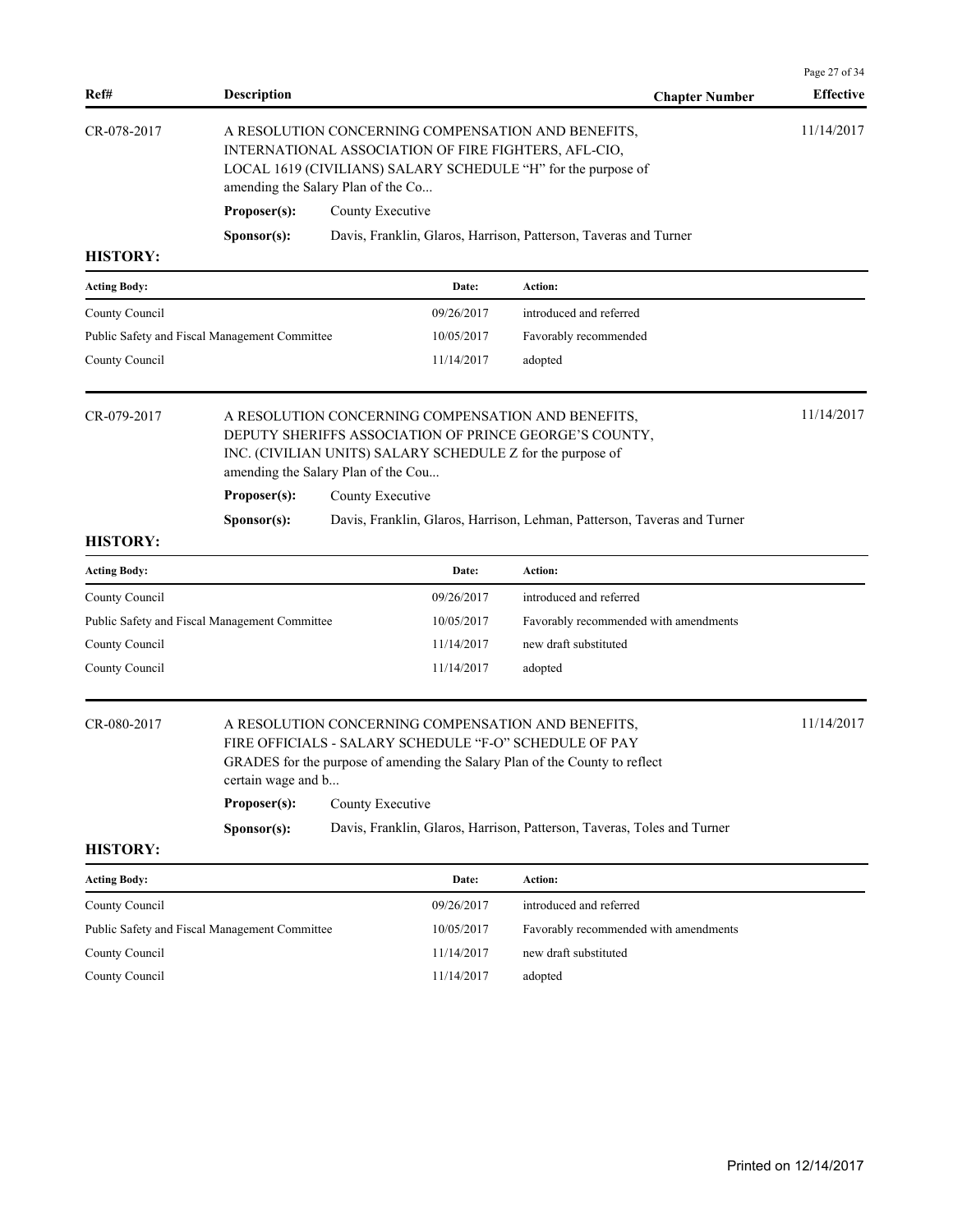| Ref#                                                                                                                                                                                                                             | <b>Description</b>                                                                                                                                                                                                |                  |            | <b>Chapter Number</b>                                                                                                                                                                          | <b>Effective</b> |
|----------------------------------------------------------------------------------------------------------------------------------------------------------------------------------------------------------------------------------|-------------------------------------------------------------------------------------------------------------------------------------------------------------------------------------------------------------------|------------------|------------|------------------------------------------------------------------------------------------------------------------------------------------------------------------------------------------------|------------------|
| CR-081-2017                                                                                                                                                                                                                      | A RESOLUTION CONCERNING COMPENSATION AND BENEFITS,<br>POLICE OFFICIALS - SALARY SCHEDULE P-O SCHEDULE OF PAY<br>GRADES for the purpose of amending the Salary Plan of the County to reflect<br>certain wage and b |                  |            | 11/14/2017                                                                                                                                                                                     |                  |
|                                                                                                                                                                                                                                  | Proposer(s):                                                                                                                                                                                                      | County Executive |            |                                                                                                                                                                                                |                  |
|                                                                                                                                                                                                                                  | Sponsor(s):                                                                                                                                                                                                       |                  |            | Davis, Franklin, Glaros, Harrison, Lehman, Patterson, Taveras, Toles and Turner                                                                                                                |                  |
| <b>HISTORY:</b>                                                                                                                                                                                                                  |                                                                                                                                                                                                                   |                  |            |                                                                                                                                                                                                |                  |
| <b>Acting Body:</b>                                                                                                                                                                                                              |                                                                                                                                                                                                                   |                  | Date:      | <b>Action:</b>                                                                                                                                                                                 |                  |
| County Council                                                                                                                                                                                                                   |                                                                                                                                                                                                                   |                  | 09/26/2017 | introduced and referred                                                                                                                                                                        |                  |
| Public Safety and Fiscal Management Committee                                                                                                                                                                                    |                                                                                                                                                                                                                   |                  | 10/05/2017 | Favorably recommended                                                                                                                                                                          |                  |
| County Council                                                                                                                                                                                                                   |                                                                                                                                                                                                                   |                  | 11/14/2017 | adopted                                                                                                                                                                                        |                  |
| CR-082-2017<br>A RESOLUTION CONCERNING COMPENSATION AND BENEFITS,<br>CORRECTIONS OFFICIALS - SALARY SCHEDULE "C-O" SCHEDULE<br>OF PAY GRADES for the purpose of amending the Salary Plan of the County<br>to reflect wage and be |                                                                                                                                                                                                                   |                  |            | 11/14/2017                                                                                                                                                                                     |                  |
|                                                                                                                                                                                                                                  | Proposer(s):<br>County Executive                                                                                                                                                                                  |                  |            |                                                                                                                                                                                                |                  |
|                                                                                                                                                                                                                                  | Sponsor(s):                                                                                                                                                                                                       |                  |            | Davis, Franklin, Glaros, Harrison, Lehman, Patterson, Taveras, Toles and Turner                                                                                                                |                  |
| <b>HISTORY:</b>                                                                                                                                                                                                                  |                                                                                                                                                                                                                   |                  |            |                                                                                                                                                                                                |                  |
| <b>Acting Body:</b>                                                                                                                                                                                                              |                                                                                                                                                                                                                   |                  | Date:      | Action:                                                                                                                                                                                        |                  |
| County Council                                                                                                                                                                                                                   |                                                                                                                                                                                                                   |                  | 09/26/2017 | introduced and referred                                                                                                                                                                        |                  |
| Public Safety and Fiscal Management Committee                                                                                                                                                                                    |                                                                                                                                                                                                                   |                  | 10/05/2017 | Favorably recommended                                                                                                                                                                          |                  |
| County Council                                                                                                                                                                                                                   |                                                                                                                                                                                                                   |                  | 11/14/2017 | adopted                                                                                                                                                                                        |                  |
| CR-083-2017                                                                                                                                                                                                                      | wage and benefi                                                                                                                                                                                                   |                  |            | A RESOLUTION CONCERNING COMPENSATION AND BENEFITS,<br>SHERIFF OFFICIALS - SALARY SCHEDULE "S-O" SCHEDULE OF PAY<br>GRADES for the purpose of amending the Salary Plan of the County to reflect | 11/14/2017       |
|                                                                                                                                                                                                                                  | <b>Proposer(s):</b> County Executive                                                                                                                                                                              |                  |            |                                                                                                                                                                                                |                  |
|                                                                                                                                                                                                                                  | Sponsor(s):                                                                                                                                                                                                       |                  |            | Davis, Franklin, Glaros, Harrison, Lehman, Patterson, Taveras, Toles and Turner                                                                                                                |                  |
| <b>HISTORY:</b>                                                                                                                                                                                                                  |                                                                                                                                                                                                                   |                  |            |                                                                                                                                                                                                |                  |
| <b>Acting Body:</b>                                                                                                                                                                                                              |                                                                                                                                                                                                                   |                  | Date:      | Action:                                                                                                                                                                                        |                  |
| County Council                                                                                                                                                                                                                   |                                                                                                                                                                                                                   |                  | 09/26/2017 | introduced and referred                                                                                                                                                                        |                  |
| Public Safety and Fiscal Management Committee                                                                                                                                                                                    |                                                                                                                                                                                                                   |                  | 10/05/2017 | Favorably recommended                                                                                                                                                                          |                  |
| County Council                                                                                                                                                                                                                   |                                                                                                                                                                                                                   |                  | 11/14/2017 | adopted                                                                                                                                                                                        |                  |
|                                                                                                                                                                                                                                  |                                                                                                                                                                                                                   |                  |            |                                                                                                                                                                                                |                  |
|                                                                                                                                                                                                                                  |                                                                                                                                                                                                                   |                  |            |                                                                                                                                                                                                |                  |
|                                                                                                                                                                                                                                  |                                                                                                                                                                                                                   |                  |            |                                                                                                                                                                                                |                  |

Page 28 of 34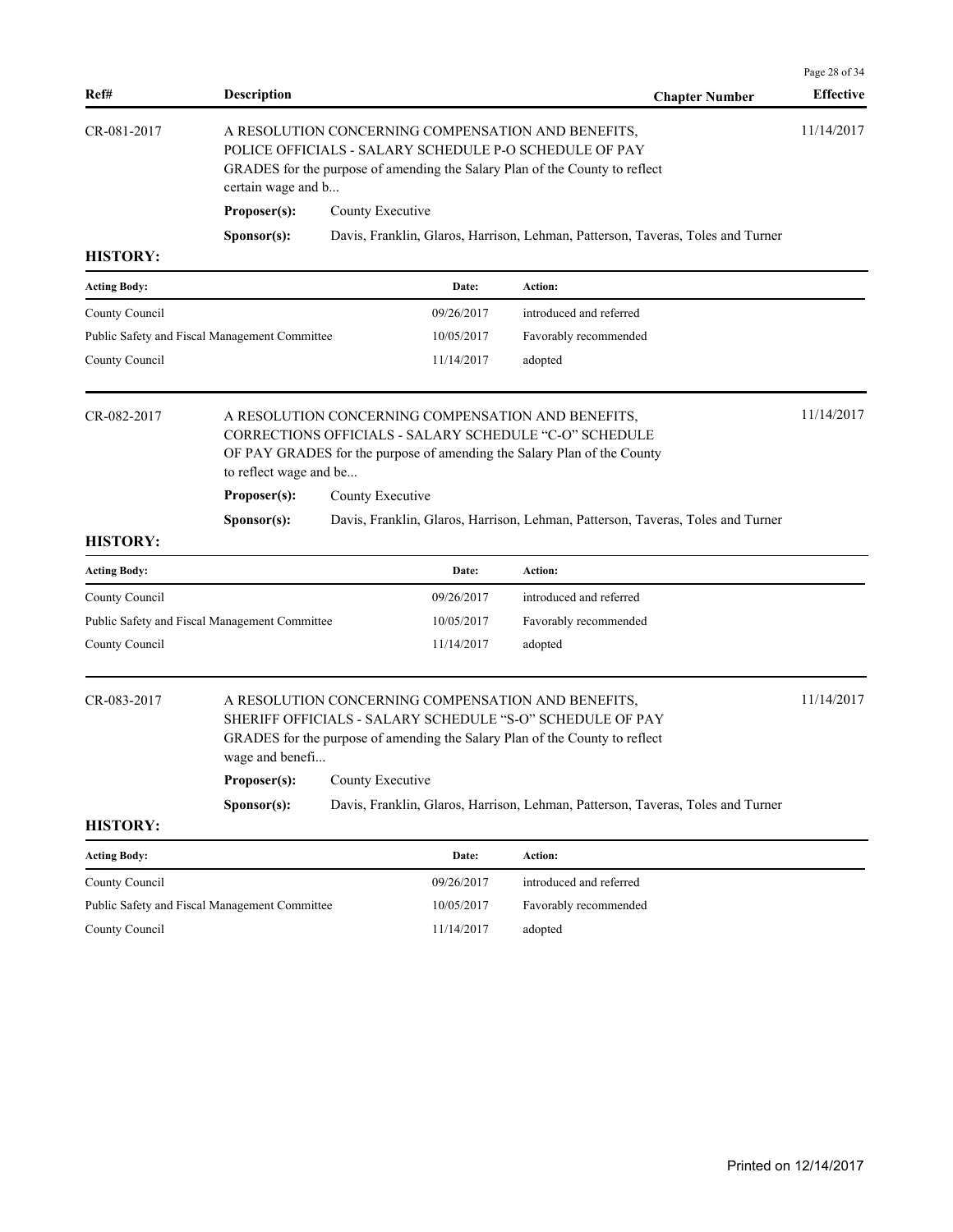|                                               |                                                                                                                                                                                                               |                                                                                                                     |            |                                                                                                                                       | Page 29 of 34    |
|-----------------------------------------------|---------------------------------------------------------------------------------------------------------------------------------------------------------------------------------------------------------------|---------------------------------------------------------------------------------------------------------------------|------------|---------------------------------------------------------------------------------------------------------------------------------------|------------------|
| Ref#                                          | <b>Description</b>                                                                                                                                                                                            |                                                                                                                     |            | <b>Chapter Number</b>                                                                                                                 | <b>Effective</b> |
| CR-084-2017                                   | A RESOLUTION CONCERNING THE GREATER CHEVERLY SECTOR<br>PLAN for the purpose of proposing an amendment to the Adopted Greater<br>Cheverly Sector Plan and directing that an additional joint public hearing be |                                                                                                                     |            |                                                                                                                                       |                  |
|                                               | Proposer(s):                                                                                                                                                                                                  | Harrison                                                                                                            |            |                                                                                                                                       |                  |
|                                               | Sponsor(s):                                                                                                                                                                                                   |                                                                                                                     |            | Harrison, Davis, Franklin, Glaros, Lehman, Patterson, Taveras, Toles and Turner                                                       |                  |
| <b>HISTORY:</b>                               |                                                                                                                                                                                                               |                                                                                                                     |            |                                                                                                                                       |                  |
| <b>Acting Body:</b>                           |                                                                                                                                                                                                               |                                                                                                                     | Date:      | Action:                                                                                                                               |                  |
| County Council                                |                                                                                                                                                                                                               |                                                                                                                     | 09/26/2017 | amended $(1)$                                                                                                                         |                  |
| County Council                                |                                                                                                                                                                                                               |                                                                                                                     | 09/26/2017 | introduced                                                                                                                            |                  |
| County Council                                |                                                                                                                                                                                                               |                                                                                                                     | 09/26/2017 | rules suspended                                                                                                                       |                  |
| County Council                                |                                                                                                                                                                                                               |                                                                                                                     | 09/26/2017 | adopted                                                                                                                               |                  |
| CR-085-2017                                   | A RESOLUTION CONCERNING INVESTMENT POLICY for the purpose<br>of amending and updating the Prince George's County, Maryland Investment<br>Policy.<br>Proposer(s):<br>County Executive                          |                                                                                                                     |            |                                                                                                                                       |                  |
|                                               | Sponsor(s):                                                                                                                                                                                                   |                                                                                                                     |            | Davis, Turner, Glaros, Franklin, Taveras and Lehman                                                                                   |                  |
| <b>HISTORY:</b>                               |                                                                                                                                                                                                               |                                                                                                                     |            |                                                                                                                                       |                  |
| <b>Acting Body:</b>                           |                                                                                                                                                                                                               |                                                                                                                     | Date:      | Action:                                                                                                                               |                  |
| County Council                                |                                                                                                                                                                                                               |                                                                                                                     | 10/10/2017 | introduced and referred                                                                                                               |                  |
| Public Safety and Fiscal Management Committee |                                                                                                                                                                                                               |                                                                                                                     | 10/26/2017 | Favorably recommended with amendments                                                                                                 |                  |
| County Council                                |                                                                                                                                                                                                               |                                                                                                                     | 11/07/2017 | adopted                                                                                                                               |                  |
| CR-086-2017                                   | Op<br>Proposer(s):<br>Sponsor(s):                                                                                                                                                                             | for the Washington Suburban Sanitary Commission for the purpose of<br>Davis<br>Davis, Taveras, Turner and Patterson |            | A RESOLUTION CONCERNING SPENDING AFFORDABILITY LIMITS<br>establishing spending control limits on the Fiscal Year 2019 Water and Sewer |                  |
| <b>HISTORY:</b>                               |                                                                                                                                                                                                               |                                                                                                                     |            |                                                                                                                                       |                  |
| <b>Acting Body:</b>                           |                                                                                                                                                                                                               |                                                                                                                     | Date:      | Action:                                                                                                                               |                  |
| County Council                                |                                                                                                                                                                                                               |                                                                                                                     | 10/17/2017 | introduced                                                                                                                            |                  |
| County Council                                |                                                                                                                                                                                                               |                                                                                                                     | 10/17/2017 | rules suspended                                                                                                                       |                  |
| County Council                                |                                                                                                                                                                                                               |                                                                                                                     | 10/17/2017 | adopted                                                                                                                               |                  |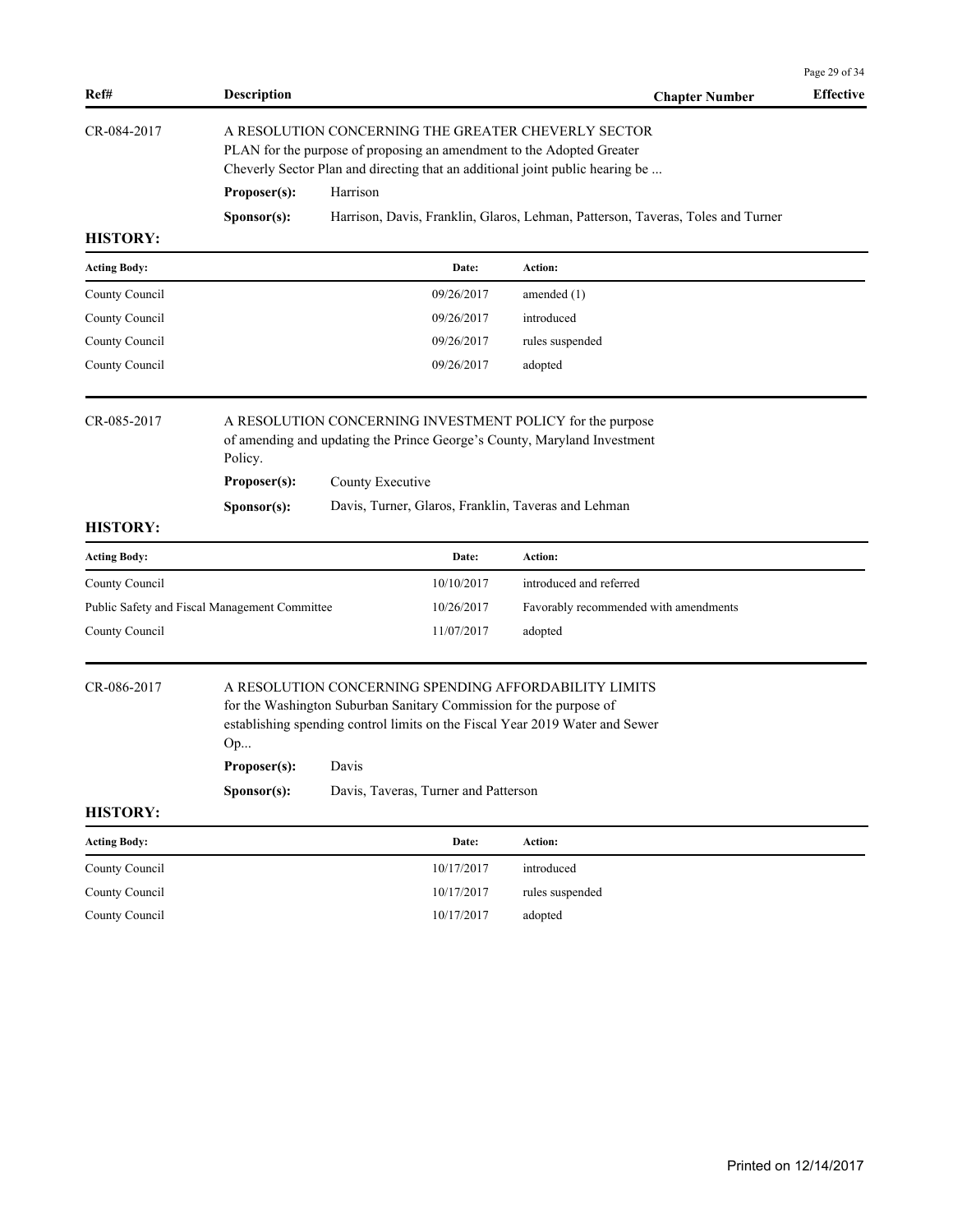| Ref#                                  | <b>Description</b>                                                                                                                                                      |                                                                                                                                                                                                                      | <b>Chapter Number</b>   | Page 30 of 34<br><b>Effective</b> |
|---------------------------------------|-------------------------------------------------------------------------------------------------------------------------------------------------------------------------|----------------------------------------------------------------------------------------------------------------------------------------------------------------------------------------------------------------------|-------------------------|-----------------------------------|
| CR-087-2017                           | A RESOLUTION CONCERNING CITIZENS ADVISORY BOARDS FOR<br>THE PURPOSE of establishing a Task Force to Study Electric Public Utility<br>Location Practices and Procedures. |                                                                                                                                                                                                                      |                         |                                   |
|                                       | Proposer(s):                                                                                                                                                            | Patterson                                                                                                                                                                                                            |                         |                                   |
|                                       | Sponsor(s):                                                                                                                                                             | Patterson, Lehman, Franklin, Glaros and Turner                                                                                                                                                                       |                         |                                   |
| <b>HISTORY:</b>                       |                                                                                                                                                                         |                                                                                                                                                                                                                      |                         |                                   |
| <b>Acting Body:</b>                   |                                                                                                                                                                         | Date:                                                                                                                                                                                                                | Action:                 |                                   |
| County Council                        |                                                                                                                                                                         | 10/17/2017                                                                                                                                                                                                           | introduced              |                                   |
| County Council                        |                                                                                                                                                                         | 10/17/2017                                                                                                                                                                                                           | amended $(1)$           |                                   |
| County Council                        |                                                                                                                                                                         | 10/17/2017                                                                                                                                                                                                           | rules suspended         |                                   |
| County Council                        |                                                                                                                                                                         | 10/17/2017                                                                                                                                                                                                           | adopted                 |                                   |
| CR-088-2017                           |                                                                                                                                                                         | A RESOLUTION CONCERNING CONTRACT APPROVALS for the<br>purpose of approving a multi-year Financing Agreement for the financing of<br>certain public infrastructure improvements.                                      |                         |                                   |
|                                       | Proposer(s):                                                                                                                                                            | County Executive                                                                                                                                                                                                     |                         |                                   |
|                                       | Sponsor(s):                                                                                                                                                             | Davis, Turner, Glaros, Franklin and Toles                                                                                                                                                                            |                         |                                   |
| <b>HISTORY:</b>                       |                                                                                                                                                                         |                                                                                                                                                                                                                      |                         |                                   |
| <b>Acting Body:</b>                   |                                                                                                                                                                         | Date:                                                                                                                                                                                                                | Action:                 |                                   |
| County Council                        |                                                                                                                                                                         | 10/17/2017                                                                                                                                                                                                           | introduced and referred |                                   |
| Sitting as the Committee of the Whole |                                                                                                                                                                         | 11/07/2017                                                                                                                                                                                                           | Favorably recommended   |                                   |
| County Council                        |                                                                                                                                                                         | 11/07/2017                                                                                                                                                                                                           | public hearing held     |                                   |
| County Council                        |                                                                                                                                                                         | 11/07/2017                                                                                                                                                                                                           | adopted                 |                                   |
| CR-089-2017                           | Proposer(s):                                                                                                                                                            | A RESOLUTION CONCERNING LOCAL IMPACT GRANT FUNDS<br>MULTIYEAR PLAN for the purpose of transmitting the Local Impact Grant<br>Funds Multiyear Plan to the County Council for review and approval.<br>County Executive |                         | 11/14/2017                        |
|                                       | Sponsor(s):                                                                                                                                                             | Patterson, Lehman, Turner, Davis and Franklin                                                                                                                                                                        |                         |                                   |
| <b>HISTORY:</b>                       |                                                                                                                                                                         |                                                                                                                                                                                                                      |                         |                                   |
| <b>Acting Body:</b>                   |                                                                                                                                                                         | Date:                                                                                                                                                                                                                | Action:                 |                                   |
| Sitting as the Committee of the Whole |                                                                                                                                                                         | 10/31/2017                                                                                                                                                                                                           | Favorably recommended   |                                   |
| County Council                        |                                                                                                                                                                         | 10/31/2017                                                                                                                                                                                                           | introduced and referred |                                   |
| County Council                        |                                                                                                                                                                         | 11/14/2017                                                                                                                                                                                                           | public hearing held     |                                   |
| County Council                        |                                                                                                                                                                         | 11/14/2017                                                                                                                                                                                                           | adopted                 |                                   |
|                                       |                                                                                                                                                                         |                                                                                                                                                                                                                      |                         |                                   |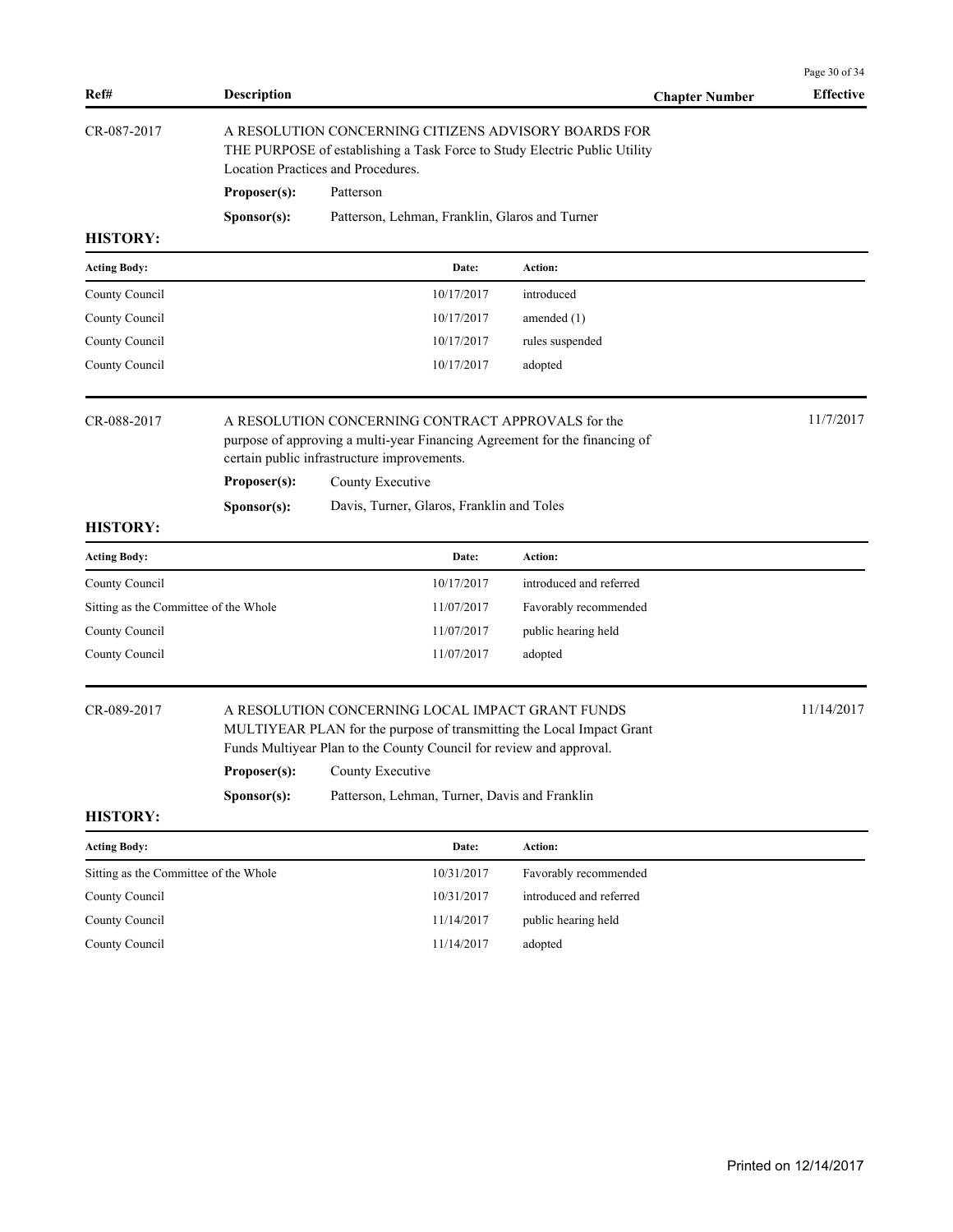|                                       |                                                                                                                                                                                                                   |                                                                                                                                                                                            |                                                                 | Page 31 of 34    |
|---------------------------------------|-------------------------------------------------------------------------------------------------------------------------------------------------------------------------------------------------------------------|--------------------------------------------------------------------------------------------------------------------------------------------------------------------------------------------|-----------------------------------------------------------------|------------------|
| Ref#                                  | <b>Description</b>                                                                                                                                                                                                |                                                                                                                                                                                            | <b>Chapter Number</b>                                           | <b>Effective</b> |
| CR-090-2017                           | A RESOLUTION CONCERNING EXTENSION OF TEMPORARY<br>PROTECTED STATUS AND DEFERRED ACTION for Childhood Arrivals<br>for the purpose of conveying the County Council's support of extending<br>temporary protected st |                                                                                                                                                                                            |                                                                 |                  |
|                                       | Proposer(s):                                                                                                                                                                                                      | Taveras, Turner, Glaros and Franklin                                                                                                                                                       |                                                                 |                  |
|                                       | Sponsor(s):                                                                                                                                                                                                       | Taveras, Turner, Glaros, Franklin, Davis and Lehman                                                                                                                                        |                                                                 |                  |
| <b>HISTORY:</b>                       |                                                                                                                                                                                                                   |                                                                                                                                                                                            |                                                                 |                  |
| <b>Acting Body:</b>                   |                                                                                                                                                                                                                   | Date:                                                                                                                                                                                      | Action:                                                         |                  |
| County Council                        |                                                                                                                                                                                                                   | 10/31/2017                                                                                                                                                                                 | introduced and referred                                         |                  |
| Sitting as the Committee of the Whole |                                                                                                                                                                                                                   | 11/07/2017                                                                                                                                                                                 | Favorably recommended                                           |                  |
| County Council                        |                                                                                                                                                                                                                   | 11/14/2017                                                                                                                                                                                 | adopted                                                         |                  |
| CR-091-2017                           | A RESOLUTION CONCERNING COMPREHENSIVE HOUSING<br>STRATEGY AD HOC SUBCOMMITTEE for the purpose of extending the<br>reporting time of and providing a sunset for the Comprehensive Housing<br>Strategy Ad Hoc Subco |                                                                                                                                                                                            |                                                                 |                  |
|                                       | Proposer(s):                                                                                                                                                                                                      | Turner, Davis, Glaros, Harrison and Lehman                                                                                                                                                 |                                                                 |                  |
|                                       | Sponsor(s):                                                                                                                                                                                                       |                                                                                                                                                                                            | Turner, Davis, Glaros, Harrison, Lehman, Patterson and Franklin |                  |
| <b>HISTORY:</b>                       |                                                                                                                                                                                                                   |                                                                                                                                                                                            |                                                                 |                  |
| <b>Acting Body:</b>                   |                                                                                                                                                                                                                   | Date:                                                                                                                                                                                      | Action:                                                         |                  |
| County Council                        |                                                                                                                                                                                                                   | 11/07/2017                                                                                                                                                                                 | introduced                                                      |                  |
| County Council                        |                                                                                                                                                                                                                   | 11/07/2017                                                                                                                                                                                 | rules suspended                                                 |                  |
| County Council                        |                                                                                                                                                                                                                   | 11/07/2017                                                                                                                                                                                 | adopted                                                         |                  |
| CR-092-2017                           | $(40\%)$ certified Coun                                                                                                                                                                                           | A RESOLUTION CONCERNING WAIVER APPROVAL FOR<br>PROCUREMENT OF GREATER THAN \$500,000 for the purpose of<br>approving the waiver of the participation requirement of at least forty percent |                                                                 | 11/14/2017       |
|                                       | Proposer(s):                                                                                                                                                                                                      | County Executive                                                                                                                                                                           |                                                                 |                  |
|                                       | Sponsor(s):                                                                                                                                                                                                       | Davis and Lehman                                                                                                                                                                           |                                                                 |                  |
| <b>HISTORY:</b>                       |                                                                                                                                                                                                                   |                                                                                                                                                                                            |                                                                 |                  |
| <b>Acting Body:</b>                   |                                                                                                                                                                                                                   | Date:                                                                                                                                                                                      | Action:                                                         |                  |
| Sitting as the Committee of the Whole |                                                                                                                                                                                                                   | 11/14/2017                                                                                                                                                                                 | Favorably recommended                                           |                  |
| County Council                        |                                                                                                                                                                                                                   | 11/14/2017                                                                                                                                                                                 | introduced and referred                                         |                  |
| County Council                        |                                                                                                                                                                                                                   | 11/14/2017                                                                                                                                                                                 | adopted                                                         |                  |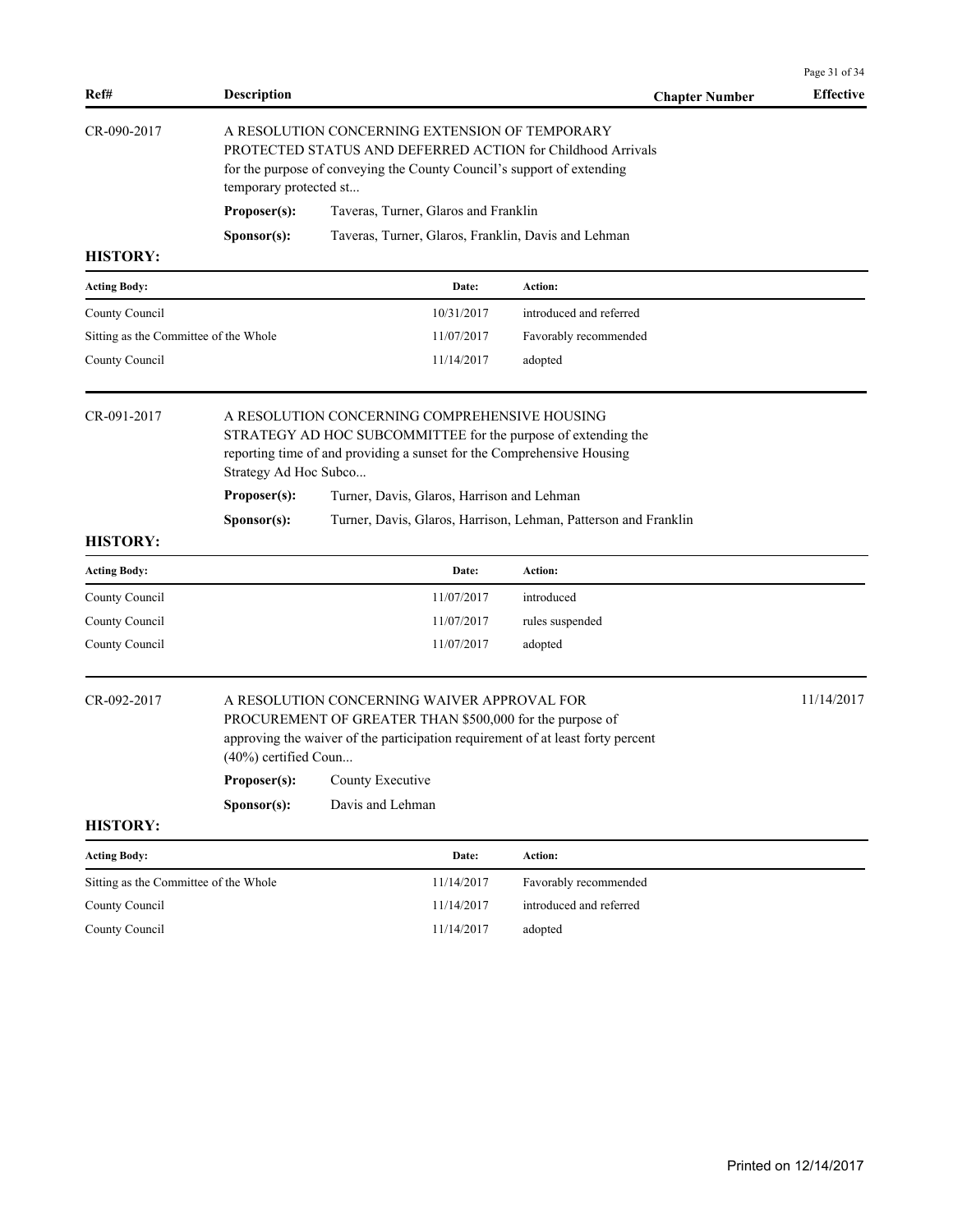| Ref#                                  | <b>Description</b>                                                                                                                                                                                                 |                                                                                                                                                                                                            | <b>Chapter Number</b>   | Page 32 of 34<br><b>Effective</b> |
|---------------------------------------|--------------------------------------------------------------------------------------------------------------------------------------------------------------------------------------------------------------------|------------------------------------------------------------------------------------------------------------------------------------------------------------------------------------------------------------|-------------------------|-----------------------------------|
| CR-093-2017                           | A RESOLUTION CONCERNING WAIVER APPROVAL FOR<br>PROCUREMENT OF LESS THAN \$500,000 for the purpose of approving<br>the waiver of certain requirements for any procurement equal to or less than<br>Five Hundred Tho |                                                                                                                                                                                                            |                         | 11/14/2017                        |
|                                       | Proposer(s):                                                                                                                                                                                                       | County Executive                                                                                                                                                                                           |                         |                                   |
|                                       | Sponsor(s):                                                                                                                                                                                                        | Davis, Lehman and Glaros                                                                                                                                                                                   |                         |                                   |
| <b>HISTORY:</b>                       |                                                                                                                                                                                                                    |                                                                                                                                                                                                            |                         |                                   |
| <b>Acting Body:</b>                   |                                                                                                                                                                                                                    | Date:                                                                                                                                                                                                      | Action:                 |                                   |
| Sitting as the Committee of the Whole |                                                                                                                                                                                                                    | 11/14/2017                                                                                                                                                                                                 | Favorably recommended   |                                   |
| County Council                        |                                                                                                                                                                                                                    | 11/14/2017                                                                                                                                                                                                 | introduced and referred |                                   |
| County Council                        |                                                                                                                                                                                                                    | 11/14/2017                                                                                                                                                                                                 | adopted                 |                                   |
| CR-094-2017<br>Lieu of Taxes (P       |                                                                                                                                                                                                                    | A RESOLUTION CONCERNING PILOT AGREEMENT FOR UNITED<br>STATES CITIZENSHIP AND IMMIGRATION SERVICES PROJECT for<br>the purpose of approving the terms and conditions of a negotiated Payment in              |                         | 11/14/2017                        |
|                                       | Proposer(s):                                                                                                                                                                                                       | County Executive                                                                                                                                                                                           |                         |                                   |
|                                       | Sponsor(s):                                                                                                                                                                                                        | Toles, Turner, Lehman, Davis and Glaros                                                                                                                                                                    |                         |                                   |
| <b>HISTORY:</b>                       |                                                                                                                                                                                                                    |                                                                                                                                                                                                            |                         |                                   |
| <b>Acting Body:</b>                   |                                                                                                                                                                                                                    | Date:                                                                                                                                                                                                      | Action:                 |                                   |
| Sitting as the Committee of the Whole |                                                                                                                                                                                                                    | 11/14/2017                                                                                                                                                                                                 | Favorably recommended   |                                   |
| County Council                        |                                                                                                                                                                                                                    | 11/14/2017                                                                                                                                                                                                 | introduced and referred |                                   |
| County Council                        |                                                                                                                                                                                                                    | 11/14/2017                                                                                                                                                                                                 | adopted                 |                                   |
| County Executive                      |                                                                                                                                                                                                                    | 12/07/2017                                                                                                                                                                                                 | signed                  |                                   |
| CR-095-2017                           | Pri                                                                                                                                                                                                                | A RESOLUTION CONCERNING THE 2017 EAST RIVERDALE-BEACON<br>HEIGHTS SECTOR PLAN for the purpose of approving, with certain<br>non-substantive revisions set forth herein, as an Act of the County Council of |                         |                                   |
|                                       | Proposer(s):                                                                                                                                                                                                       | M-NCPPC                                                                                                                                                                                                    |                         |                                   |
|                                       | Sponsor(s):                                                                                                                                                                                                        | Davis, Franklin, Lehman and Taveras                                                                                                                                                                        |                         |                                   |
| <b>HISTORY:</b>                       |                                                                                                                                                                                                                    |                                                                                                                                                                                                            |                         |                                   |
| <b>Acting Body:</b>                   |                                                                                                                                                                                                                    | Date:                                                                                                                                                                                                      | Action:                 |                                   |
| County Council                        |                                                                                                                                                                                                                    | 11/14/2017                                                                                                                                                                                                 | introduced              |                                   |
| County Council                        |                                                                                                                                                                                                                    | 11/14/2017                                                                                                                                                                                                 | rules suspended         |                                   |
| County Council                        |                                                                                                                                                                                                                    | 11/14/2017                                                                                                                                                                                                 | adopted                 |                                   |
|                                       |                                                                                                                                                                                                                    |                                                                                                                                                                                                            |                         |                                   |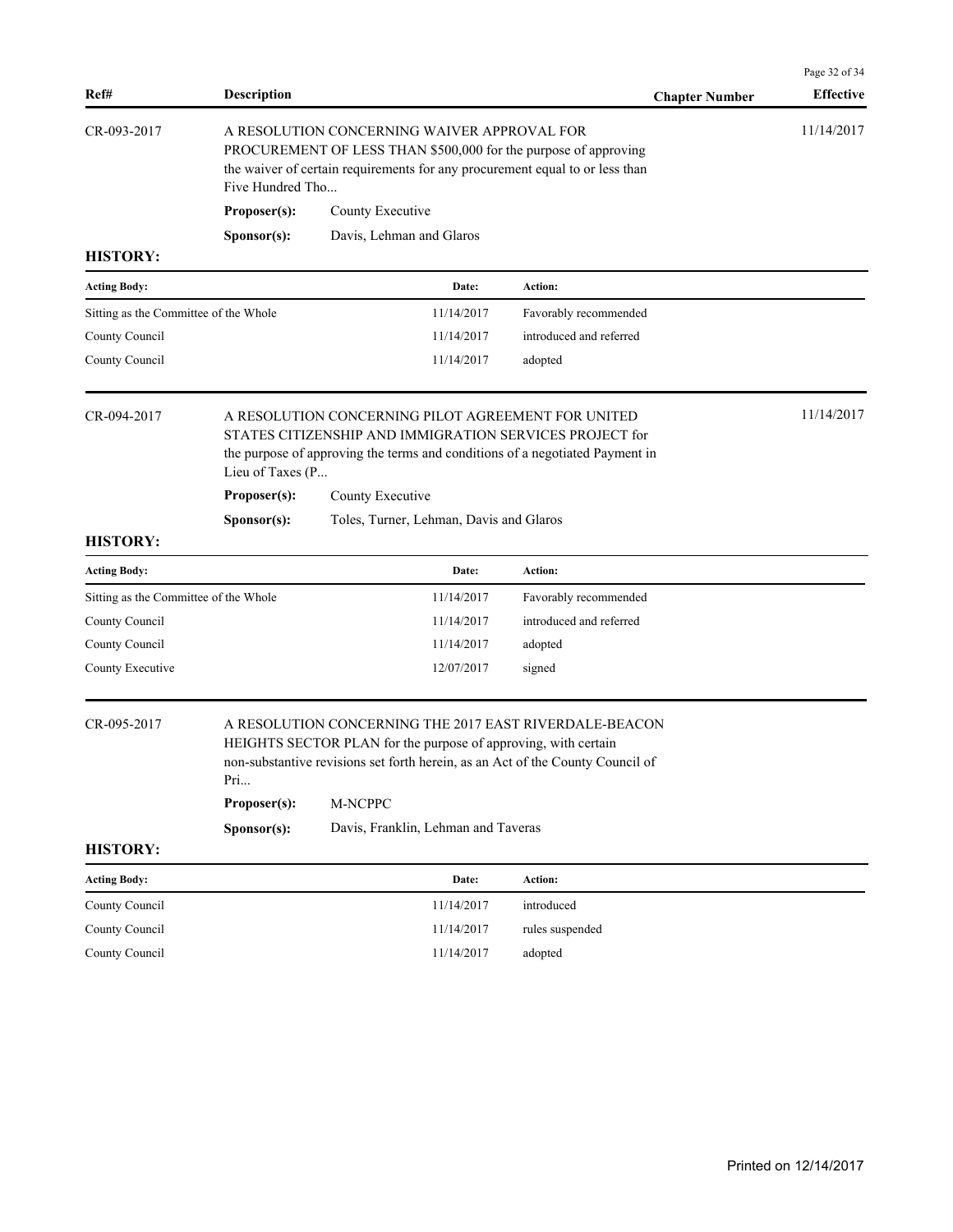| Ref#                | <b>Description</b>                   |                                                                                                                                                                                                                         | <b>Chapter Number</b>                                                           | <b>Effective</b> |
|---------------------|--------------------------------------|-------------------------------------------------------------------------------------------------------------------------------------------------------------------------------------------------------------------------|---------------------------------------------------------------------------------|------------------|
| CR-096-2017         |                                      | A RESOLUTION CONCERNING 'THE YEAR OF THE ANACOSTIA' for<br>the purpose of declaring the administrative policy of the Prince George's<br>County Council for designation of calendar year 2018 as "The Year of t          |                                                                                 |                  |
|                     | Proposer(s):                         | Glaros                                                                                                                                                                                                                  |                                                                                 |                  |
|                     | S <b>p</b> onsor(s):                 |                                                                                                                                                                                                                         | Glaros, Davis, Lehman, Toles, Franklin, Taveras, Harrison, Turner and Patterson |                  |
| <b>HISTORY:</b>     |                                      |                                                                                                                                                                                                                         |                                                                                 |                  |
| <b>Acting Body:</b> |                                      | Date:                                                                                                                                                                                                                   | Action:                                                                         |                  |
| County Council      |                                      | 11/14/2017                                                                                                                                                                                                              | introduced                                                                      |                  |
| County Council      |                                      | 11/14/2017                                                                                                                                                                                                              | rules suspended                                                                 |                  |
| County Council      |                                      | 11/14/2017                                                                                                                                                                                                              | adopted                                                                         |                  |
| CR-097-2017         | Proposer(s):                         | A RESOLUTION CONCERNING PROJECT LABOR AGREEMENTS for<br>the purpose of expressing the Prince George's County Council's support for<br>the execution of Project Labor Agreements by the Prince George's County<br>Toles  |                                                                                 |                  |
| <b>HISTORY:</b>     | Sponsor(s):                          | Toles, Lehman, Taveras, Glaros, Turner and Patterson                                                                                                                                                                    |                                                                                 |                  |
| <b>Acting Body:</b> |                                      | Date:                                                                                                                                                                                                                   | Action:                                                                         |                  |
| County Council      |                                      | 11/14/2017                                                                                                                                                                                                              | introduced                                                                      |                  |
| County Council      |                                      | 11/14/2017                                                                                                                                                                                                              | referred                                                                        |                  |
| CR-098-2017         | Proposer(s):<br>S <b>p</b> onsor(s): | A RESOLUTION CONCERNING REFUSE COLLECTION for the purpose<br>of expressing the County Council's support to encourage the County Executive<br>to revisit the matter of refuse collection and prepare a report t<br>Toles | Toles, Harrison, Franklin, Taveras, Patterson, Turner and Davis                 |                  |
| <b>HISTORY:</b>     |                                      |                                                                                                                                                                                                                         |                                                                                 |                  |
| <b>Acting Body:</b> |                                      | Date:                                                                                                                                                                                                                   | Action:                                                                         |                  |
| County Council      |                                      | 11/14/2017                                                                                                                                                                                                              | introduced                                                                      |                  |
| County Council      |                                      | 11/14/2017                                                                                                                                                                                                              | rules suspended                                                                 |                  |
| County Council      |                                      | 11/14/2017                                                                                                                                                                                                              | adopted                                                                         |                  |

Page 33 of 34